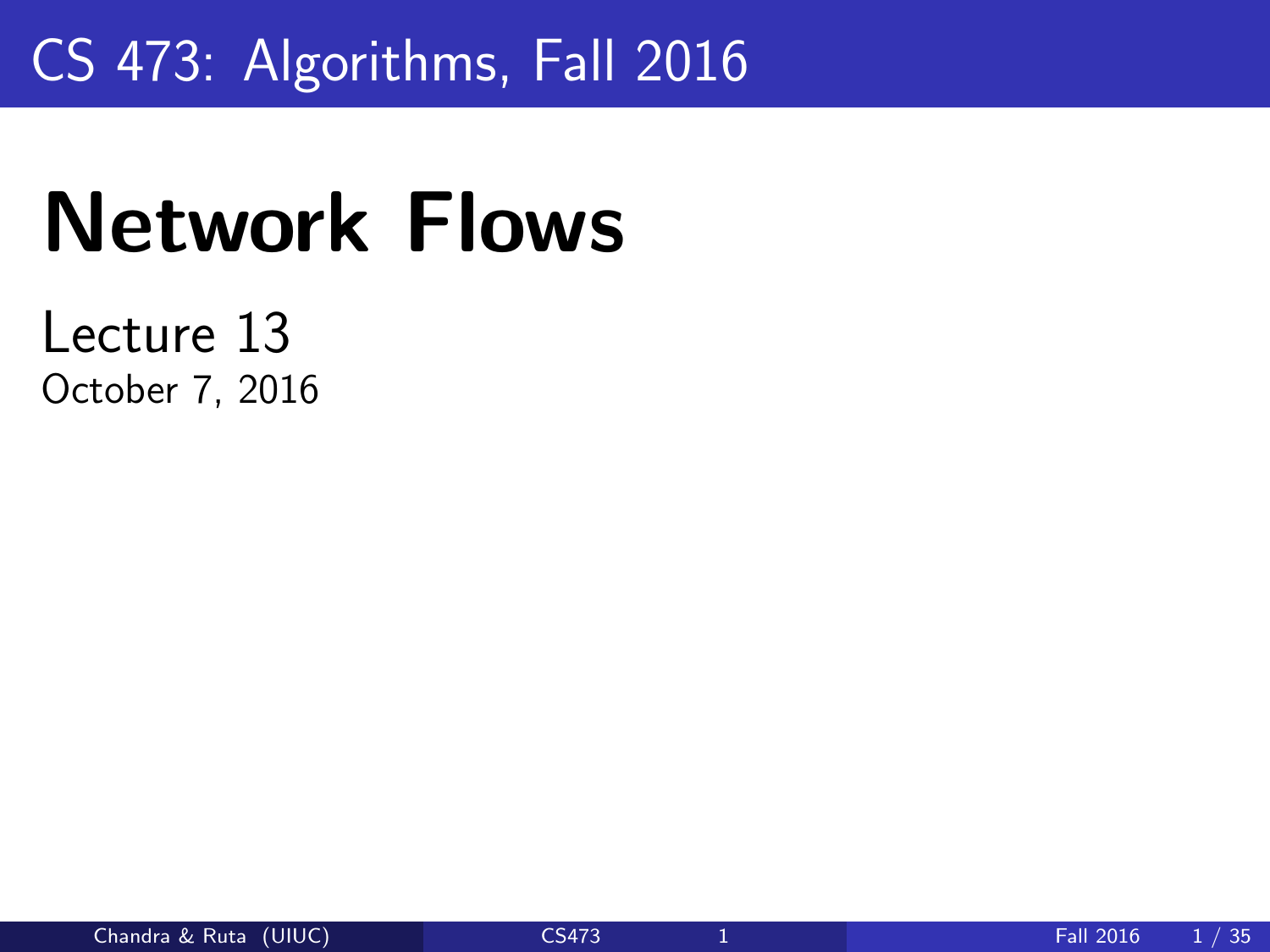### How many edges to cut?

For the graph depicted on the right. How many edges have to be cut before there is no path between  $s$  and  $t$ :

> (A) 1 (B) 2 (C) 3 (D) 4 (E) 5

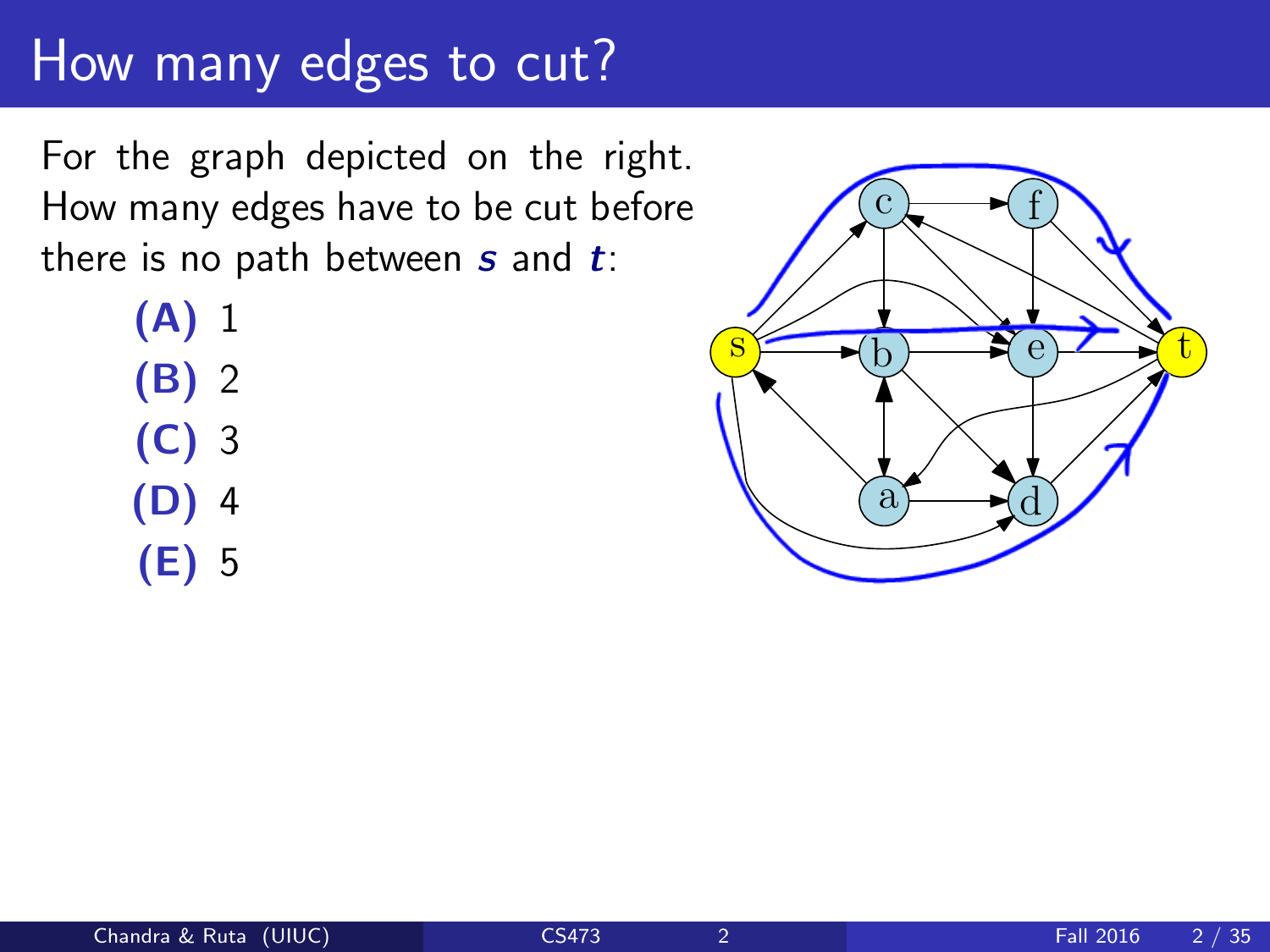# Part I

# <span id="page-2-0"></span>[Network Flows: Introduction and](#page-2-0) [Setup](#page-2-0)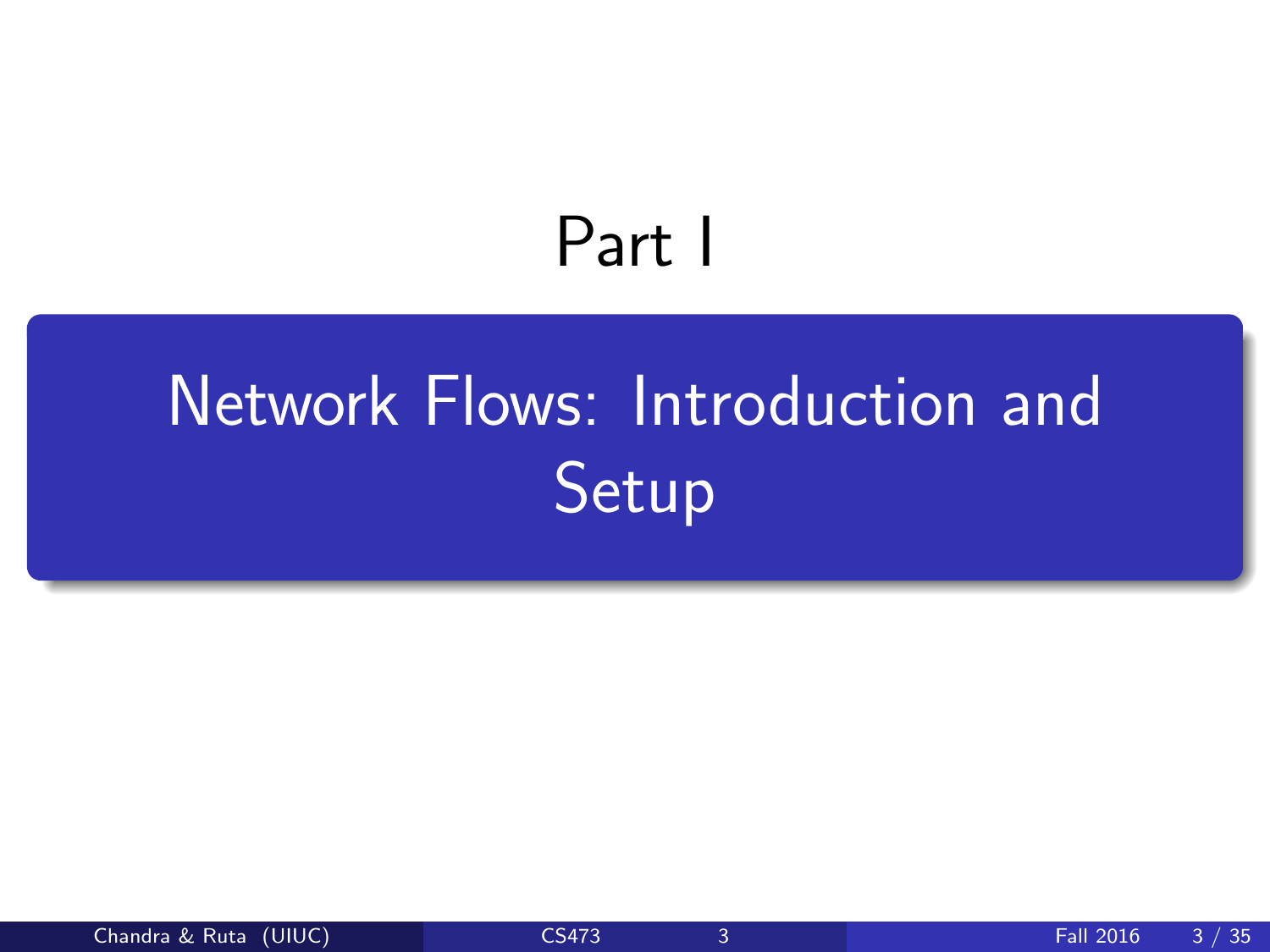# Transportation/Road Network

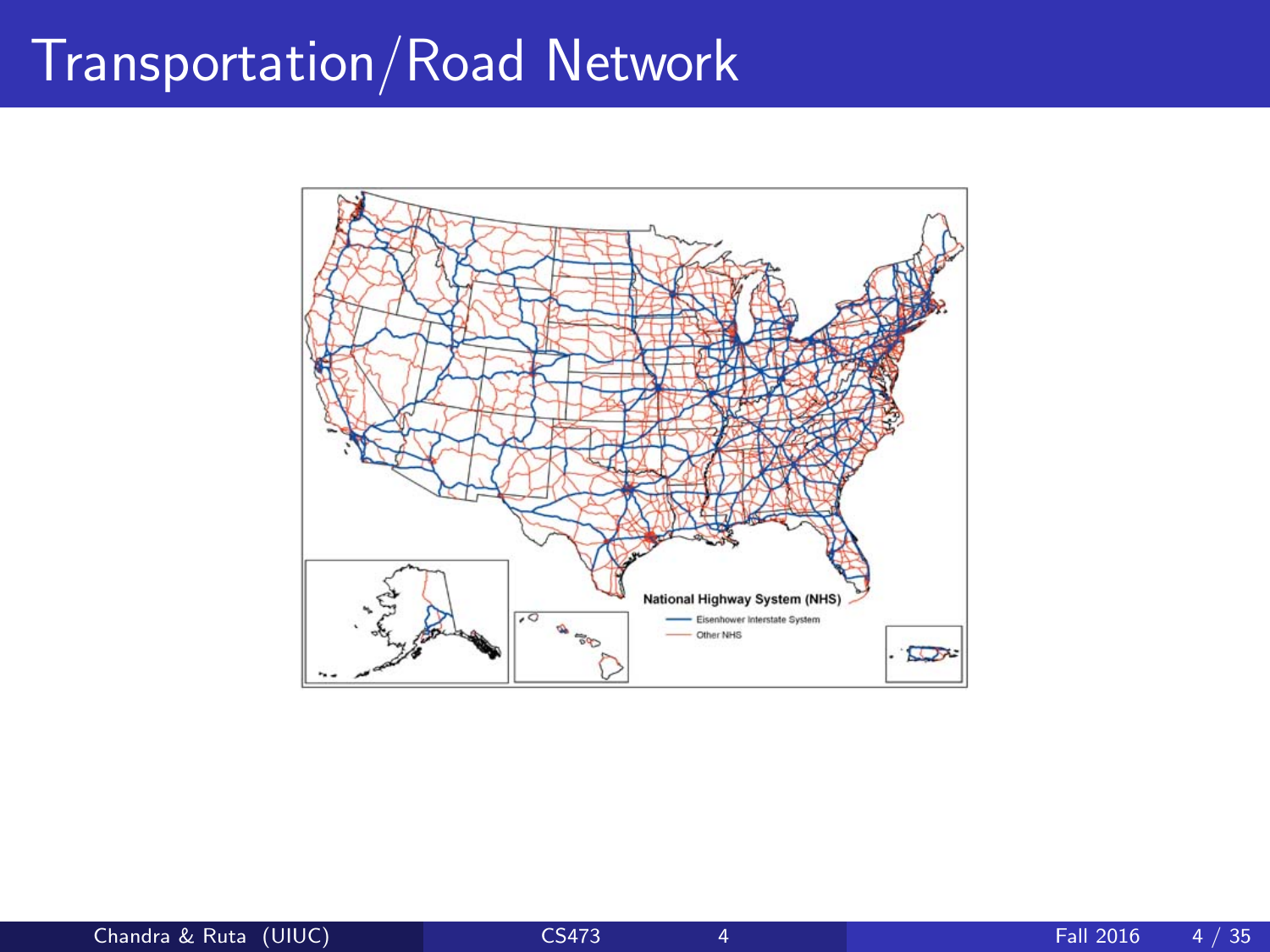### Internet Backbone Network

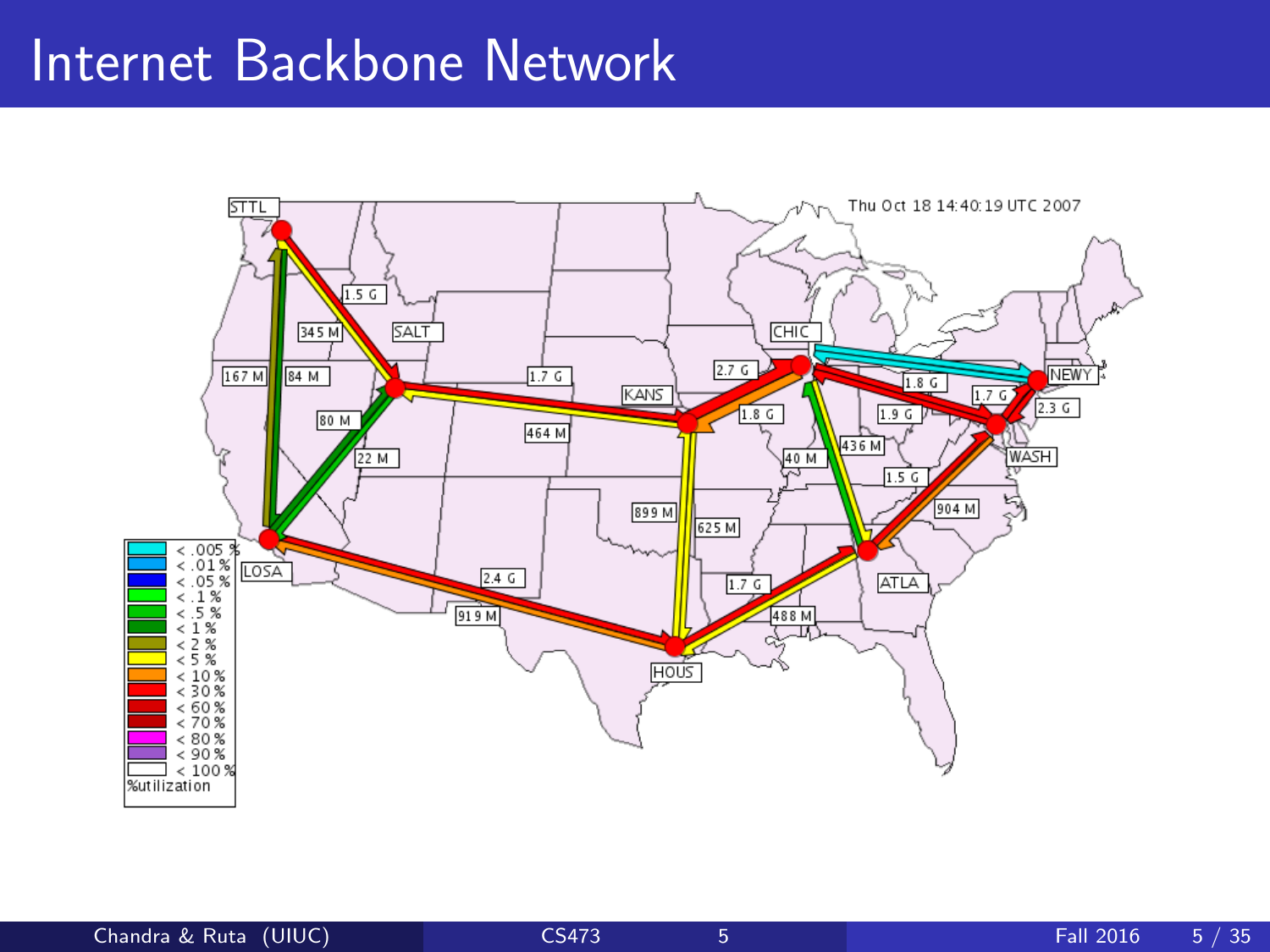### Common Features of Flow Networks

- **1 Network** represented by a (directed) graph  $G = (V, E)$ .
- 2 Each edge e has a **capacity**  $c(e) > 0$  that limits amount of traffic on e.
- $\bullet$  Source(s) of traffic/data.
- $\bullet$  Sink(s) of traffic/data.
- **5** Traffic flows from sources to sinks.
- **Traffic is switched/interchanged at nodes.**

Flow abstract term to indicate stuff (traffic/data/etc) that flows from sources to sinks.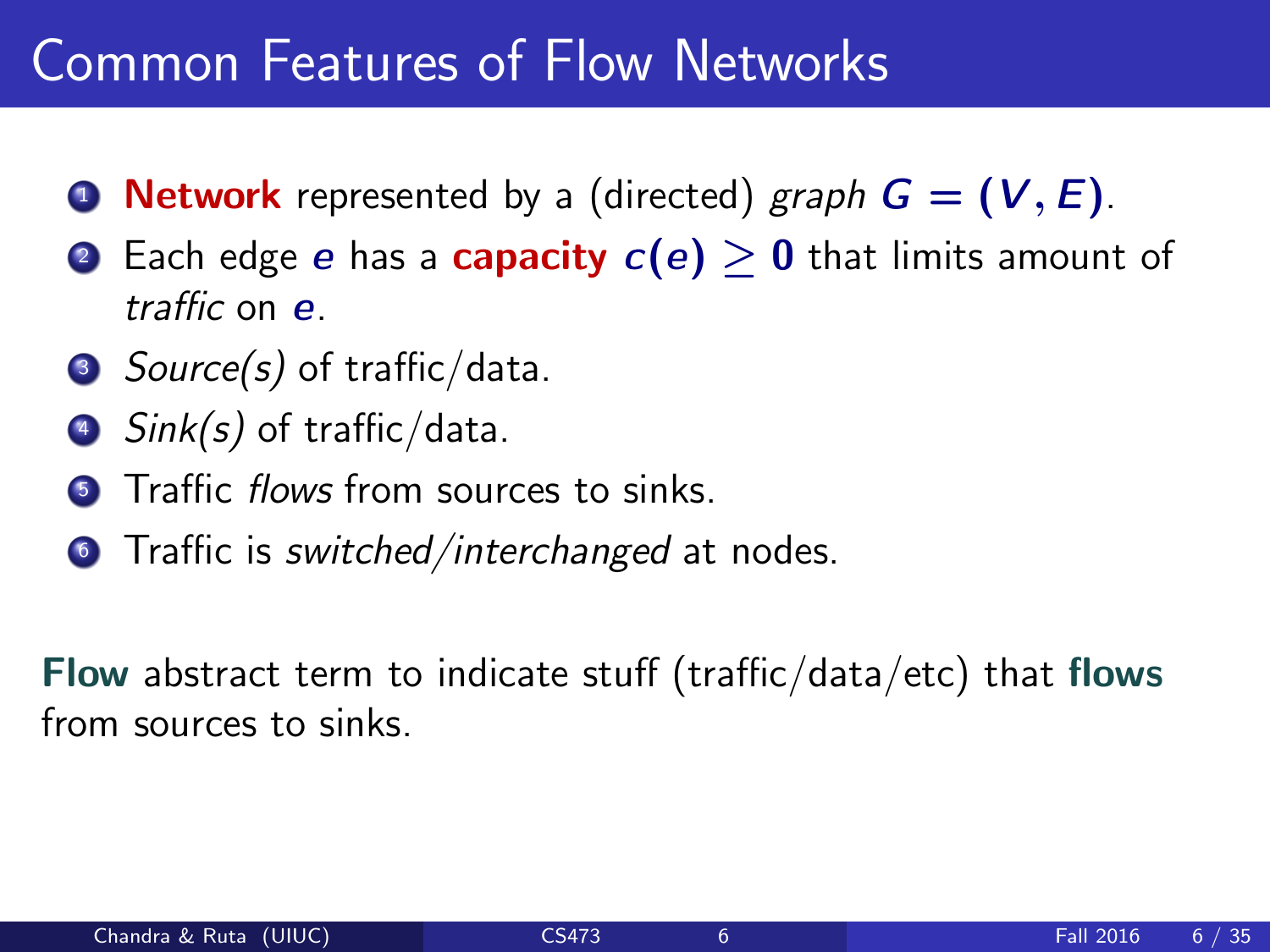# Single Source/Single Sink Flows

Simple setting:

- $\bullet$  Single source s and single sink  $t$ .
- $\bullet$  Every other node  $\vee$  is an internal node.
- $\bullet$  Flow originates at s and terminates at t.



• Each edge e has a capacity  $c(e) > 0$ .

• Sometimes assume: Source  $s \in V$  has no incoming edges, and sink  $t \in V$  has no outgoing edges.

Assumptions: All capacities are integer, and every vertex has at least one edge incident to it.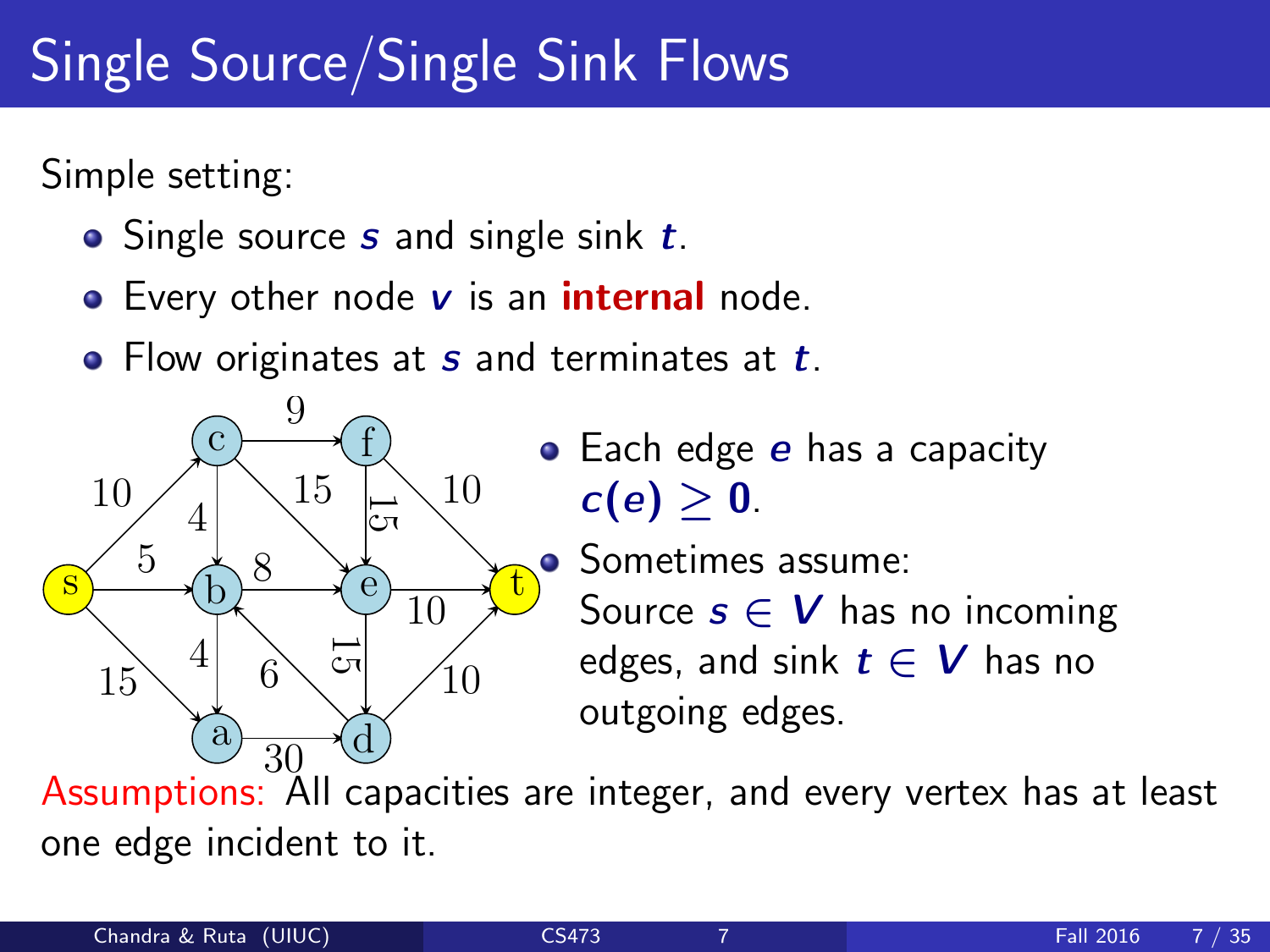# Definition of Flow

Two ways to define flows:

- **1** edge based, or
- 2 path based.

Essentially equivalent but have different uses.

Edge based definition is more compact.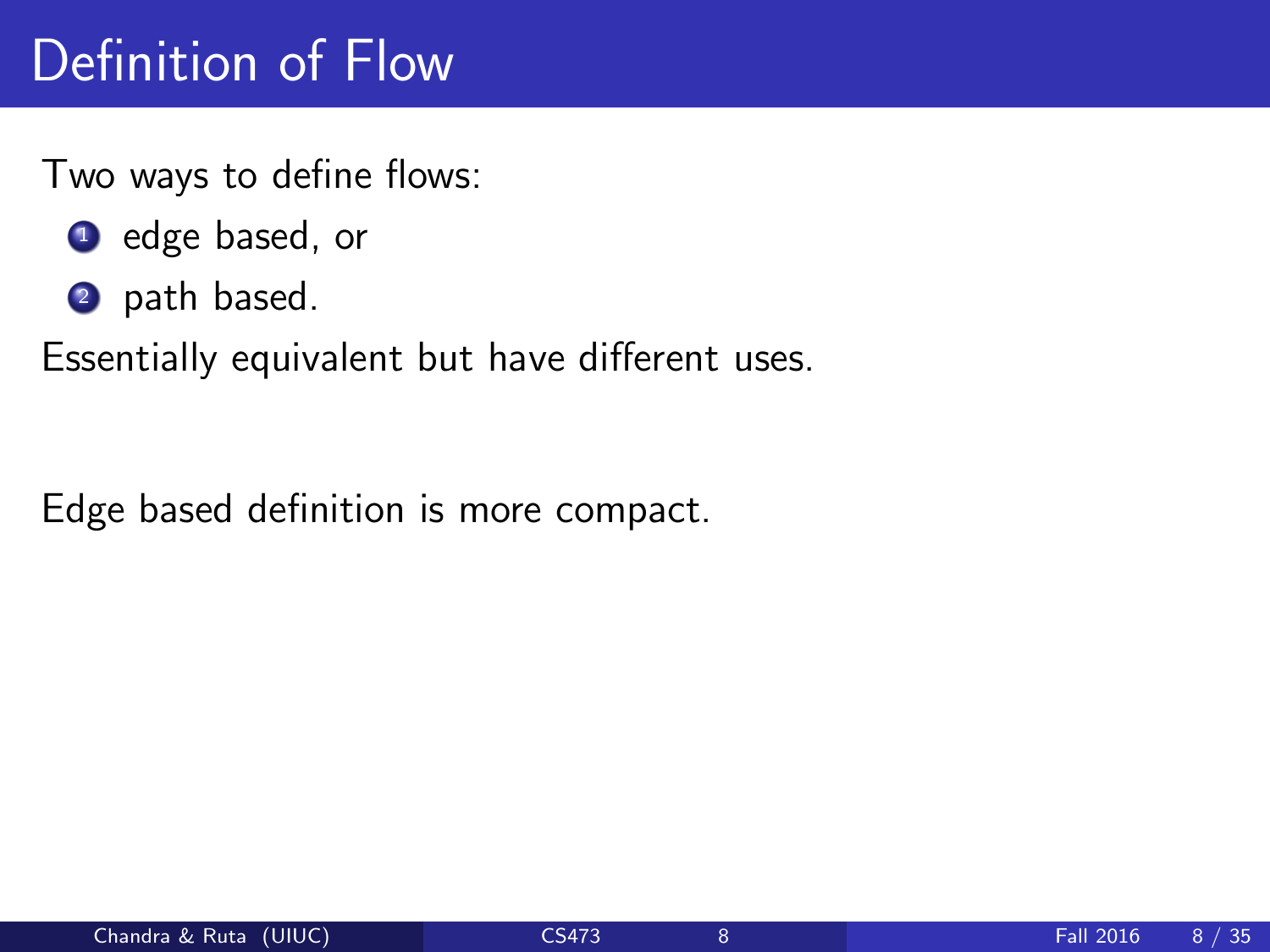#### **Definition**



Figure: Flow with value.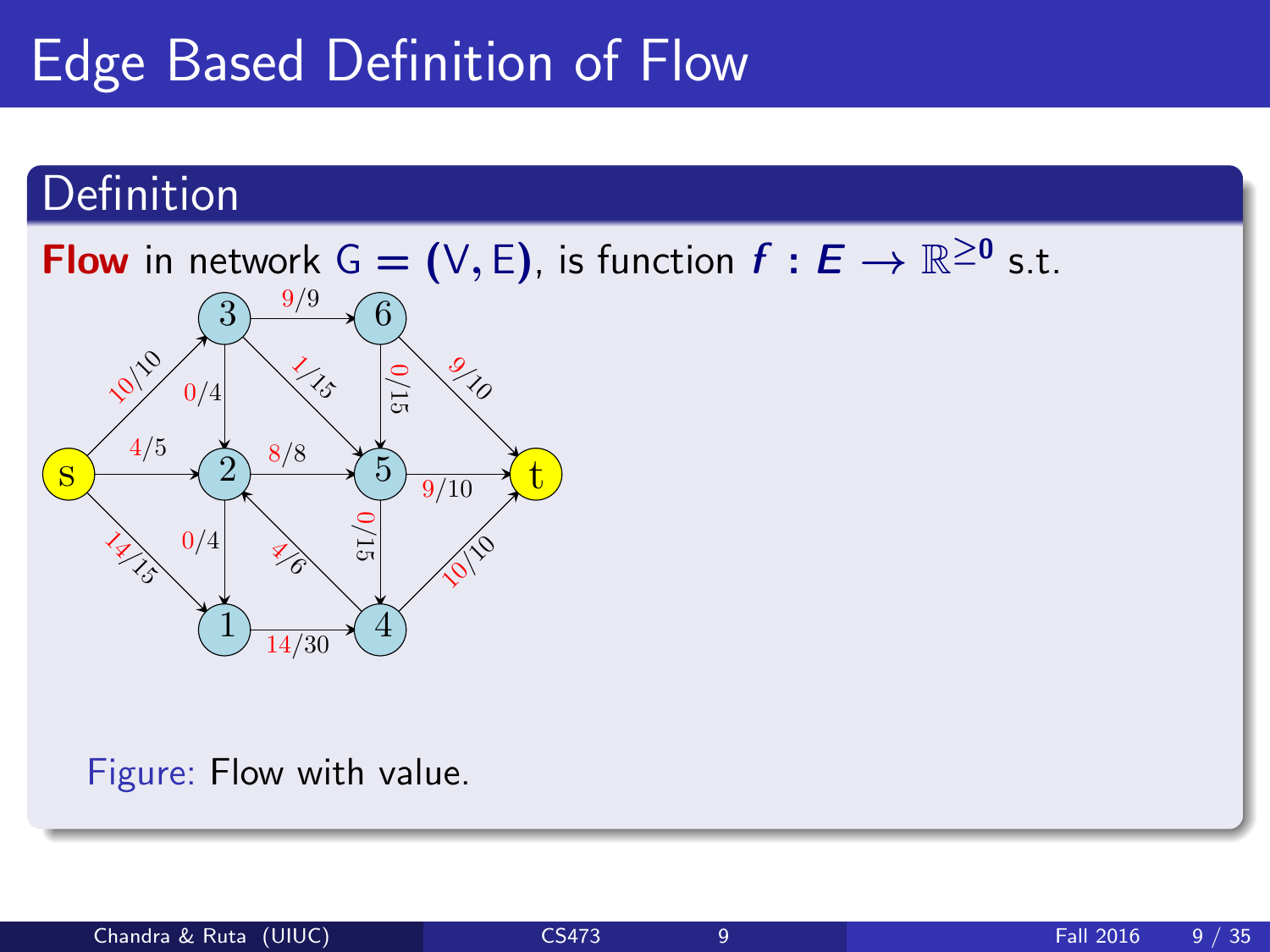#### **Definition**



Figure: Flow with value.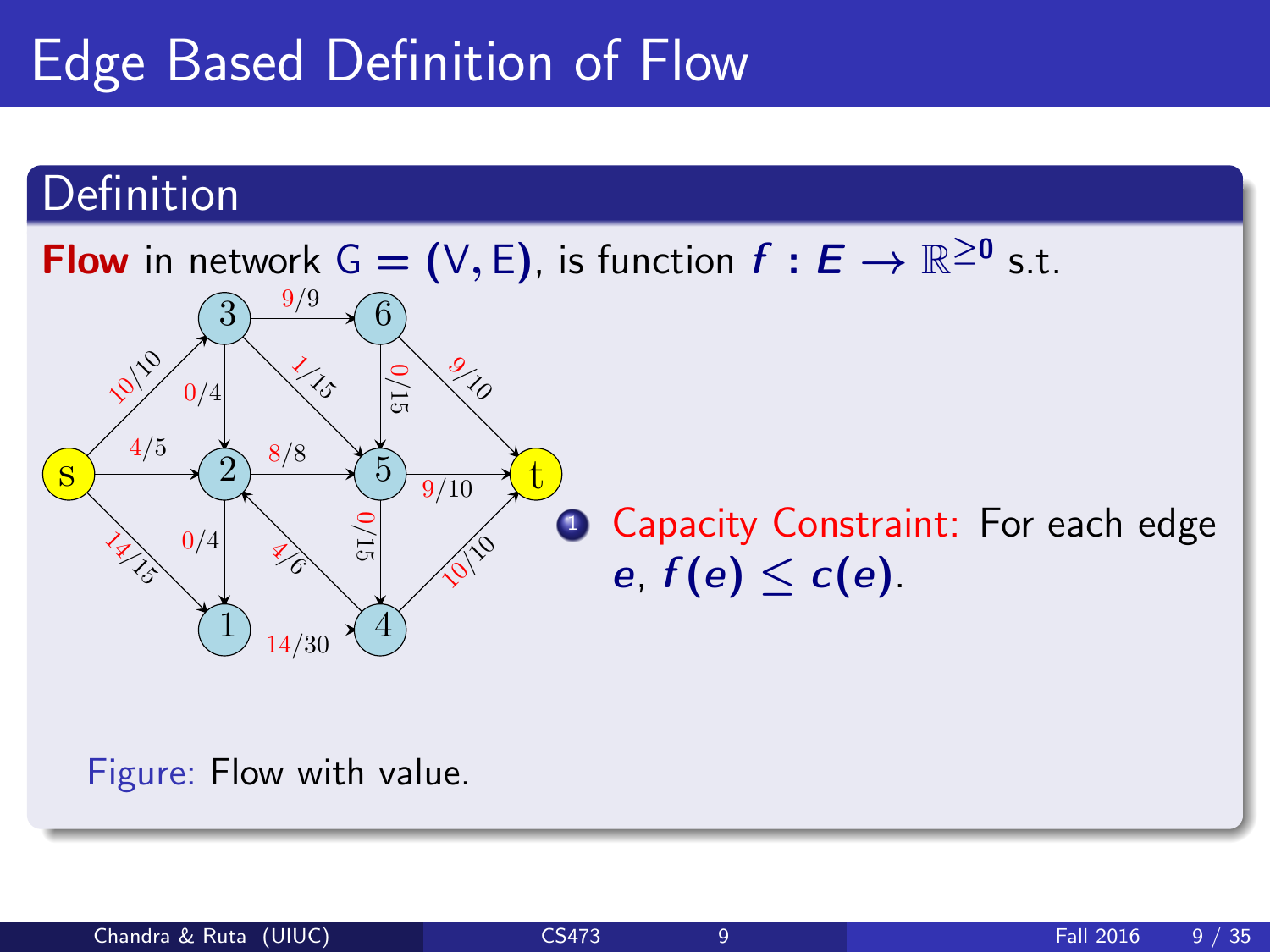#### Definition



Figure: Flow with value.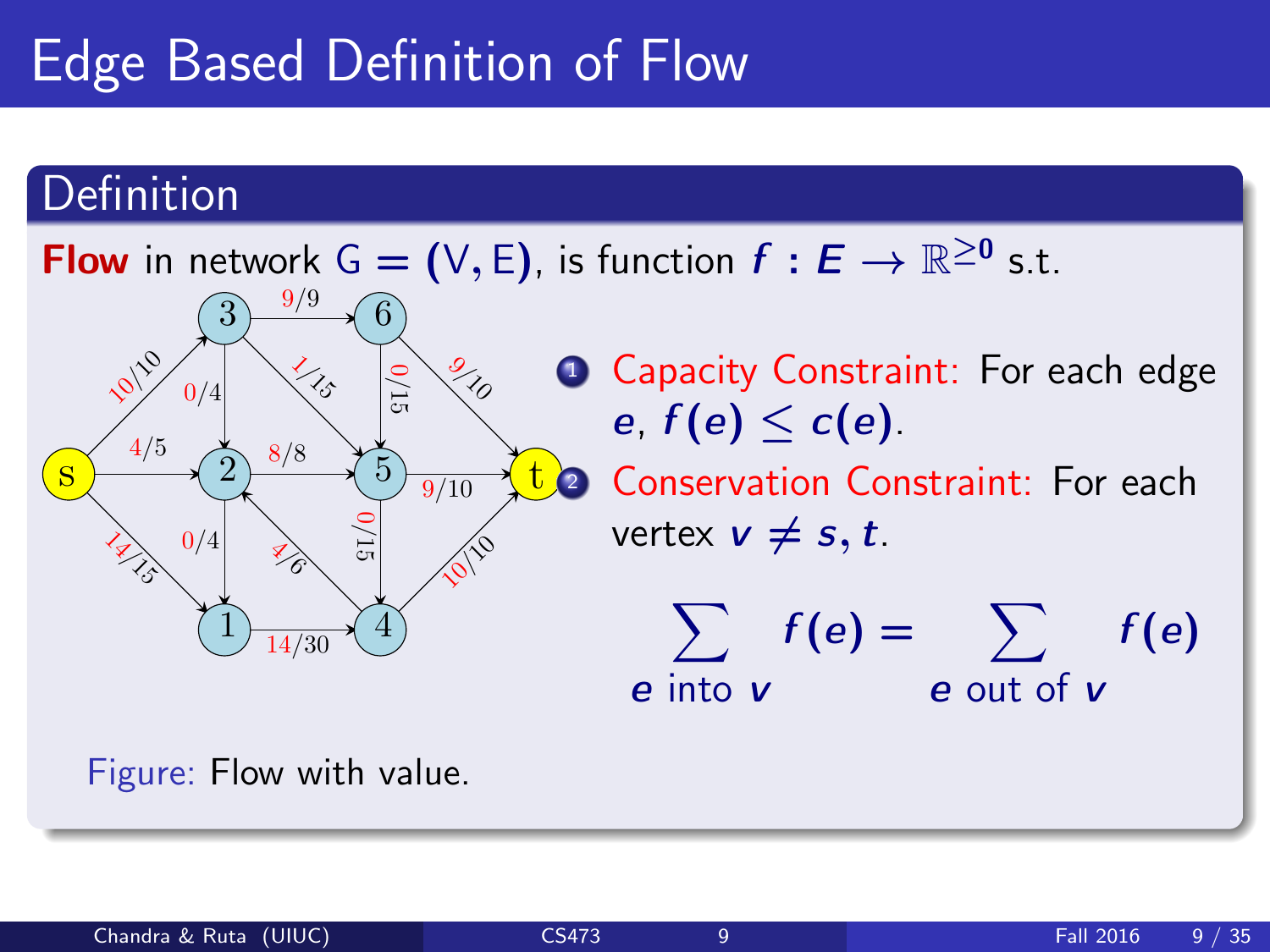#### **Definition**

**Flow** in network  $G = (V, E)$ , is function  $f : E \to \mathbb{R}^{\geq 0}$  s.t. 14 M S 4/5 10  $14/30$ 8/8  $0/4$ 9/9  $0/4$  $\left\langle \right\rangle _{\mathcal{S}}$  $\overrightarrow{z_{\delta}}$ 10 9/10 0/15 0/15  $\frac{9}{10}$ s 1 2 3 4 5 6 t **1 Capacity Constraint: For each edge** e,  $f(e) < c(e)$ . 2 Conservation Constraint: For each vertex  $v \neq s, t$ .  $\sum f(e) = \sum$ e into **v** e out of **v**  $f(e)$ 

Figure: Flow with value.

• Value of flow= (total flow out of source)  $-$  (total flow in to source).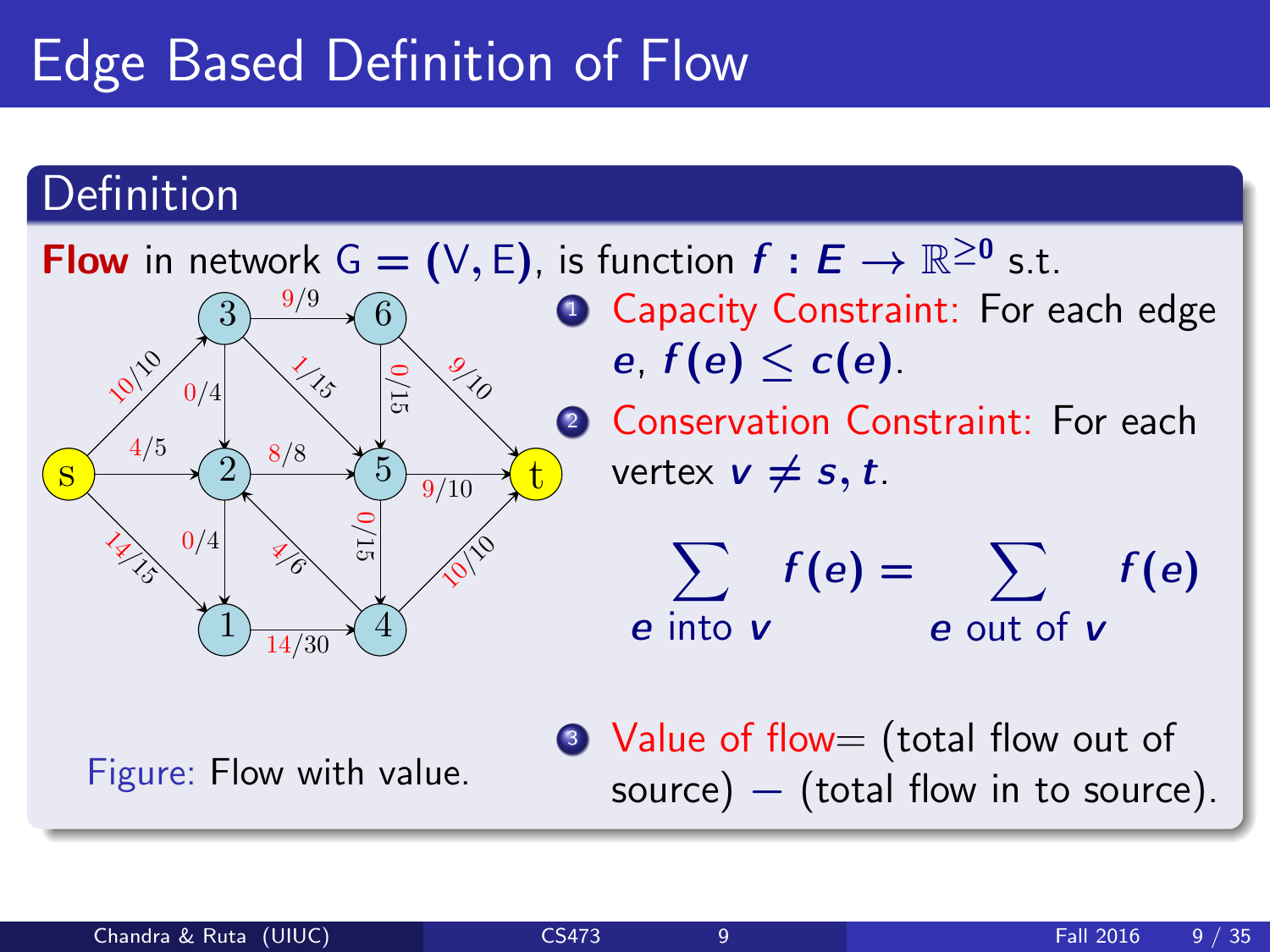

Conservation of flow law is also known as **Kirchhoff's law**.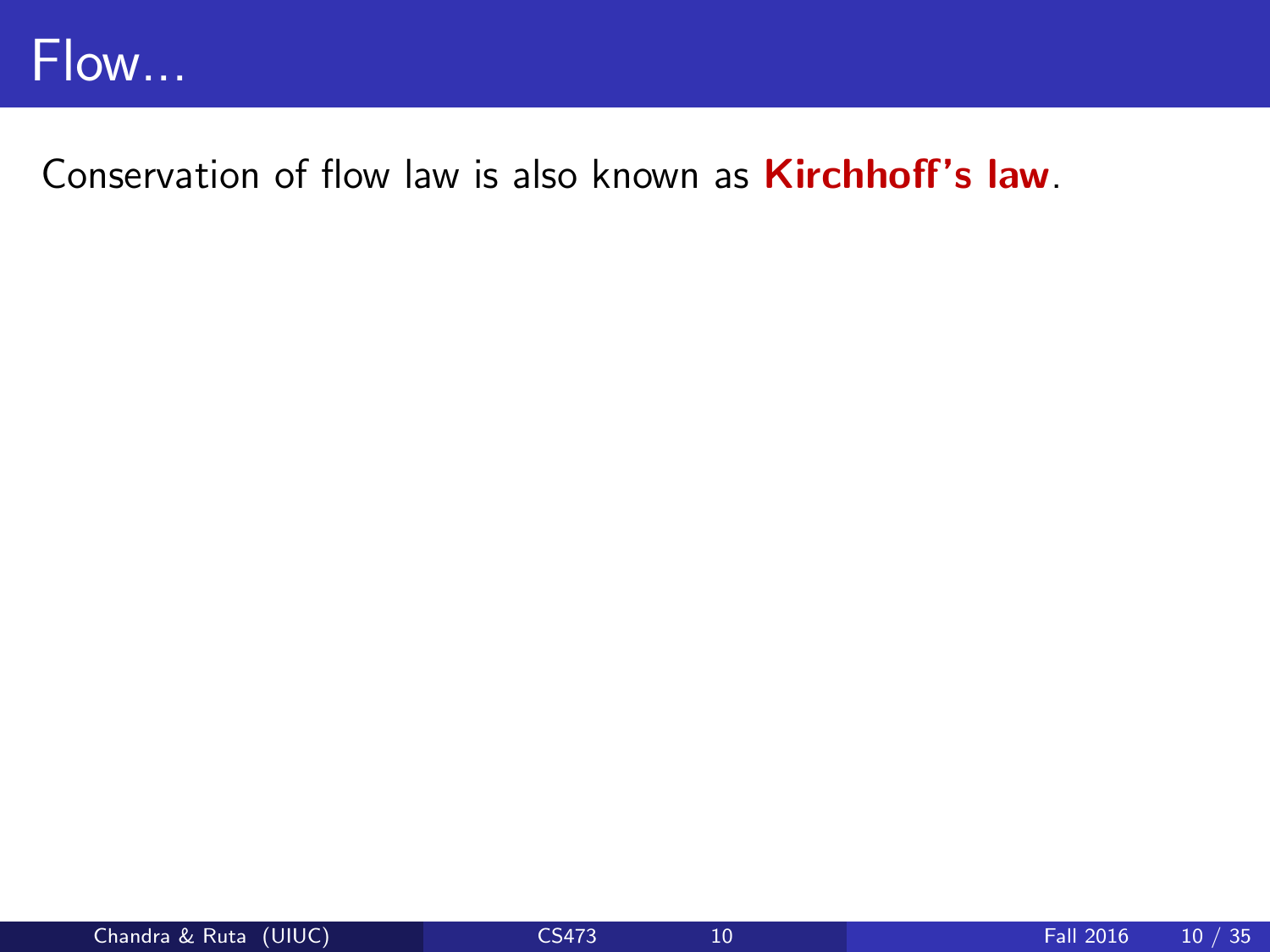# More Definitions and Notation

#### **Notation**

- **1** The inflow into a vertex **v** is  $f^{\text{in}}(v) = \sum_{e \text{ into } v} f(e)$  and the outflow is  $f^{\text{out}}(\mathsf{v}) = \sum_{\mathsf{e} \text{ out of } \mathsf{v}} f(\mathsf{e})$ 
	- **3** For a set of vertices  $A$ ,  $f^{\text{in}}(A) = \sum_{e \text{ into }} A f(e)$ . Outflow  $f^{\text{out}}(A)$  is defined analogously

### **Definition**

For a network  $G = (V, E)$  with source s, the **value** of flow f is defined as  $v(f) = f^{\text{out}}(s) - f^{\text{in}}(s)$ .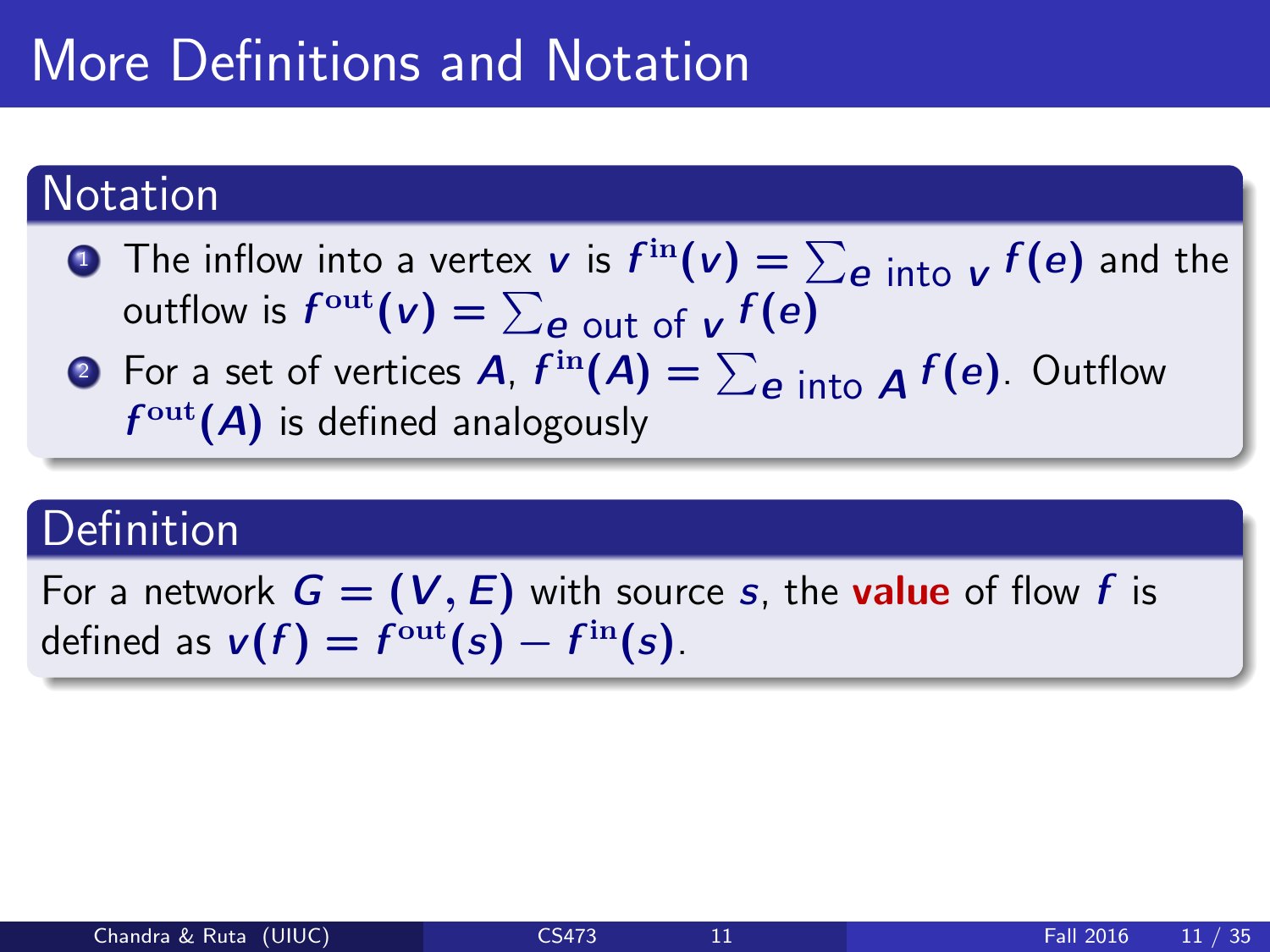# Value of flow?

In the flow depicted on the right, the value of the flow is.

> (A) 6. (B) 13. (C) 18. (D) 28. (E) 43.

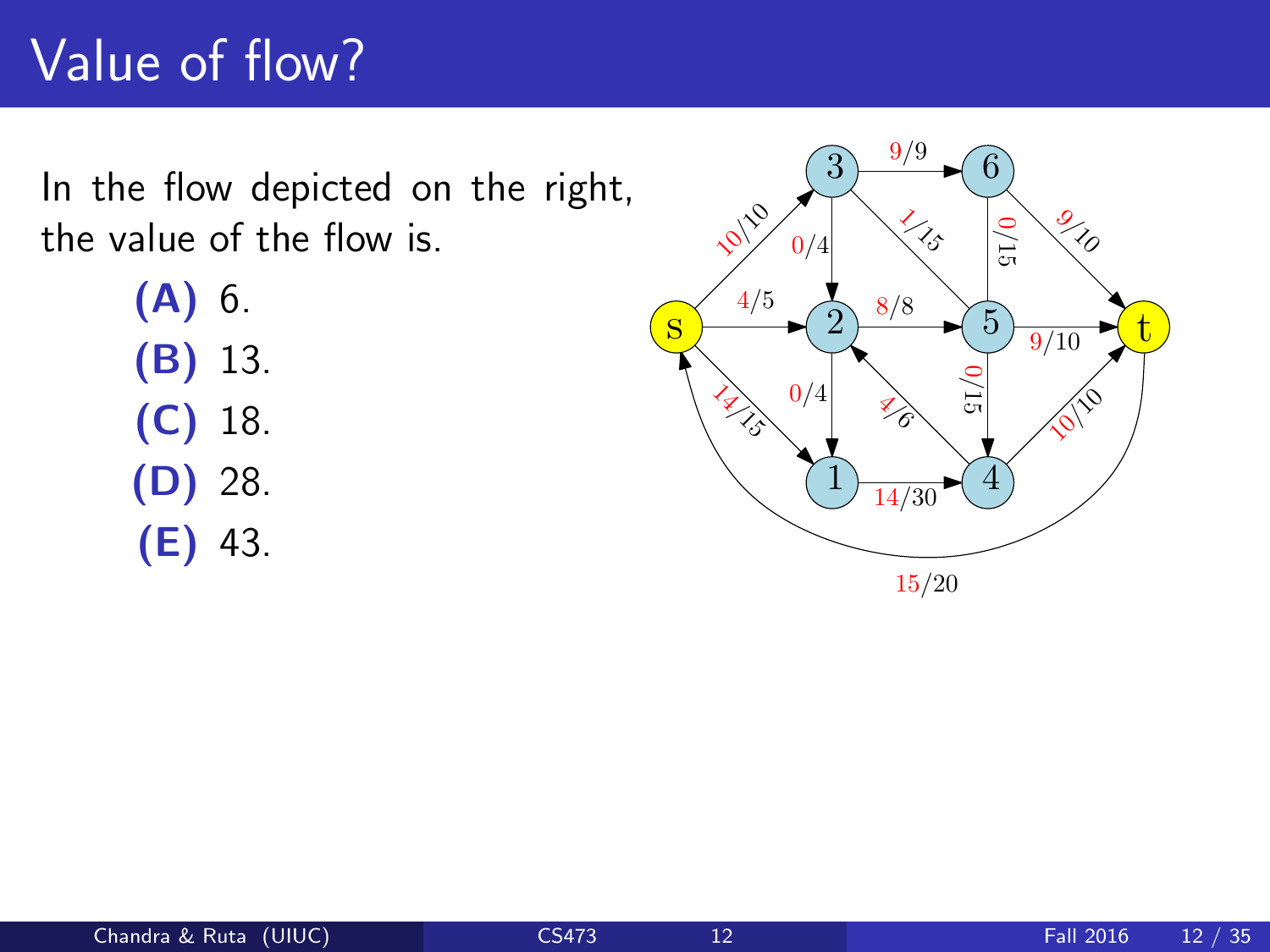Intuition: Flow goes from source  $s$  to sink  $t$  along a path.

P: set of all paths from s to t.  $|\mathcal{P}|$  can be exponential in n.

#### Definition (Flow by paths.)

- A flow in network G = (V, E), is function  $f: \mathcal{P} \to \mathbb{R}^{\geq 0}$  s.t.
	- **1** Capacity Constraint: For each edge e, total flow on e is  $\leq c(e)$ .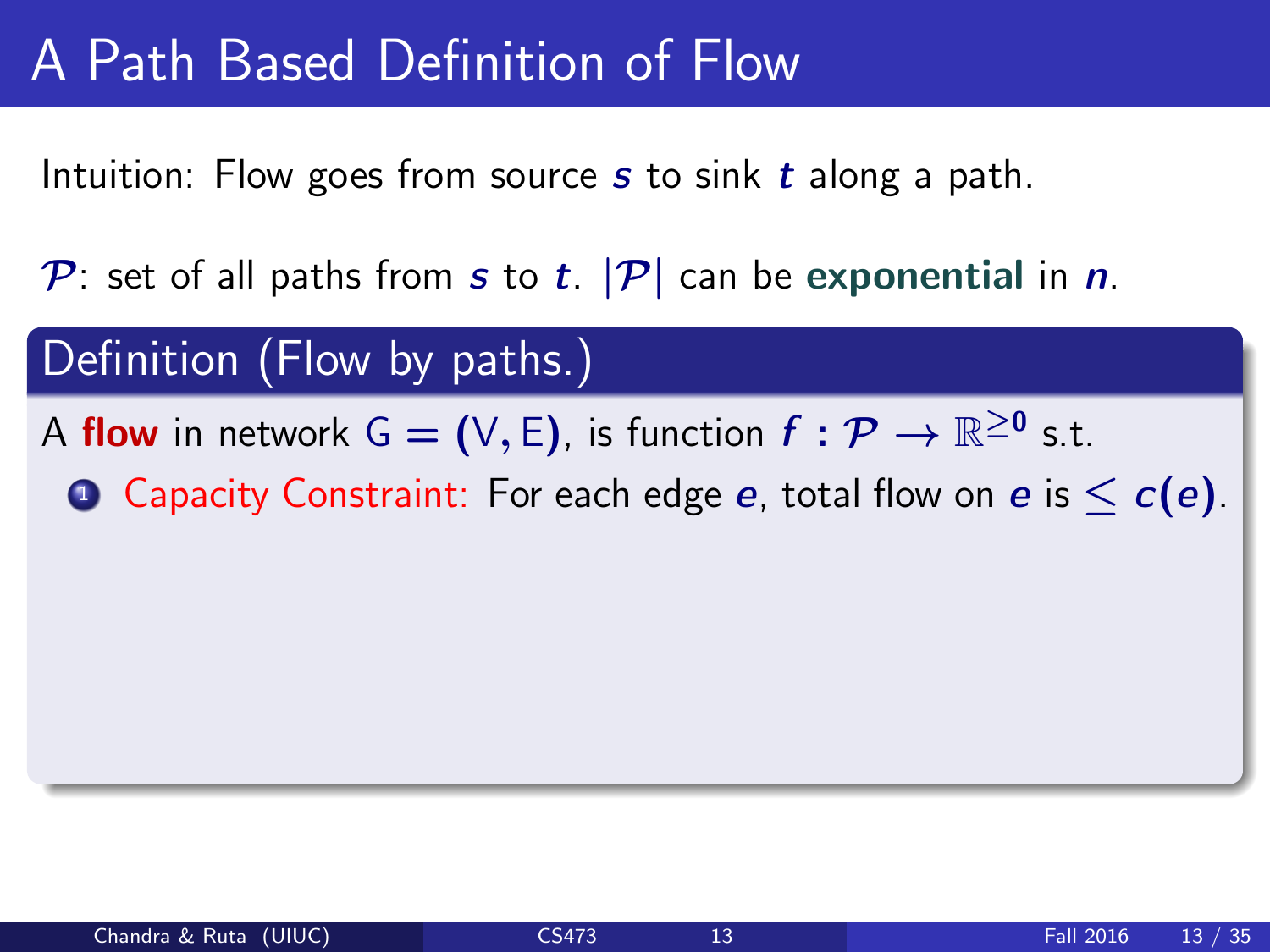Intuition: Flow goes from source  $s$  to sink  $t$  along a path.

P: set of all paths from s to t.  $|\mathcal{P}|$  can be exponential in n.

#### Definition (Flow by paths.)

- A flow in network G = (V, E), is function  $f: \mathcal{P} \to \mathbb{R}^{\geq 0}$  s.t.
	- **1** Capacity Constraint: For each edge e, total flow on e is  $\leq c(e)$ .

 $\sum f(p) \leq c(e)$ p∈P:e∈p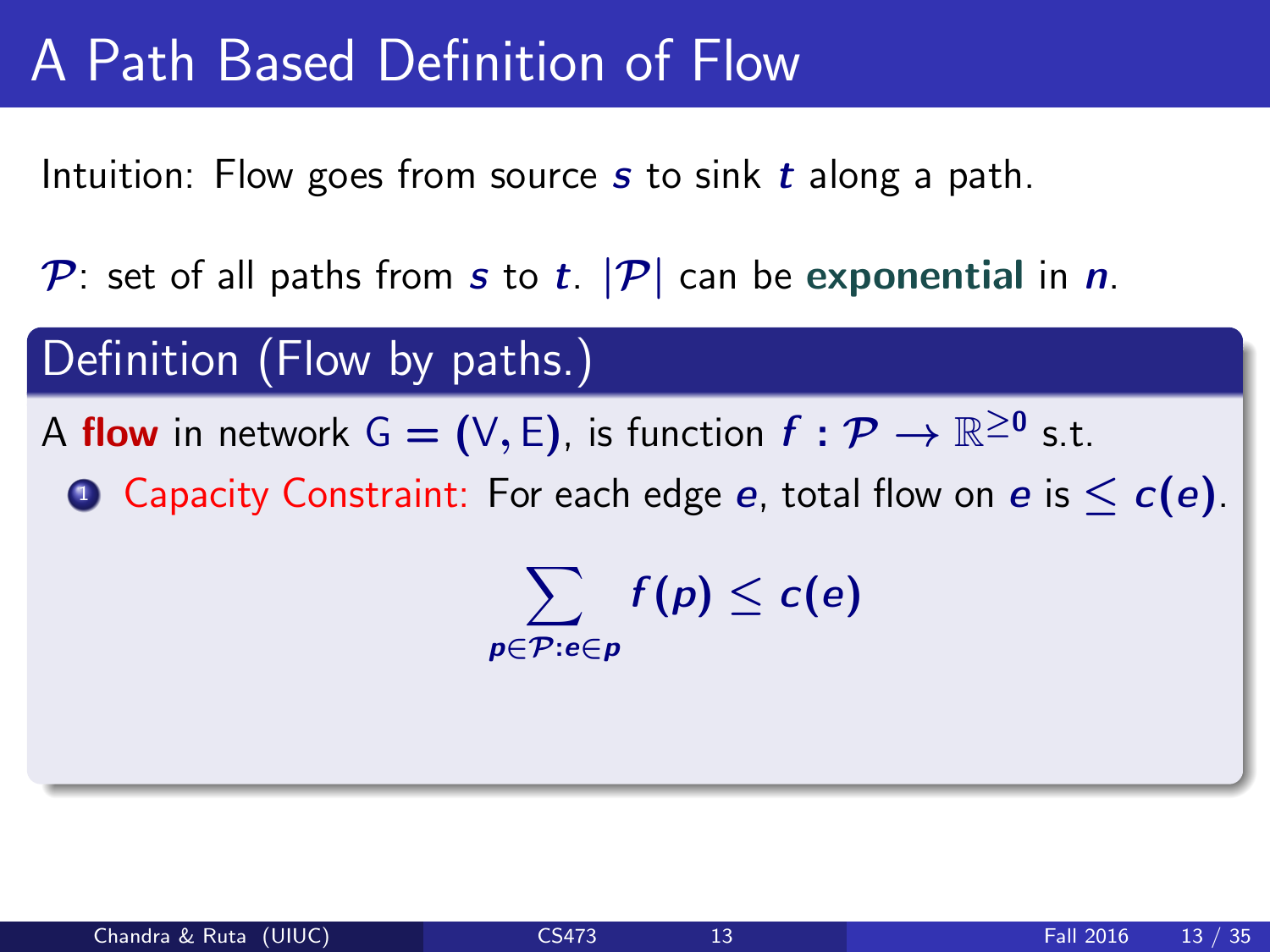Intuition: Flow goes from source  $s$  to sink  $t$  along a path.

P: set of all paths from s to t.  $|\mathcal{P}|$  can be exponential in n.

#### Definition (Flow by paths.)

- A flow in network G = (V, E), is function  $f: \mathcal{P} \to \mathbb{R}^{\geq 0}$  s.t.
	- **1** Capacity Constraint: For each edge e, total flow on e is  $\leq c(e)$ .

 $\sum f(p) \leq c(e)$ p∈P:e∈p

#### **2 Conservation Constraint:**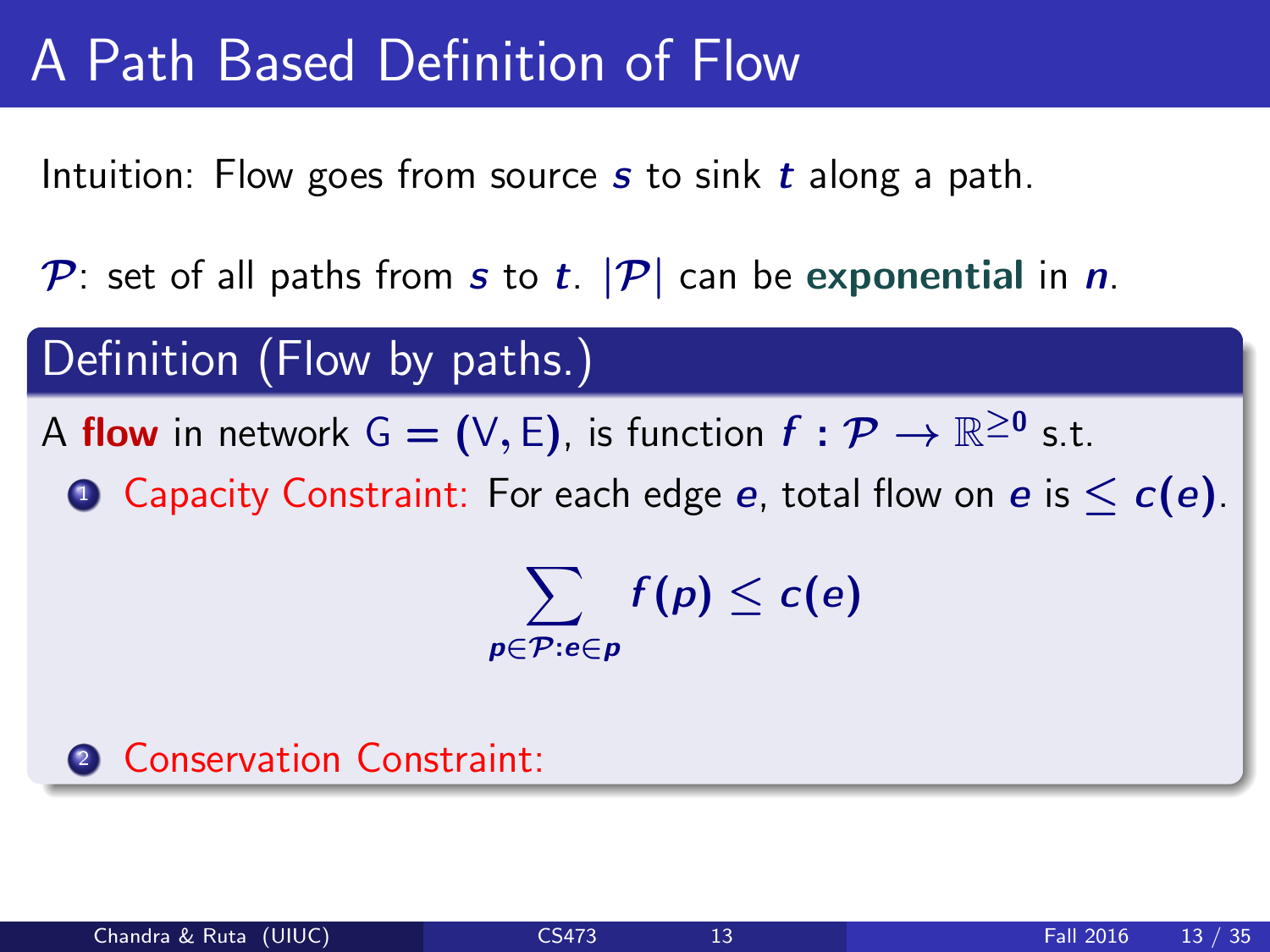Intuition: Flow goes from source  $s$  to sink  $t$  along a path.

P: set of all paths from s to t.  $|\mathcal{P}|$  can be exponential in n.

#### Definition (Flow by paths.)

- A flow in network G = (V, E), is function  $f: \mathcal{P} \to \mathbb{R}^{\geq 0}$  s.t.
	- **1** Capacity Constraint: For each edge e, total flow on e is  $\leq c(e)$ .

 $\sum f(p) \leq c(e)$ p∈P:e∈p

2 Conservation Constraint: No need! Automatic.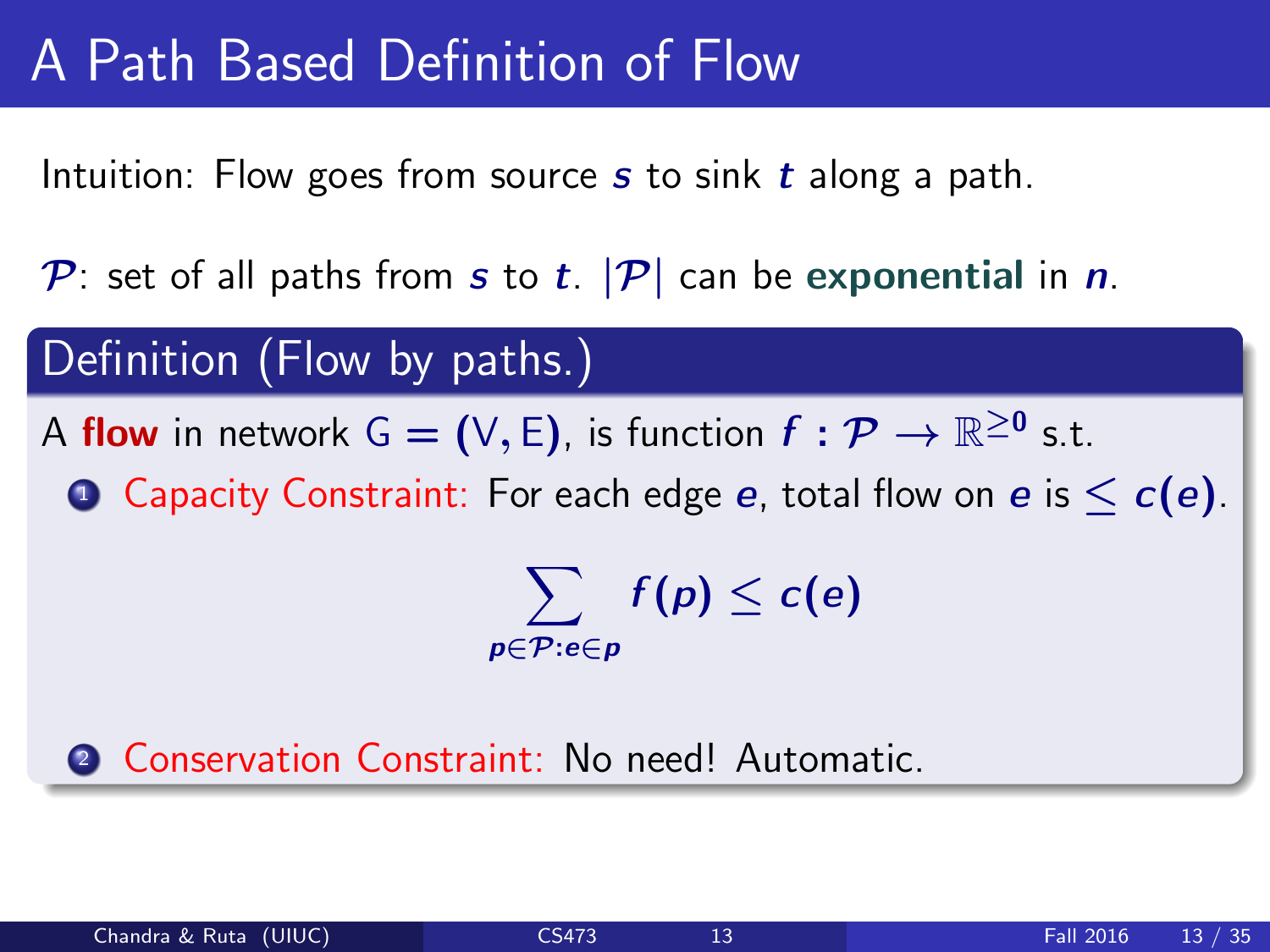Intuition: Flow goes from source  $s$  to sink  $t$  along a path.

P: set of all paths from s to t.  $|\mathcal{P}|$  can be exponential in n.

#### Definition (Flow by paths.)

- A flow in network G = (V, E), is function  $f: \mathcal{P} \to \mathbb{R}^{\geq 0}$  s.t.
	- **1** Capacity Constraint: For each edge e, total flow on e is  $\leq c(e)$ .

 $\sum f(p) \leq c(e)$ p∈P:e∈p

2 Conservation Constraint: No need! Automatic.

Value of flow:  $\sum_{\bm{p}\in\mathcal{P}}f(\bm{p})$ .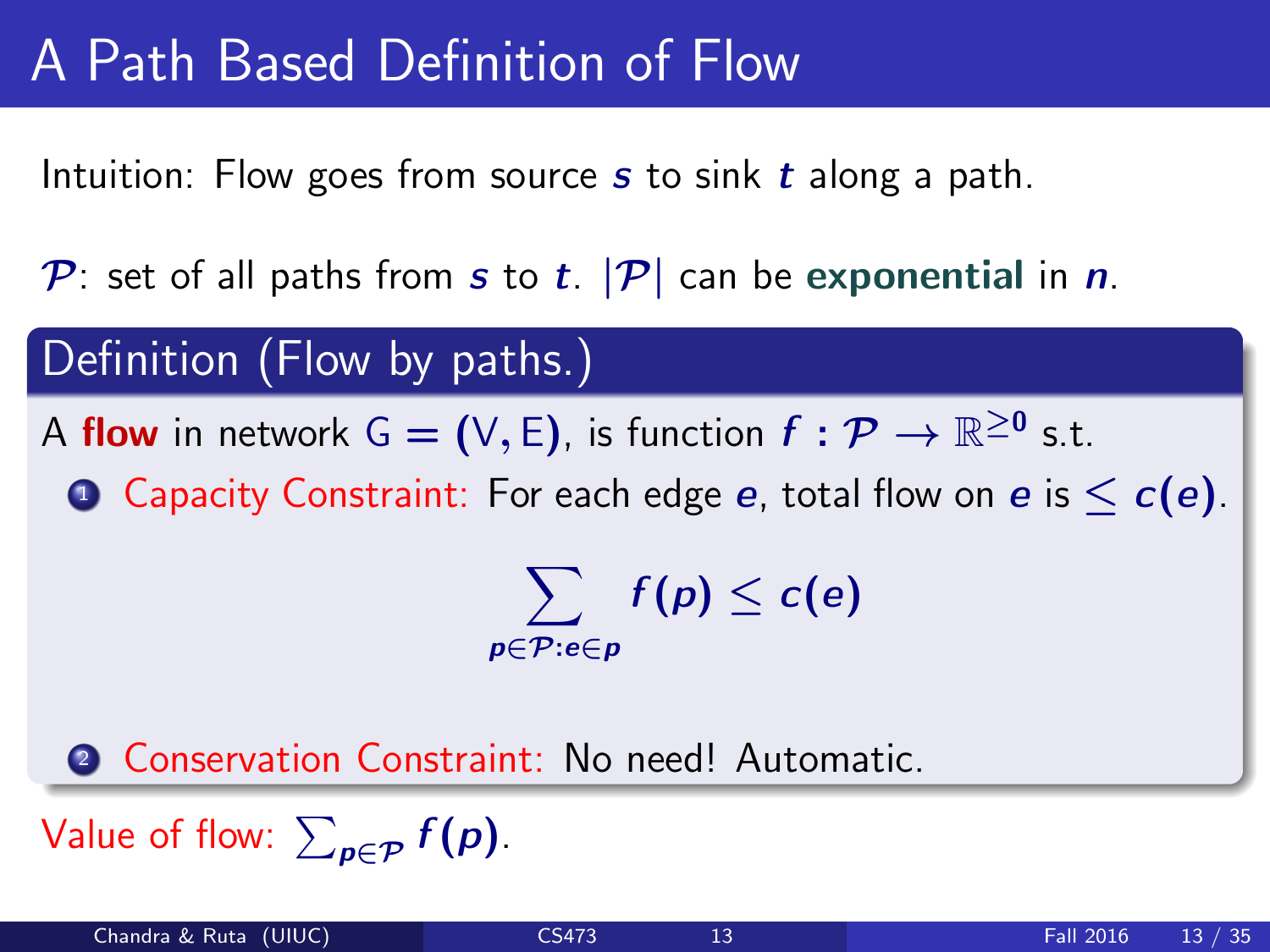# Example



$$
\mathcal{P} = \{p_1, p_2, p_3\} \n p_1 : s \to u \to t \n p_2 : s \to u \to v \to t \n p_3 : s \to v \to t \n f(p_1) = 10, f(p_2) = 4, f(p_3) = 6
$$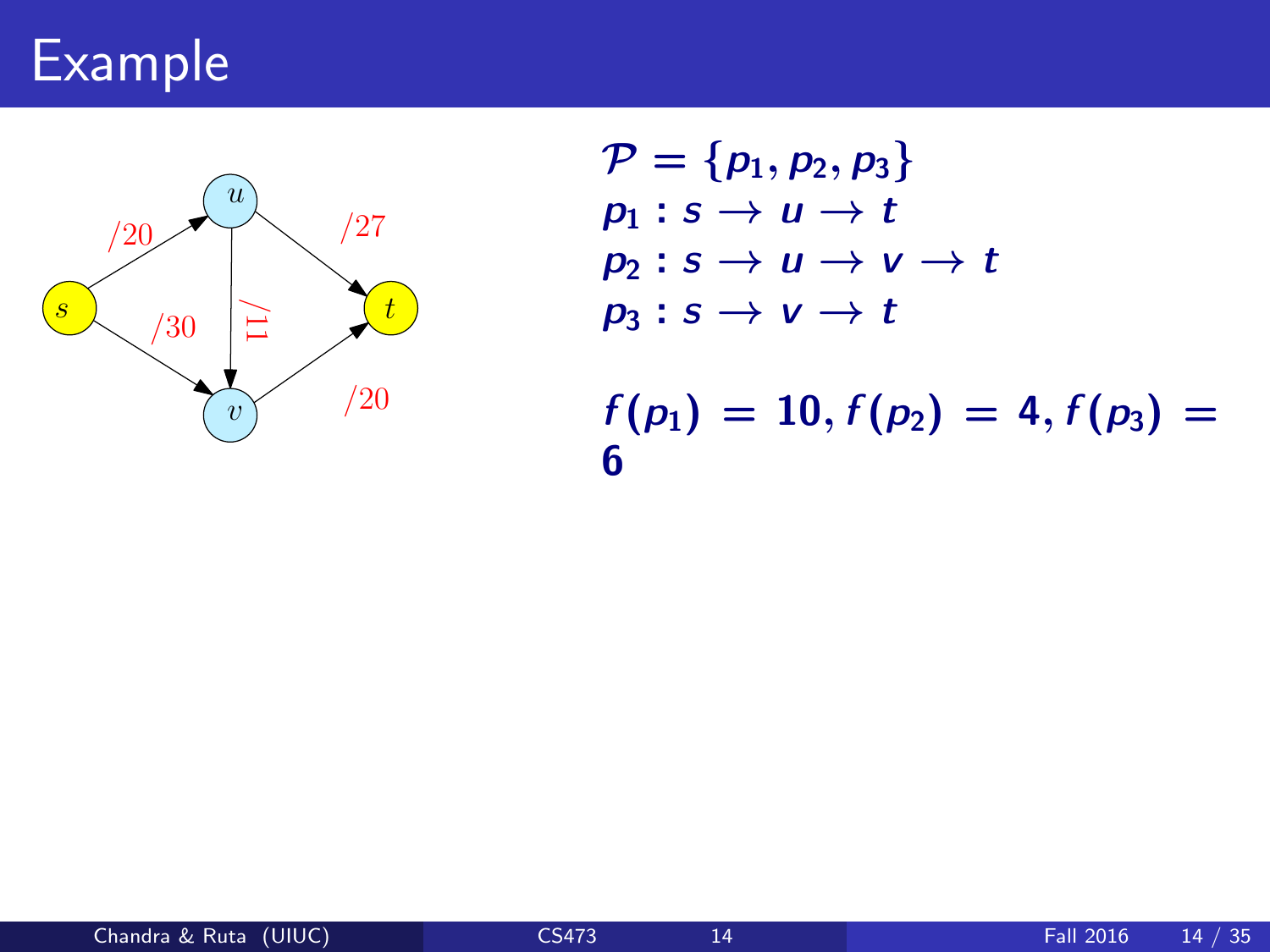# Example

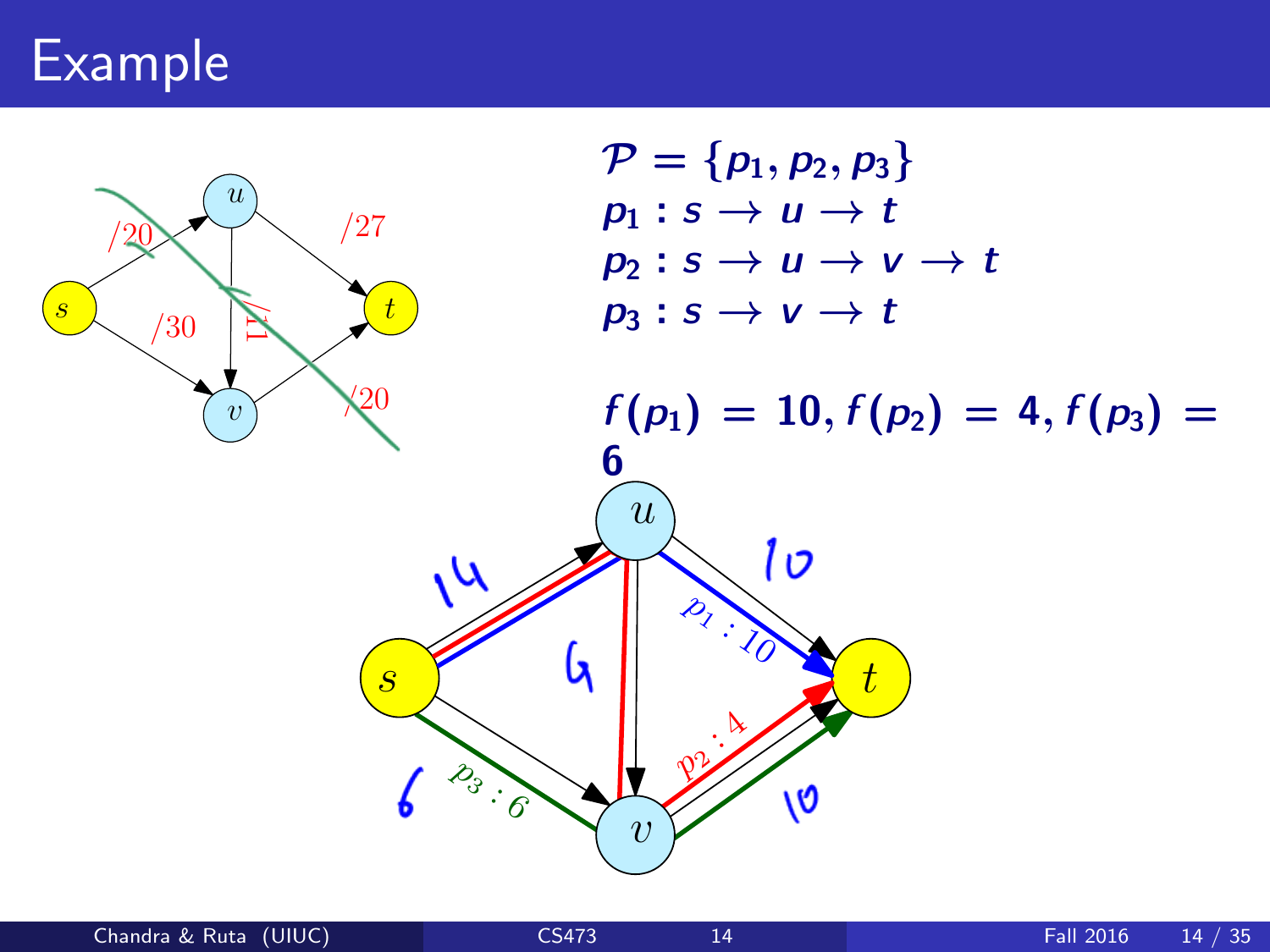# Path based flow implies edge based flow

#### Lemma

Given a path based flow  $f: \mathcal{P} \to \mathbb{R}^{\geq 0}$  there is an edge based flow  $f': E \to \mathbb{R}^{\geq 0}$  of the same value.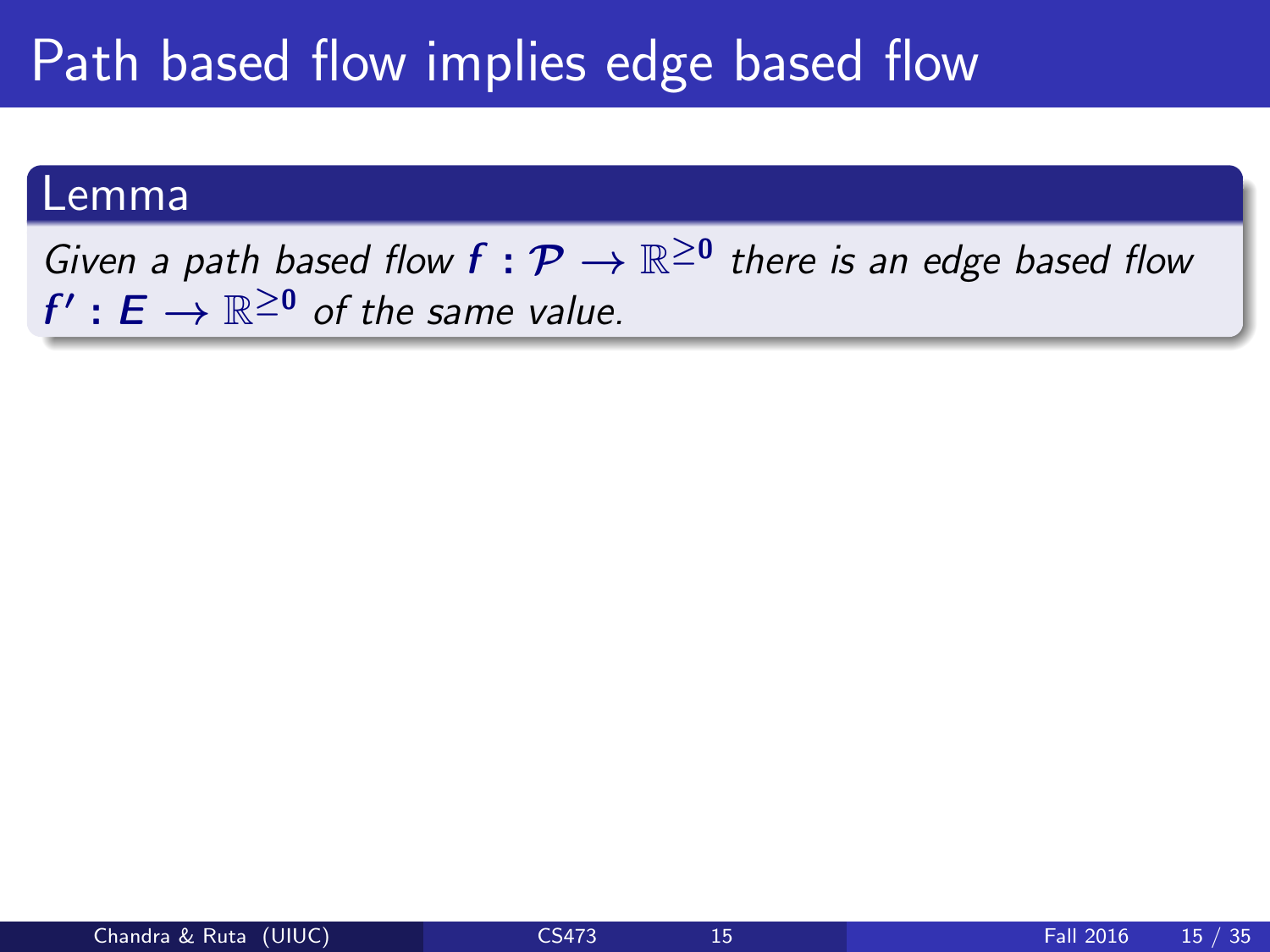# Path based flow implies edge based flow

#### Lemma

Given a path based flow  $f: \mathcal{P} \to \mathbb{R}^{\geq 0}$  there is an edge based flow  $f': E \to \mathbb{R}^{\geq 0}$  of the same value.

#### Proof.

For each edge  $e$  define  $f'(e) = \sum_{p: e \in p} f(p)$ . Exercise: Verify capacity and conservation constraints for  $f'$ . **Exercise:** Verify that value of  $f$  and  $f'$  are equal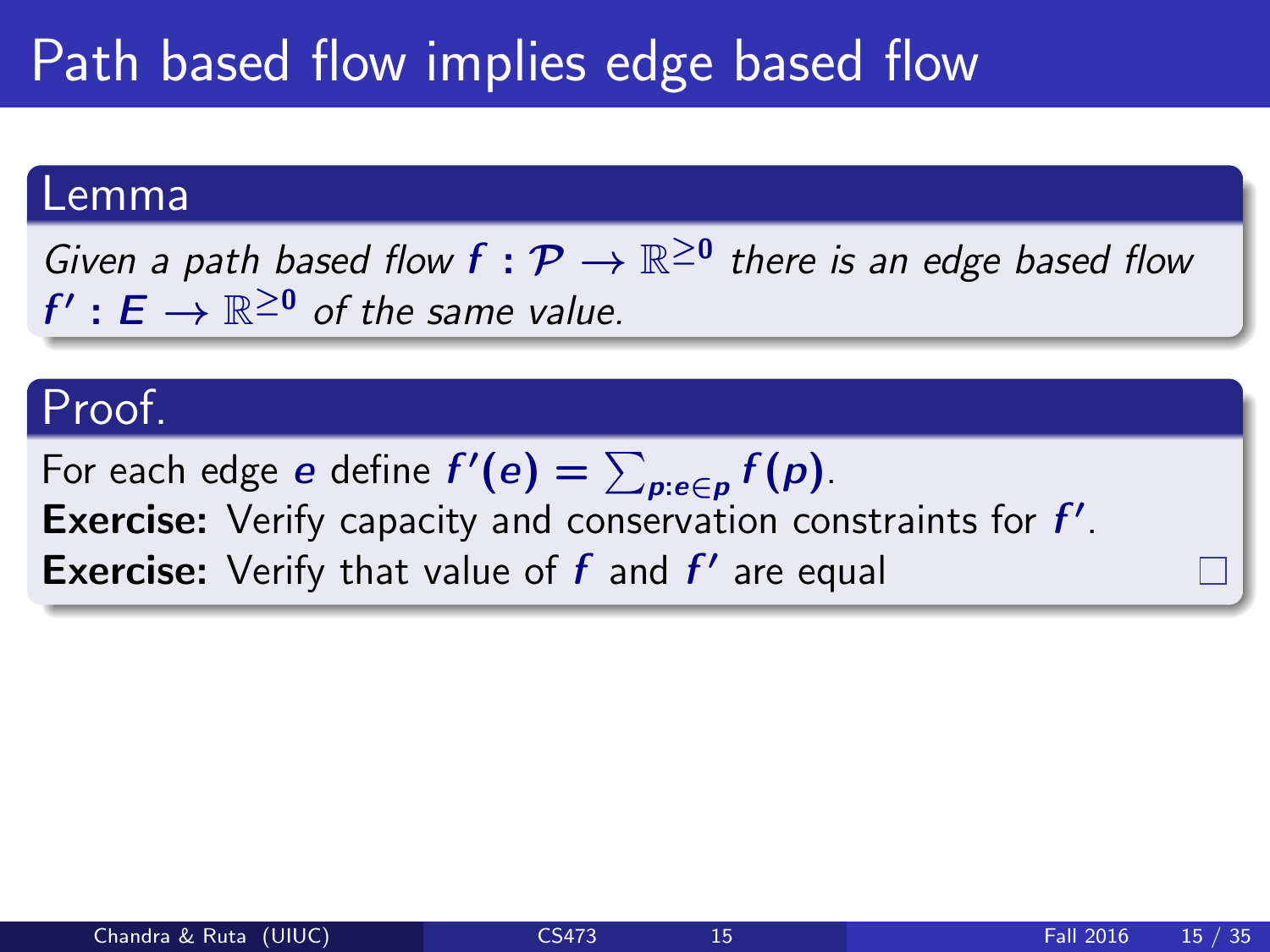# Example



$$
\mathcal{P} = \{p_1, p_2, p_3\}
$$
  
\n
$$
p_1 : s \to u \to t
$$
  
\n
$$
p_2 : s \to u \to v \to t
$$
  
\n
$$
p_3 : s \to v \to t
$$

 $f(p_1) = 10, f(p_2) = 4, f(p_3) = 6$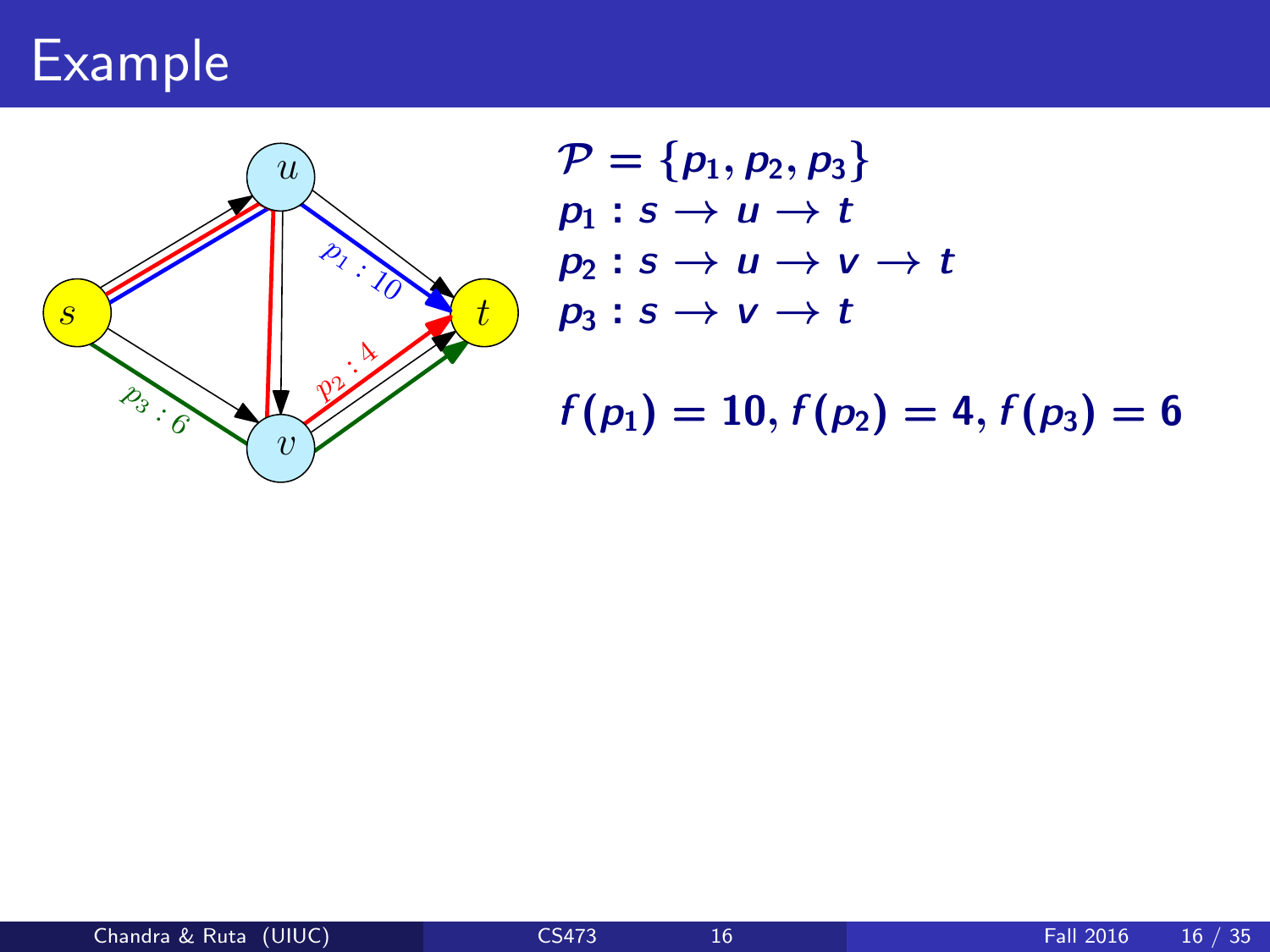# Example



$$
\mathcal{P} = \{p_1, p_2, p_3\}
$$
  
\n
$$
p_1 : s \to u \to t
$$
  
\n
$$
p_2 : s \to u \to v \to t
$$
  
\n
$$
p_3 : s \to v \to t
$$

 $f(p_1) = 10, f(p_2) = 4, f(p_3) = 6$ 



$$
f'(s \rightarrow u) = 14
$$
  
\n
$$
f'(u \rightarrow v) = 4
$$
  
\n
$$
f'(s \rightarrow v) = 6
$$
  
\n
$$
f'(u \rightarrow t) = 10
$$
  
\n
$$
f'(v \rightarrow t) = 10
$$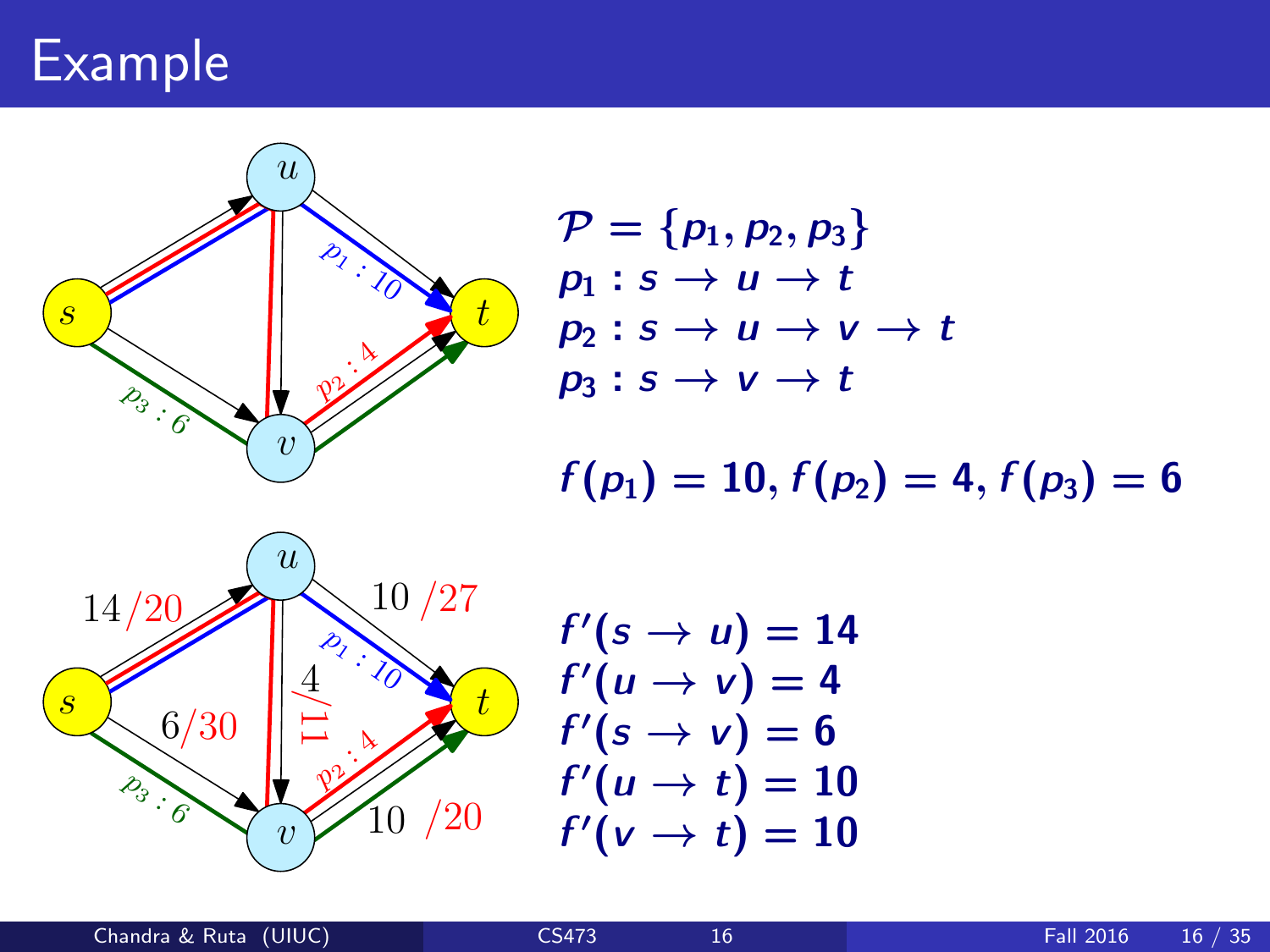### Flow Decomposition Edge based flow to Path based Flow

#### Lemma

Given an edge based flow  $f': E \to \mathbb{R}^{\geq 0}$ , there is a path based flow  $f: \mathcal{P} \rightarrow \mathbb{R}^{\geq 0}$  of same value. Moreover,  $f$  assigns non-negative flow to at most m paths where  $|E| = m$  and  $|V| = n$ . Given f', the path based flow can be computed in  $O(mn)$  time.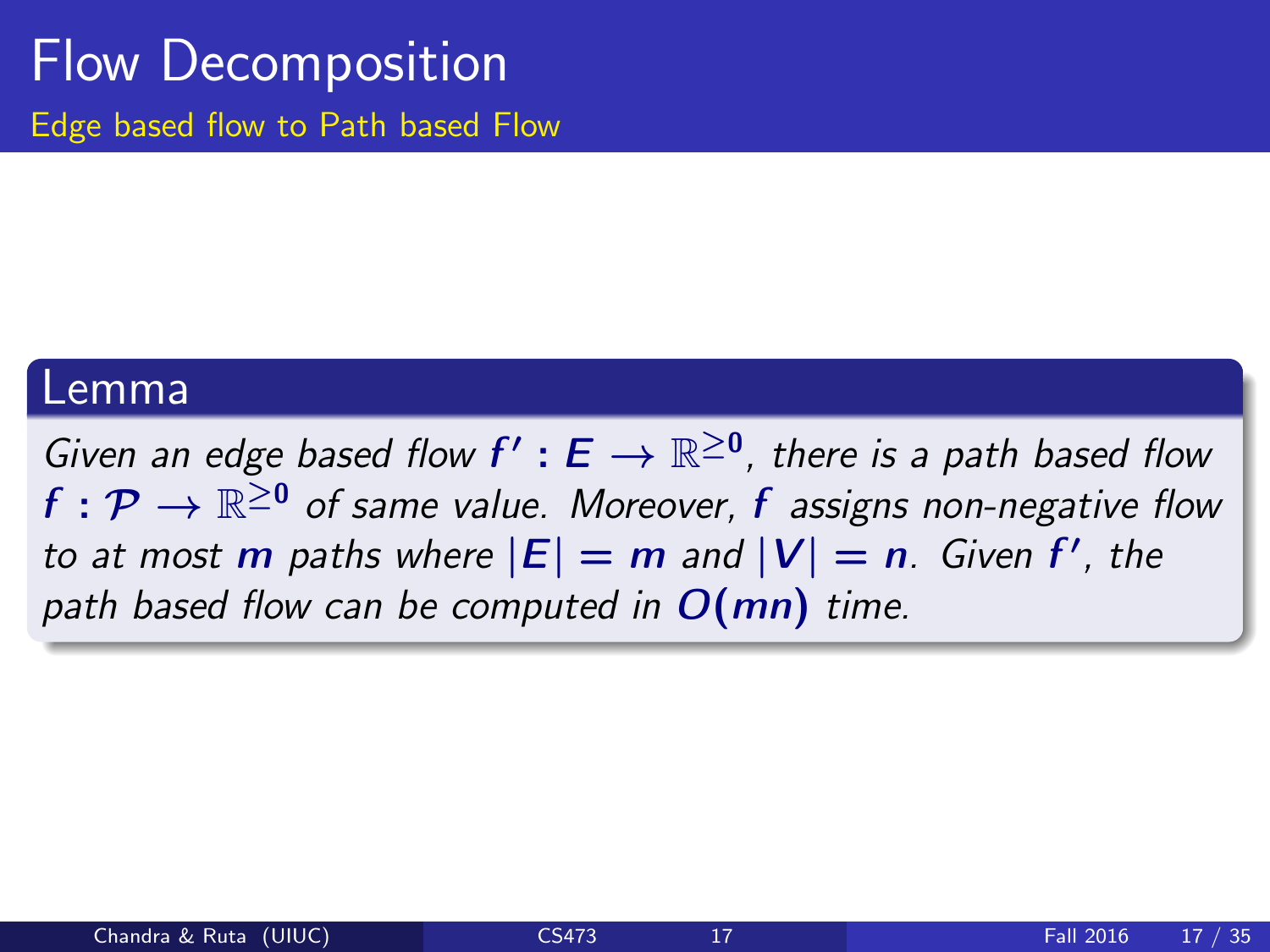### Flow Decomposition Edge based flow to Path based Flow

#### Proof Idea.

- **1** Remove all edges with  $f'(e) = 0$ .
- **2** Find a path **p** from **s** to **t**.
- **3** Assign  $f(p)$  to be  $\min_{e \in p} f'(e)$ .
- **•** Reduce  $f'(e)$  for all  $e \in p$  by  $f(p)$ .
- $\bullet$  Repeat until no path from s to t.
- **In each iteration at least on edge has flow reduced to zero.**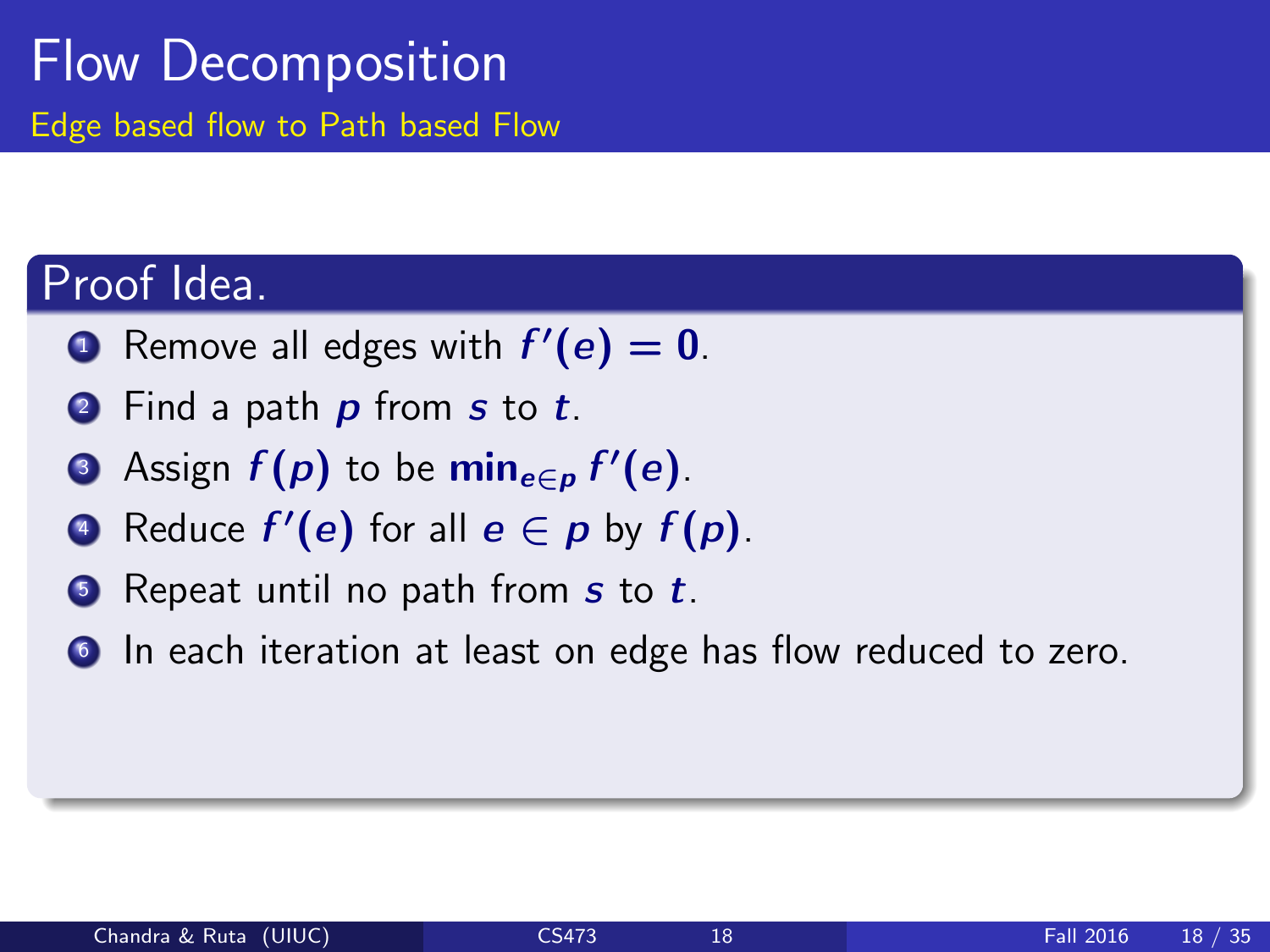### Flow Decomposition Edge based flow to Path based Flow

#### Proof Idea.

- **1** Remove all edges with  $f'(e) = 0$ .
- **2** Find a path **p** from **s** to **t**.
- **3** Assign  $f(p)$  to be  $\min_{e \in p} f'(e)$ .
- **•** Reduce  $f'(e)$  for all  $e \in p$  by  $f(p)$ .
- $\bullet$  Repeat until no path from s to t.
- In each iteration at least on edge has flow reduced to zero.
- $\bullet$  Hence, at most  $m$  iterations. Can be implemented in  $O(m(m + n))$  time.  $O(mn)$  time requires care.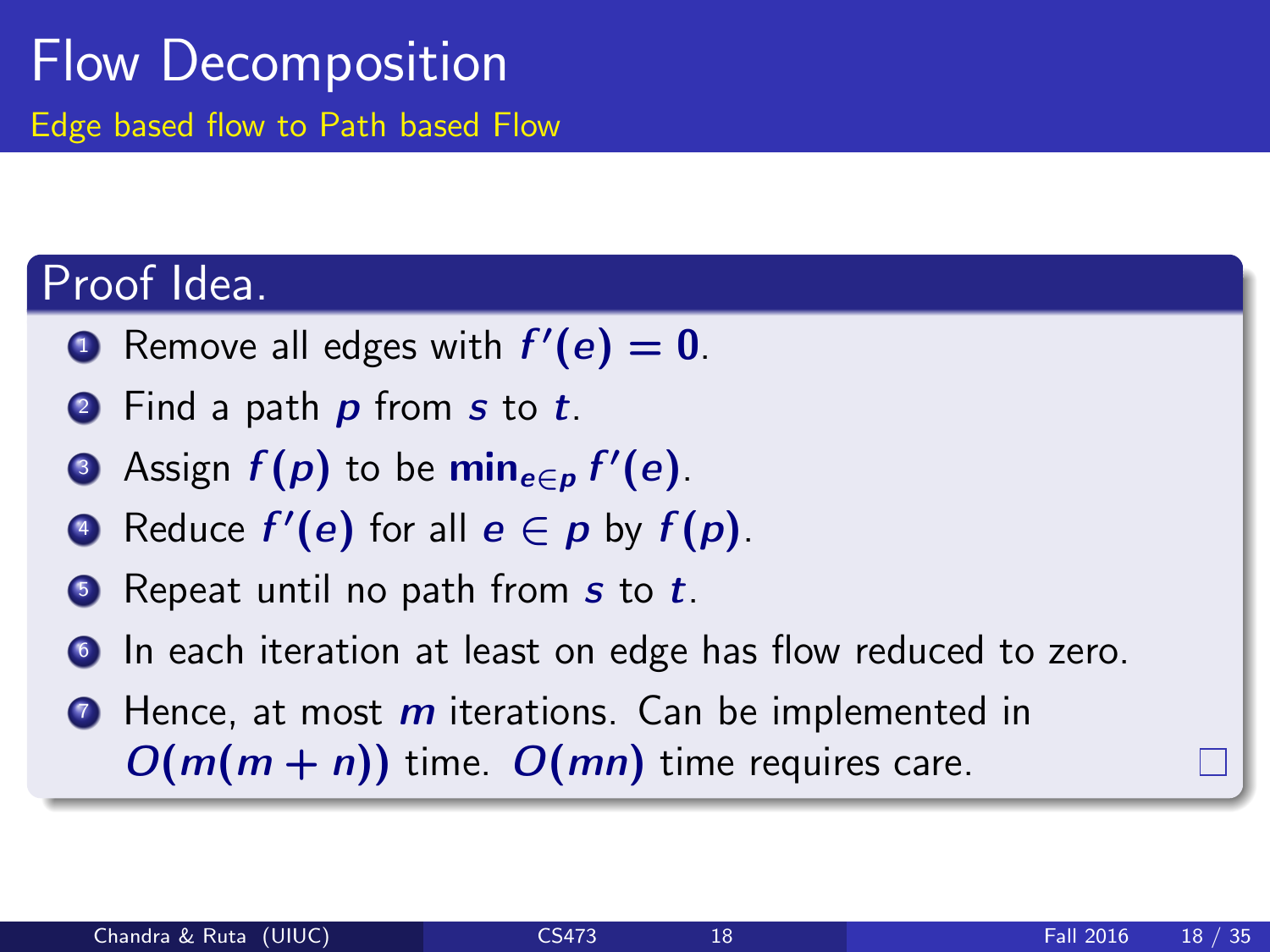### Example

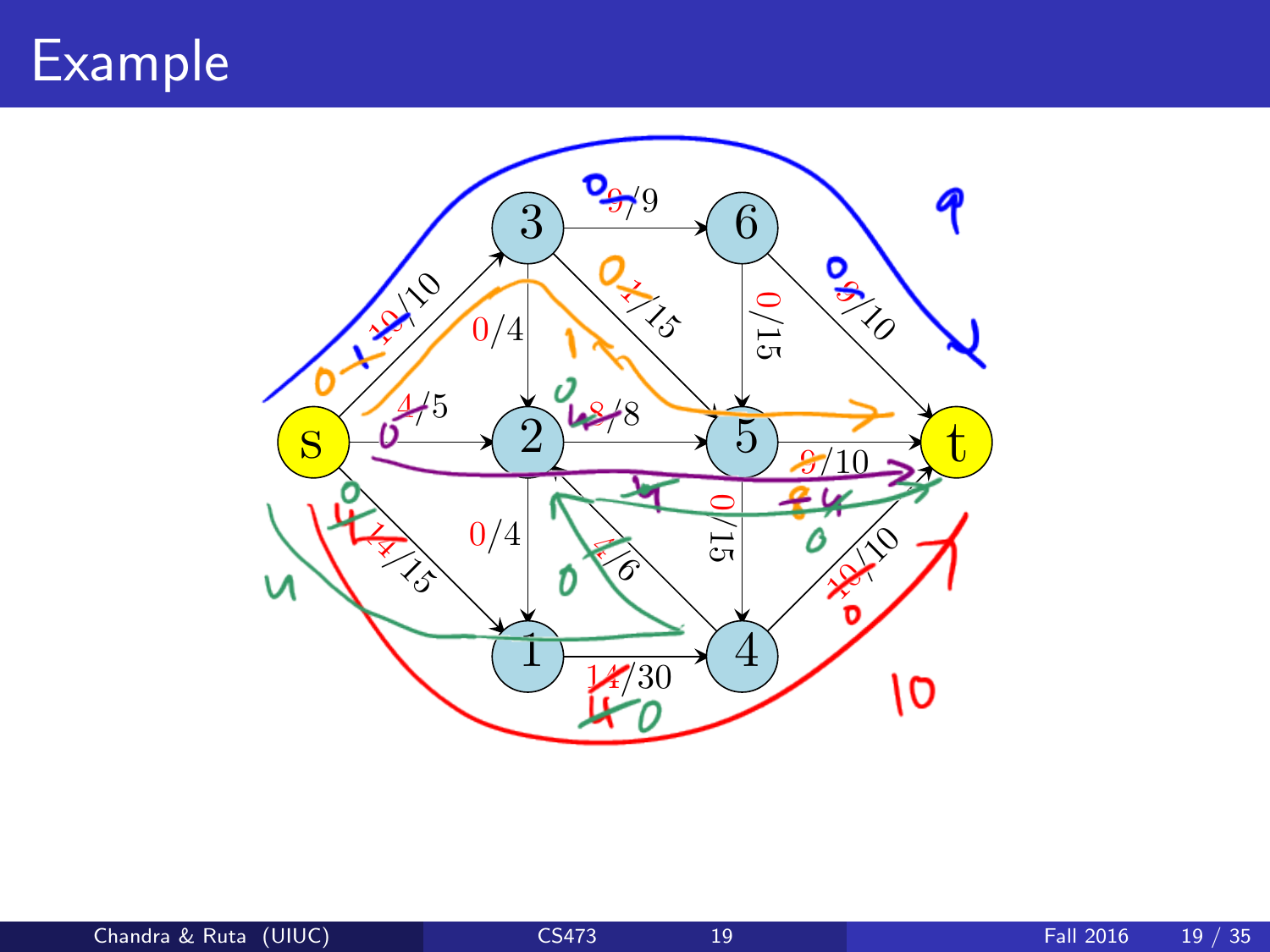# Edge vs Path based Definitions of Flow

Edge based flows:

- **O** compact representation, only  $m$  values to be specified, and
- **2** need to check flow conservation explicitly at each internal node.

Path flows:

- **1** in some applications, paths more natural,
- <sup>2</sup> not compact,
- <sup>3</sup> no need to check flow conservation constraints.

Equivalence shows that we can go back and forth easily.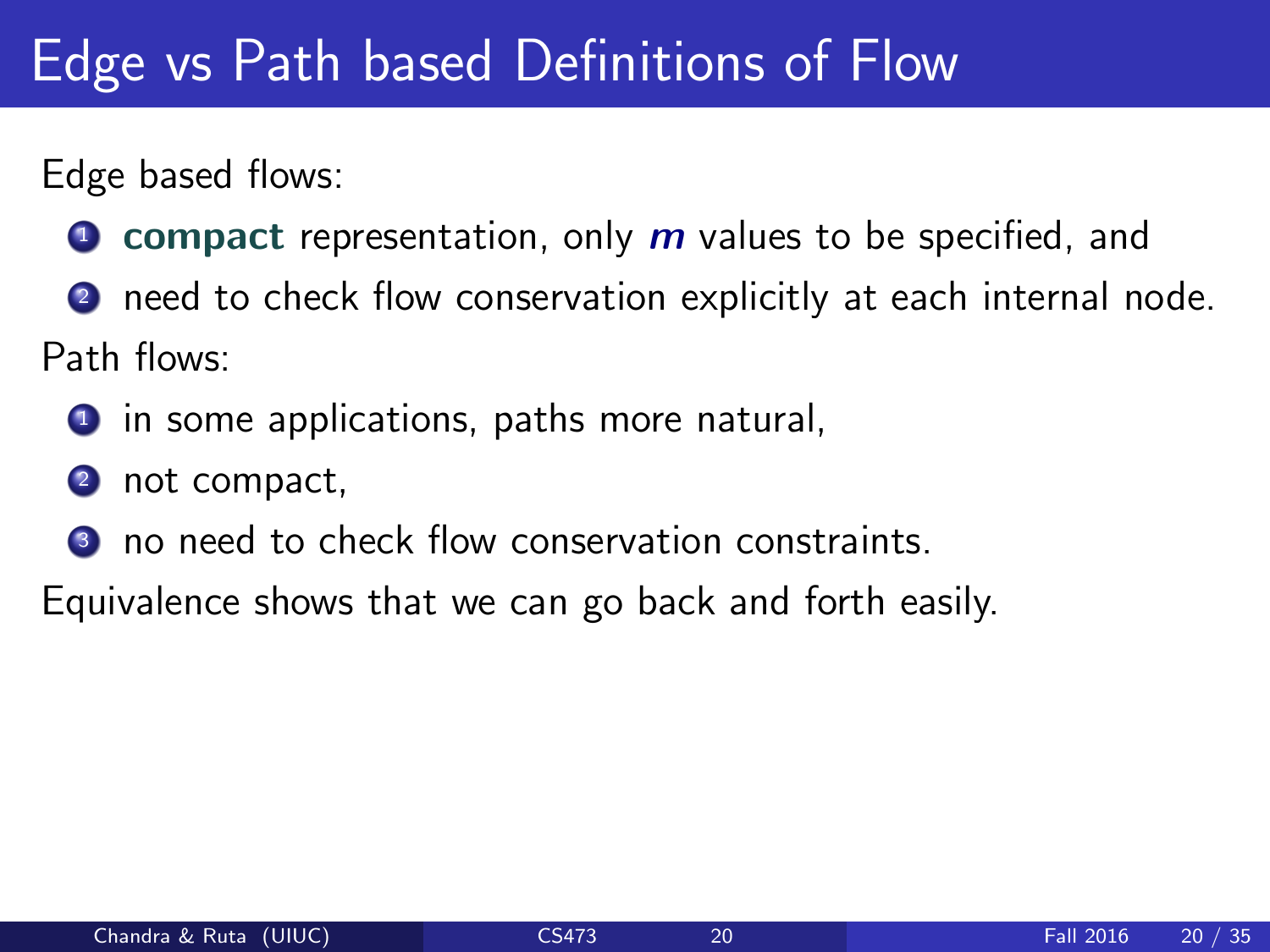### The Maximum-Flow Problem

#### Problem

Input A network  $G$  with capacity  $c$  and source  $s$  and sink  $t$ . Goal Find flow of maximum value.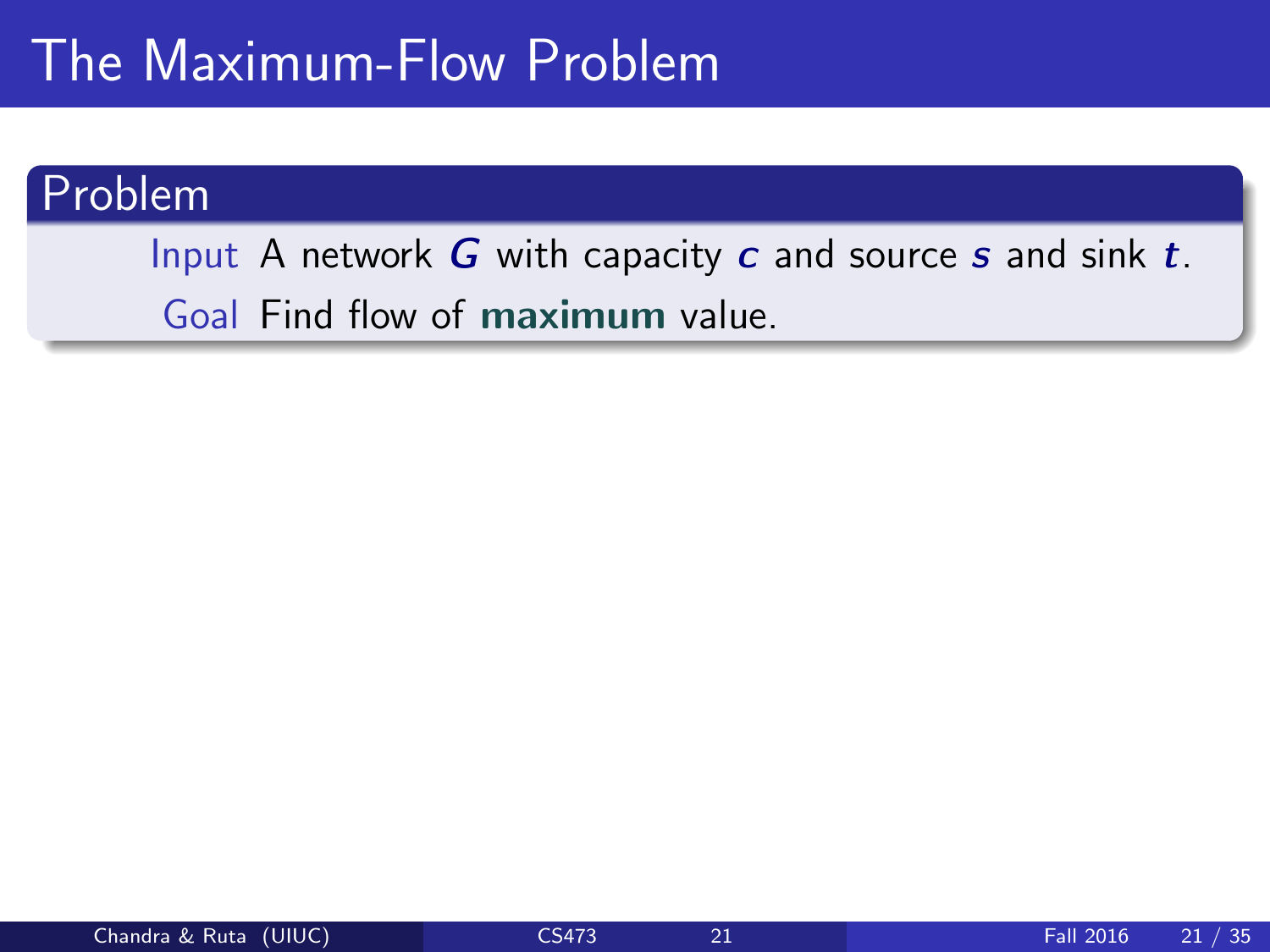### The Maximum-Flow Problem

#### Problem

Input A network  $G$  with capacity  $c$  and source  $s$  and sink  $t$ . Goal Find flow of maximum value.

Question: Given a flow network, what is an *upper bound* on the maximum flow between source and sink?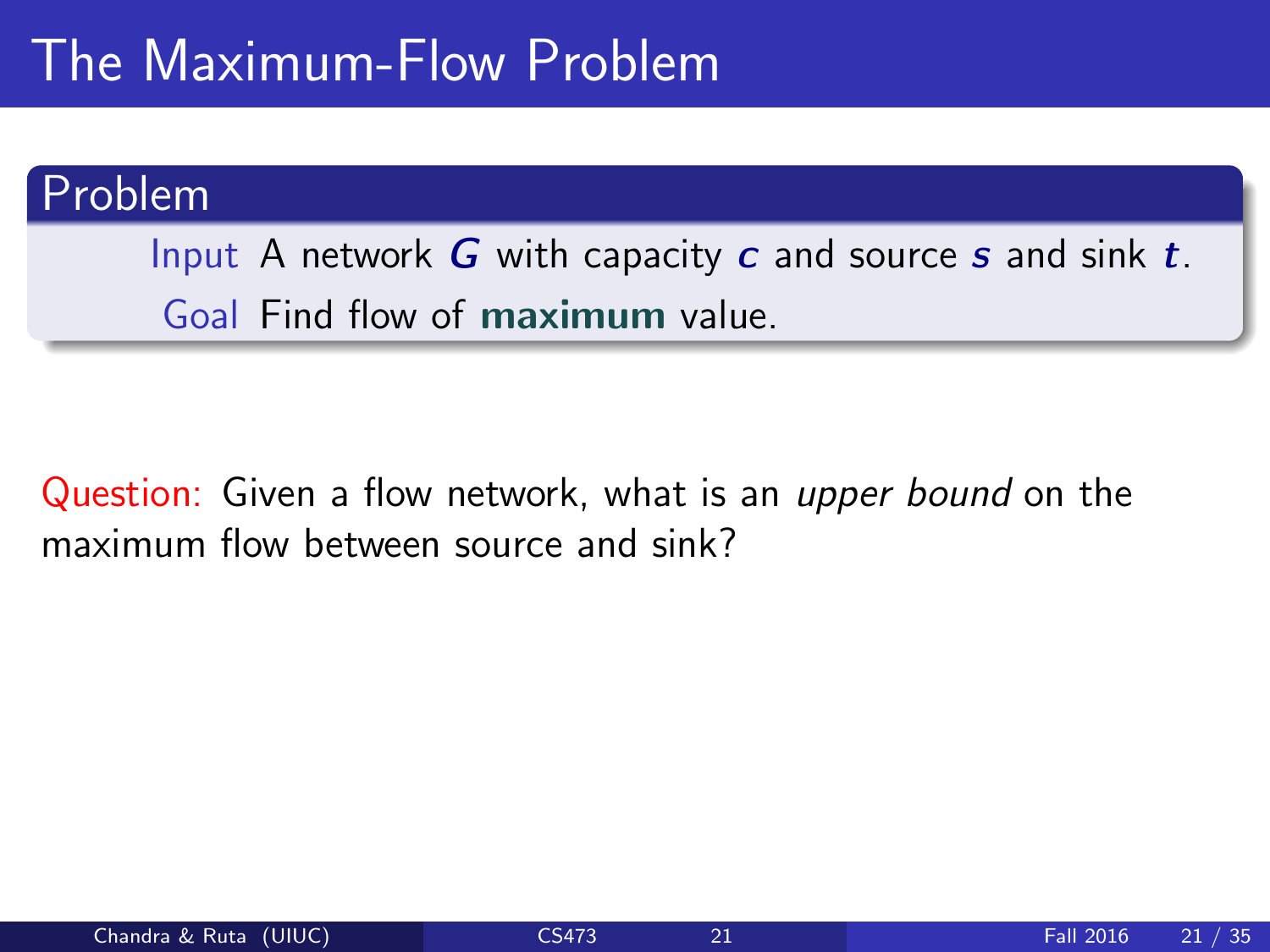### Definition (s-t cut)

Given a flow network an s-t cut is a set of edges  $E' \subset E$  such that removing  $E'$  disconnects s from  $t$ : in other words there is no directed  $s \to t$  path in  $E - E'$ . The capacity of a cut  $E'$  is  $c(E') = \sum_{e \in E'} c(e)$ .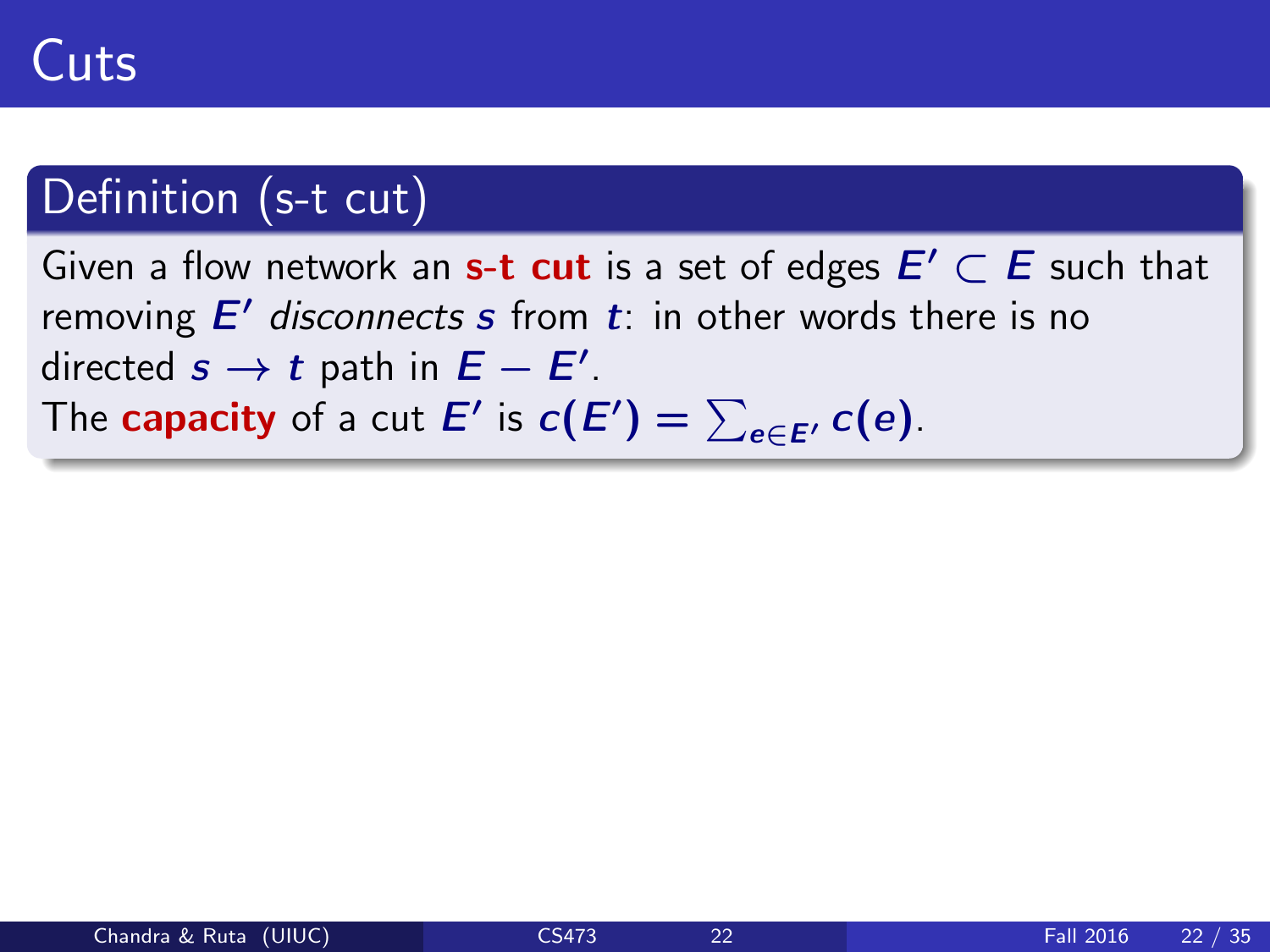### Definition (s-t cut)

Given a flow network an s-t cut is a set of edges  $E' \subset E$  such that removing  $E'$  disconnects s from  $t$ : in other words there is no directed  $s \to t$  path in  $E - E'$ . The capacity of a cut  $E'$  is  $c(E') = \sum_{e \in E'} c(e)$ .

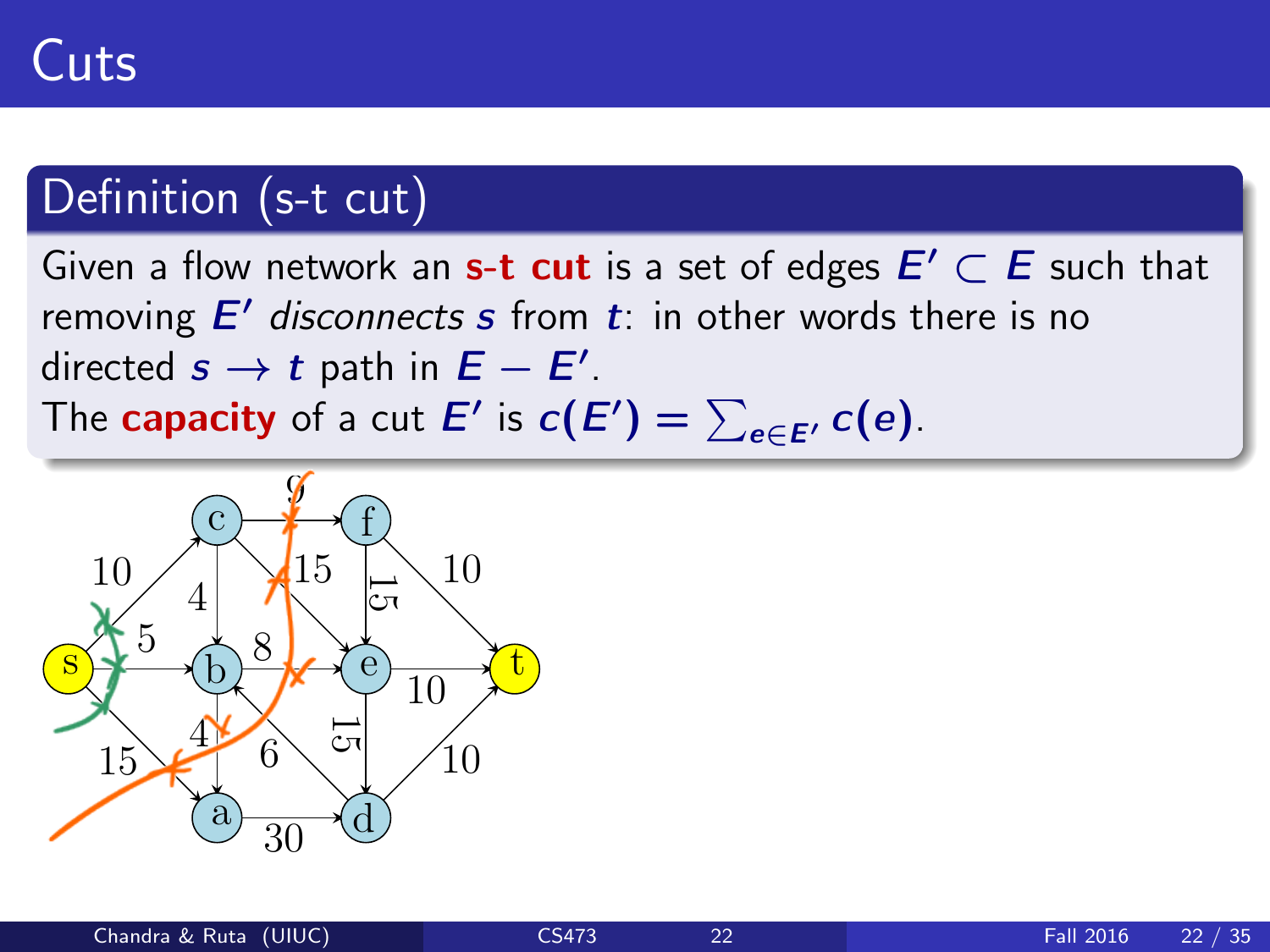### Definition (s-t cut)

Given a flow network an s-t cut is a set of edges  $E' \subset E$  such that removing  $E'$  disconnects s from  $t$ : in other words there is no directed  $s \to t$  path in  $E - E'$ . The capacity of a cut  $E'$  is  $c(E') = \sum_{e \in E'} c(e)$ .



#### Caution:

- **1** Cut may leave  $t \rightarrow s$  paths!
- **2** There might be many  $s-t$  cuts.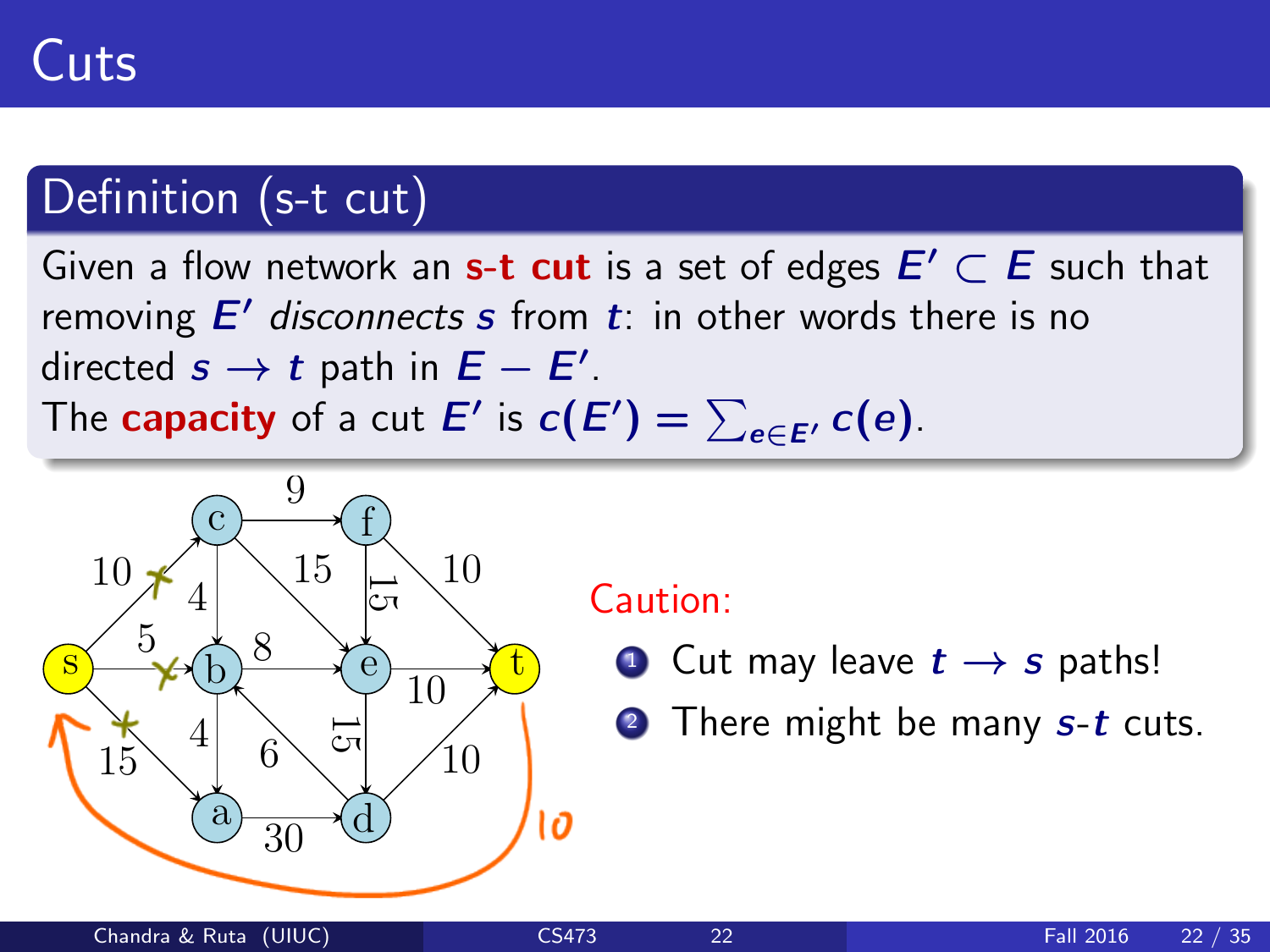### $s - t$  cuts A death by a thousand cuts



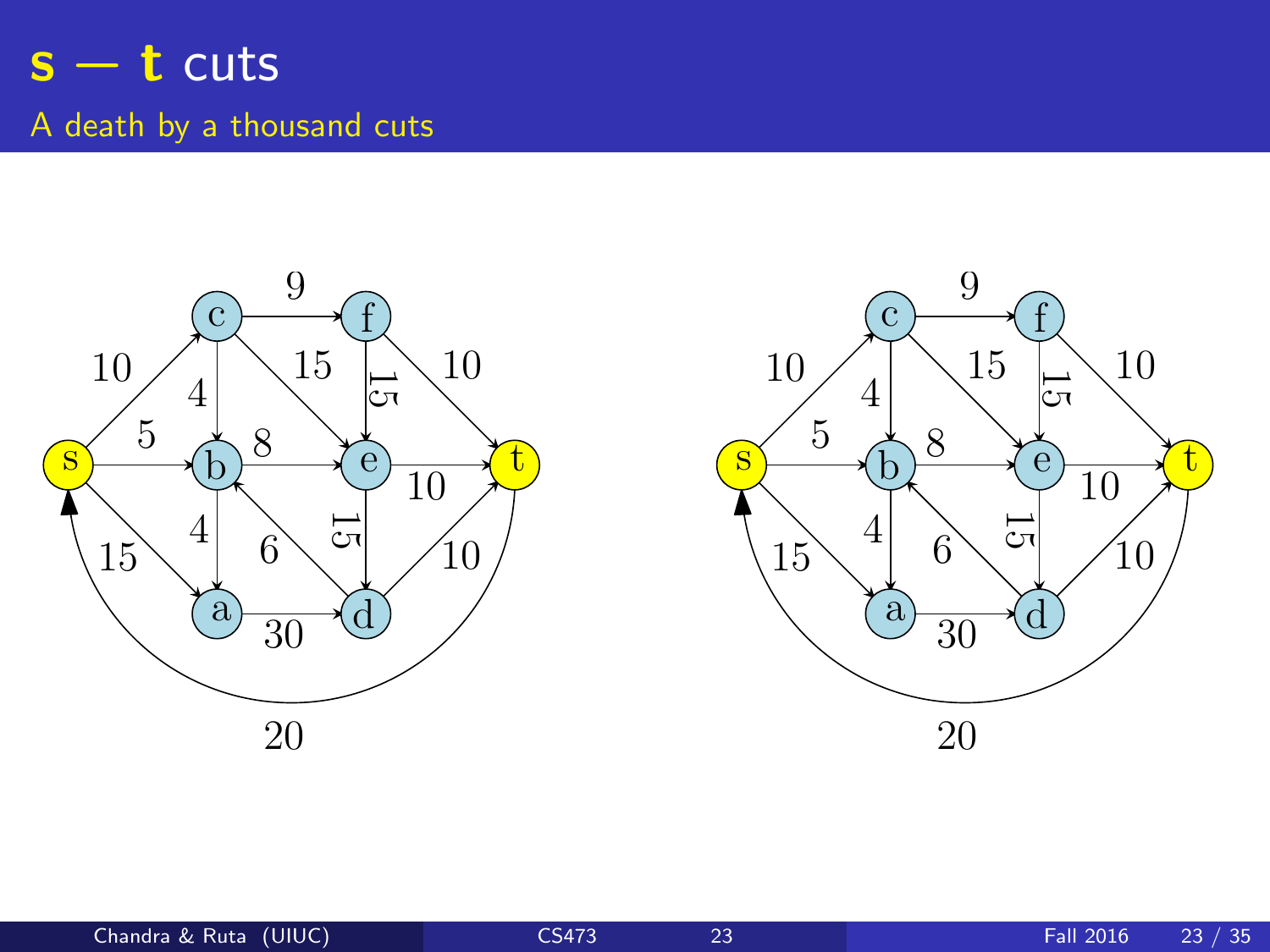# Minimal Cut

#### Definition (Minimal s-t cut.)

Given a s-t flow network  $G = (V, E)$ ,  $E' \subseteq E$  is a minimal cut if for all  $\boldsymbol{e}\in \mathsf{E}',$  if  $\mathsf{E}'\setminus \{\boldsymbol{e}\}$  is not a cut.

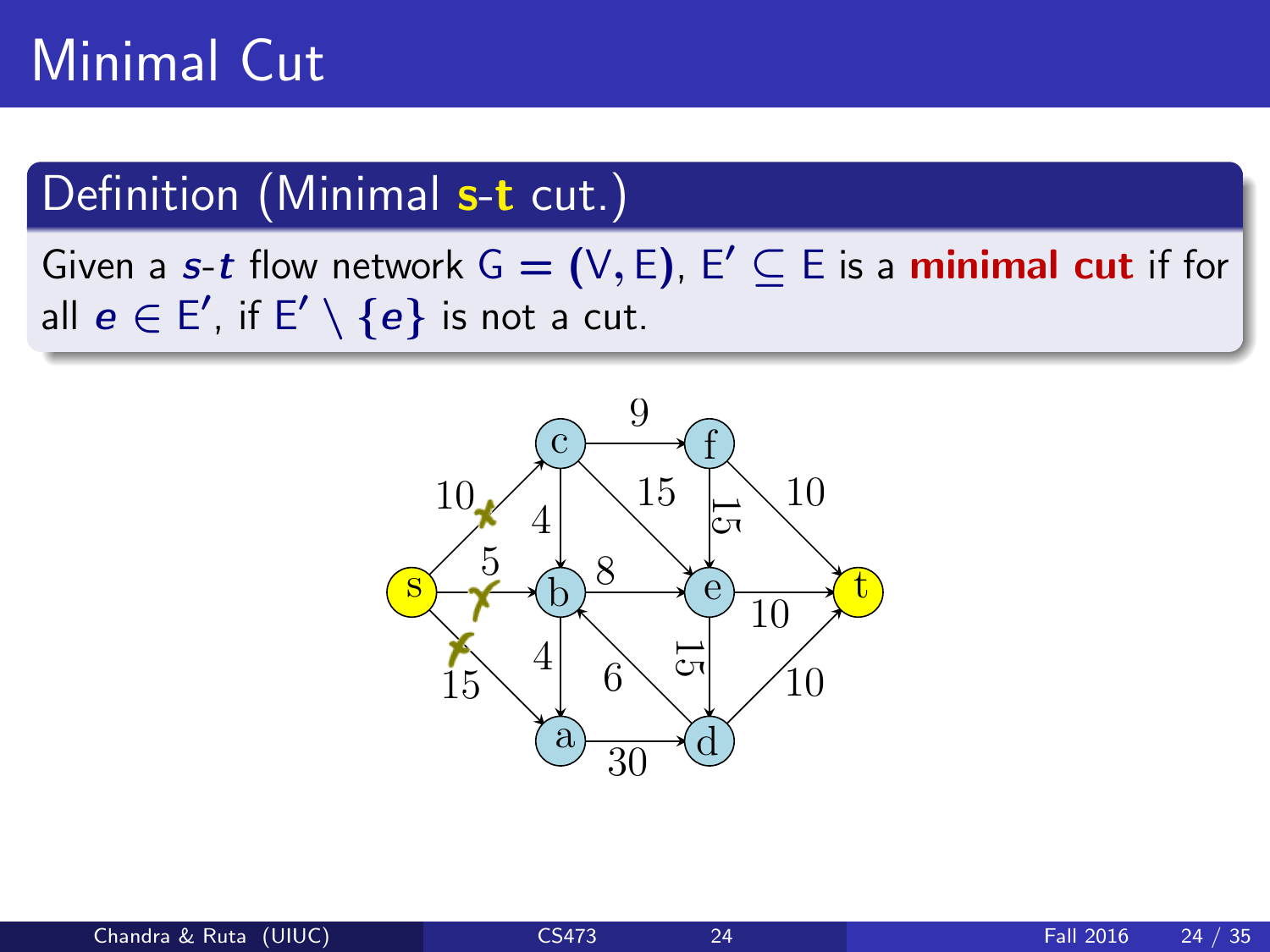# Minimal Cut

#### Definition (Minimal s-t cut.)

Given a s-t flow network  $G = (V, E)$ ,  $E' \subseteq E$  is a minimal cut if for all  $\boldsymbol{e}\in \mathsf{E}',$  if  $\mathsf{E}'\setminus \{\boldsymbol{e}\}$  is not a cut.



Observation: given a cut  $E'$ , can check efficiently whether  $E'$  is a minimal cut or not. How?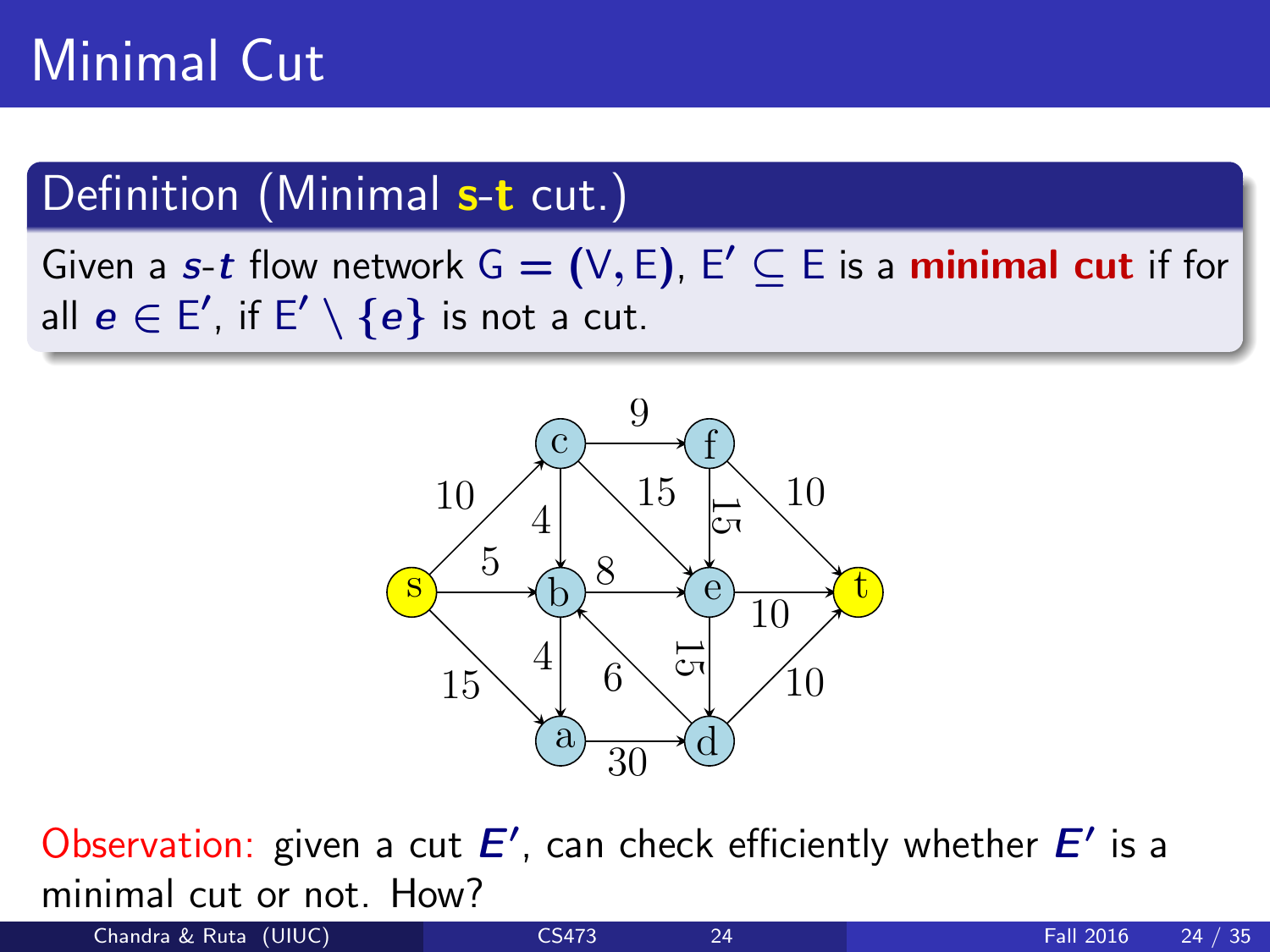### Definition (Minimal s-t cut.)

Given a s-t flow network  $G = (V, E)$  with *n* vertices and *m* edges,  $\mathsf{E}'\subseteq \mathsf{E}$  is a **minimal cut** if for all  $\mathsf{e}\in \mathsf{E}',\, \mathsf{E}'\setminus \{\mathsf{e}\}$  is not a cut.

Checking if a set  $E'$  forms a minimal  $s$ -t cut can be done in

- $(A)$   $O(n + m)$ .
- (B)  $O(n \log n + m)$ .
- (C)  $O((n+m) \log n)$ .
- $(D)$   $O(nm)$ .
- $(E)$   $O(nm \log n)$ .
- (F) You flow, me cut.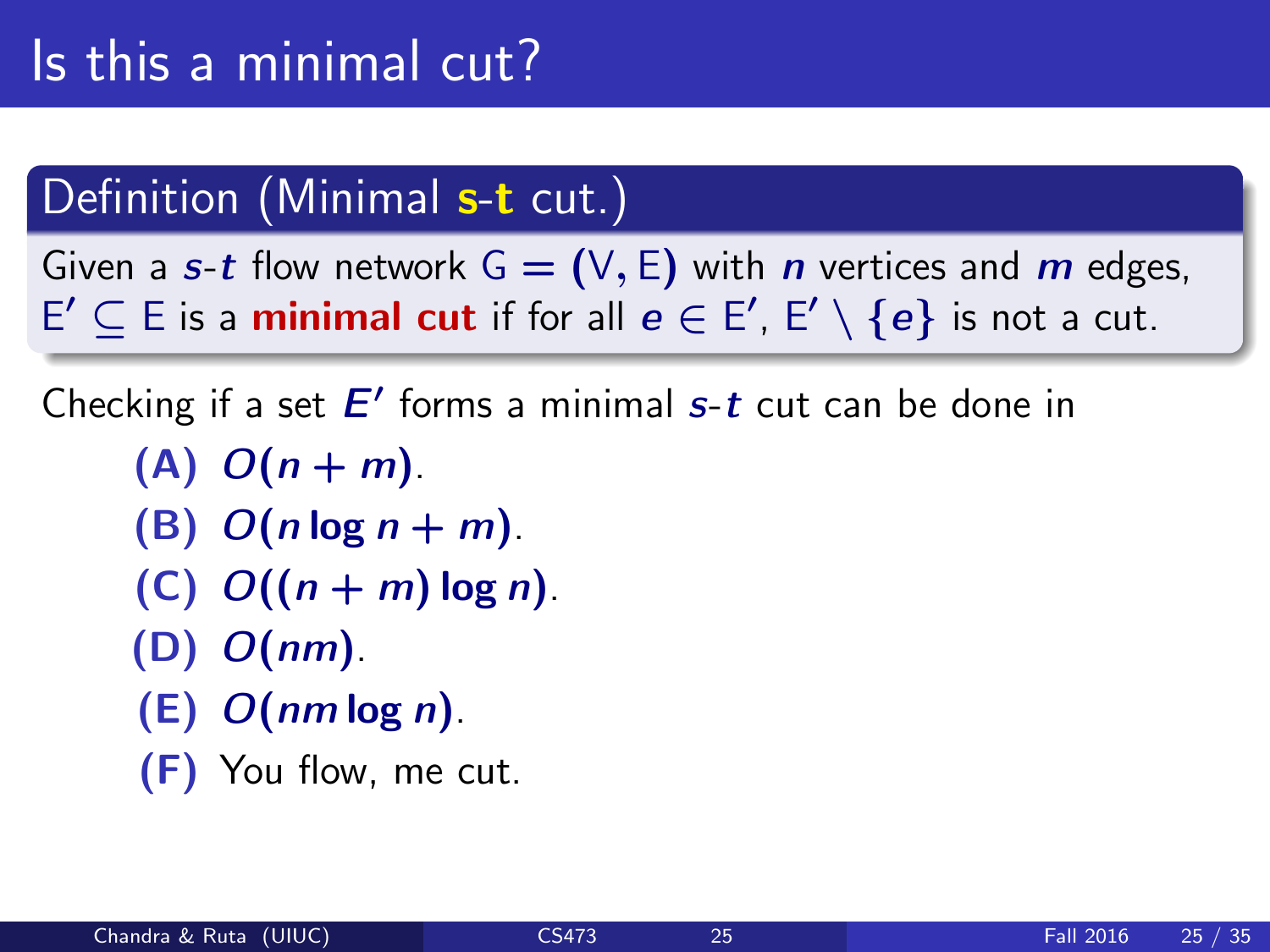Let  $A \subset V$  such that **1**  $s \in A$ ,  $t \notin A$ , and **2**  $B = V \setminus A$  (hence  $t \in B$ ). The cut  $(A, B)$  is the set of edges

 $(A, B) = \{(u, v) \in E \mid u \in A, v \in B\}$ 

Cut  $(A, B)$  is set of edges leaving  $A$ .



### Claim

 $(A, B)$  is an s-t cut.

### Proof.

Let P be any  $s \to t$  path in G. Since t is not in A, P has to leave A via some edge  $(u, v)$  in  $(A, B)$ .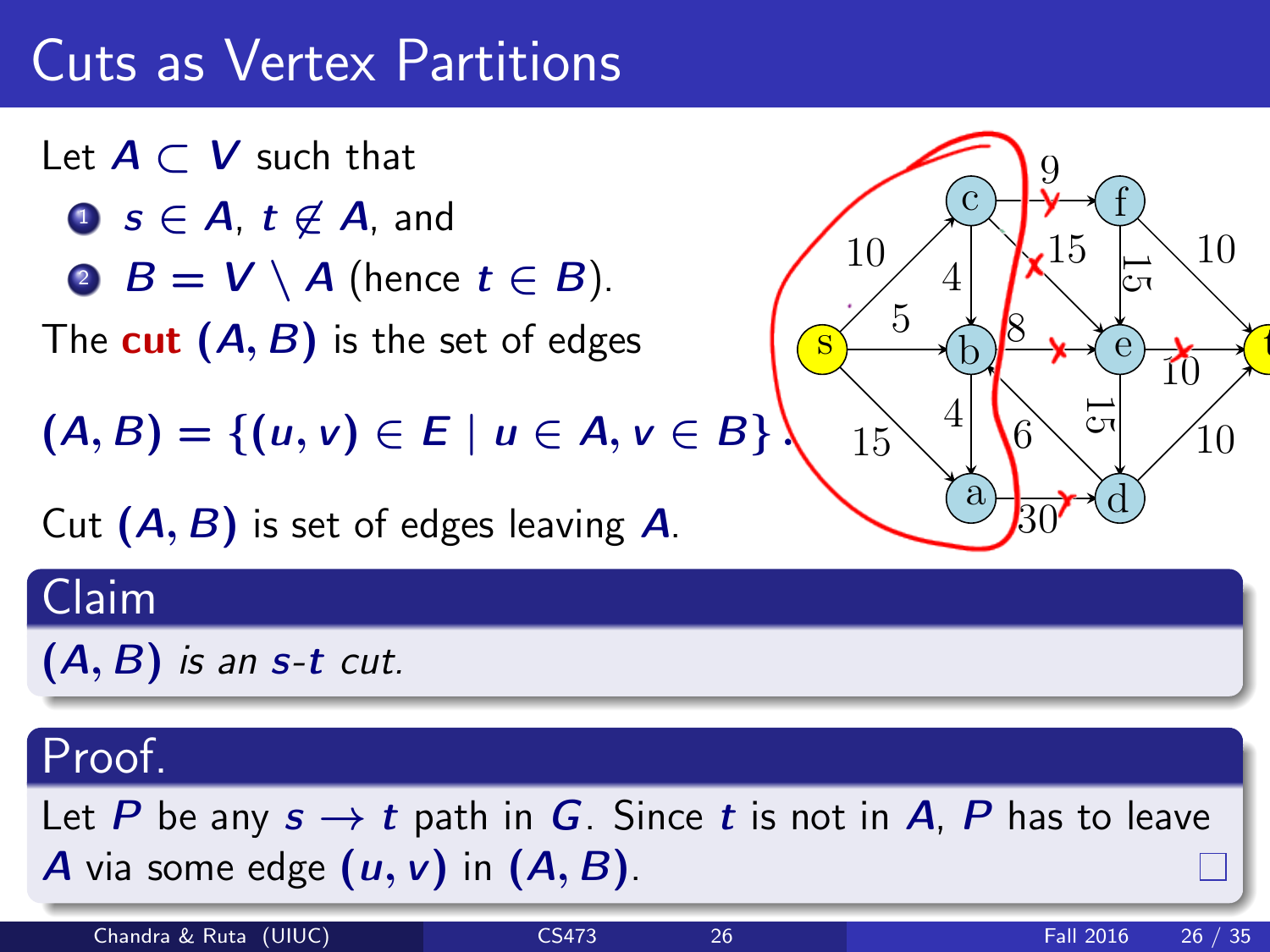#### Lemma

#### Suppose  $E'$  is an s-t cut. Then there is a cut  $(A, B)$  such that  $(A, B) \subseteq E'.$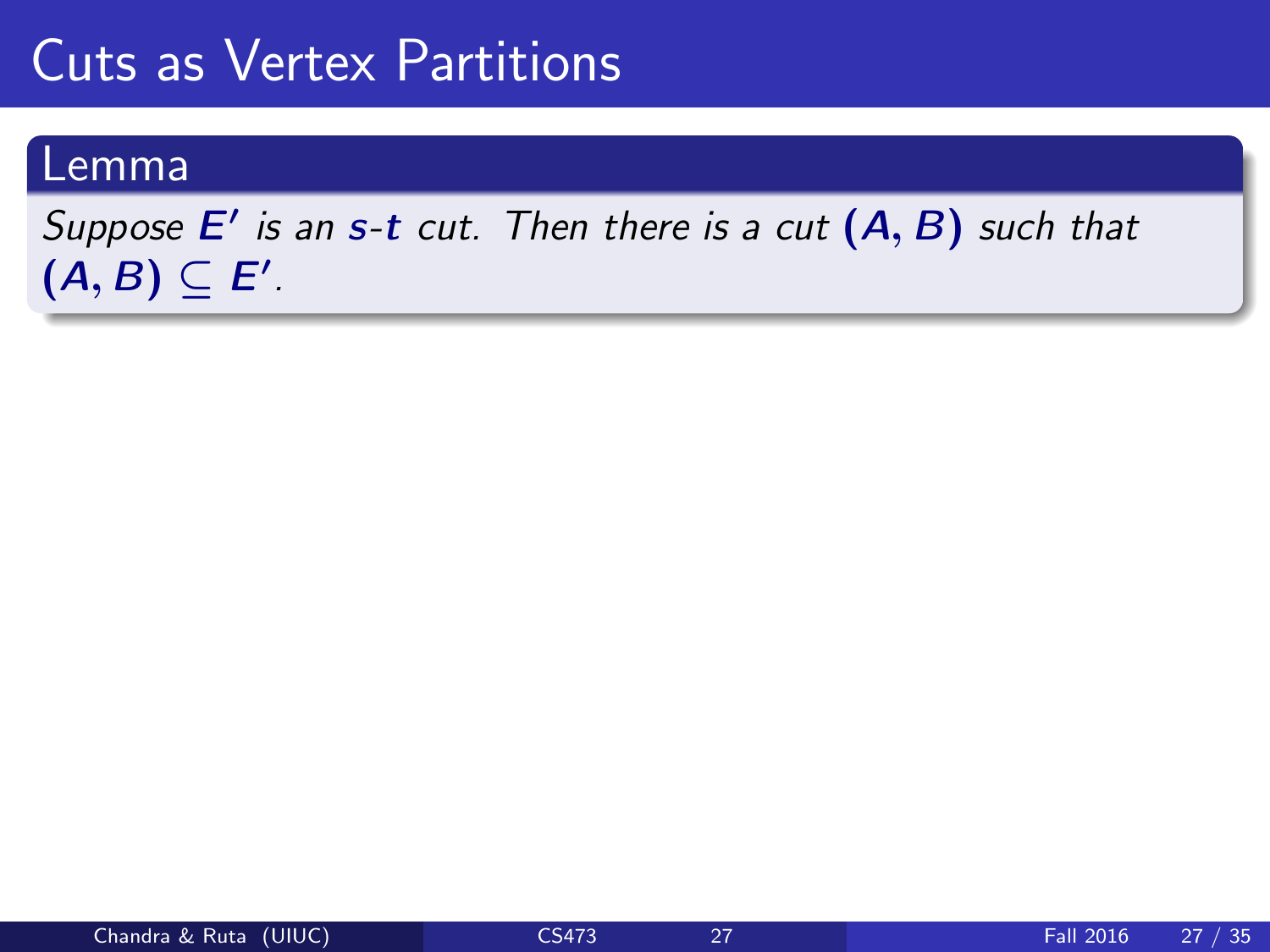#### Lemma

Suppose  $E'$  is an s-t cut. Then there is a cut  $(A, B)$  such that  $(A, B) \subseteq E'.$ 

#### Proof.

E' is an s-t cut implies no path from s to t in  $(V, E - E')$ .

- **1** Let  $A$  be set of all nodes reachable by  $s$  in  $(V, E E')$ .
- **2** Since  $E'$  is a cut,  $t \not\in A$ .
- $\mathbf{A}, \mathbf{B} \subseteq \mathbf{E}'$ . Why?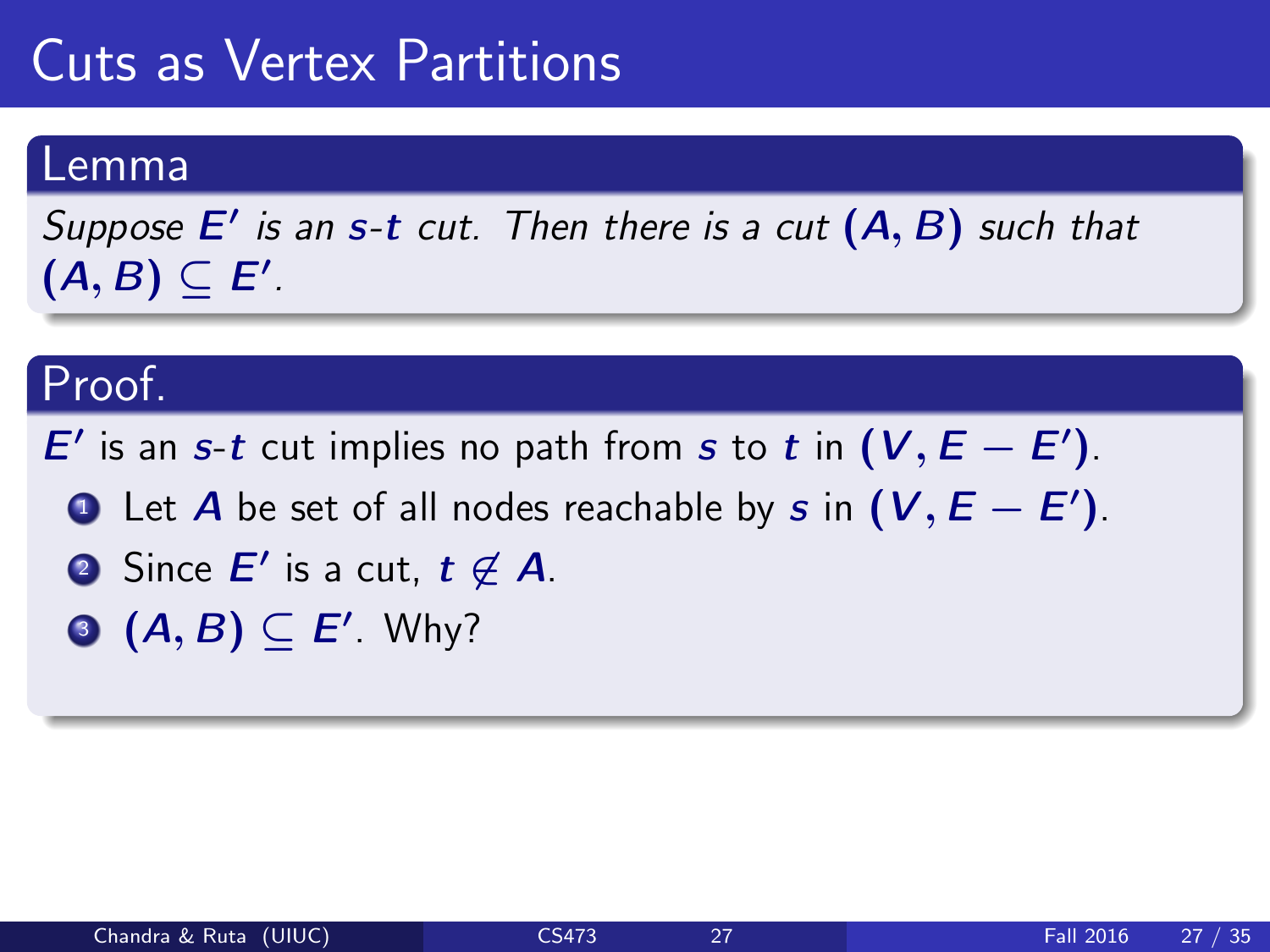#### Lemma

Suppose  $E'$  is an s-t cut. Then there is a cut  $(A, B)$  such that  $(A, B) \subseteq E'.$ 

#### Proof.

E' is an s-t cut implies no path from s to t in  $(V, E - E')$ .

- **1** Let  $A$  be set of all nodes reachable by  $s$  in  $(V, E E')$ .
- 2) Since  $E'$  is a cut,  $t \not\in A$ .
- $\mathbf{B}^{\top}\left( A,B\right) \subseteq E^{\prime}.$  Why?If some edge  $\left( u,v\right) \in\left( A,B\right)$  is not in  $E^{\prime}$ then  $v$  will be reachable by  $s$  and should be in  $A$ , hence a contradiction.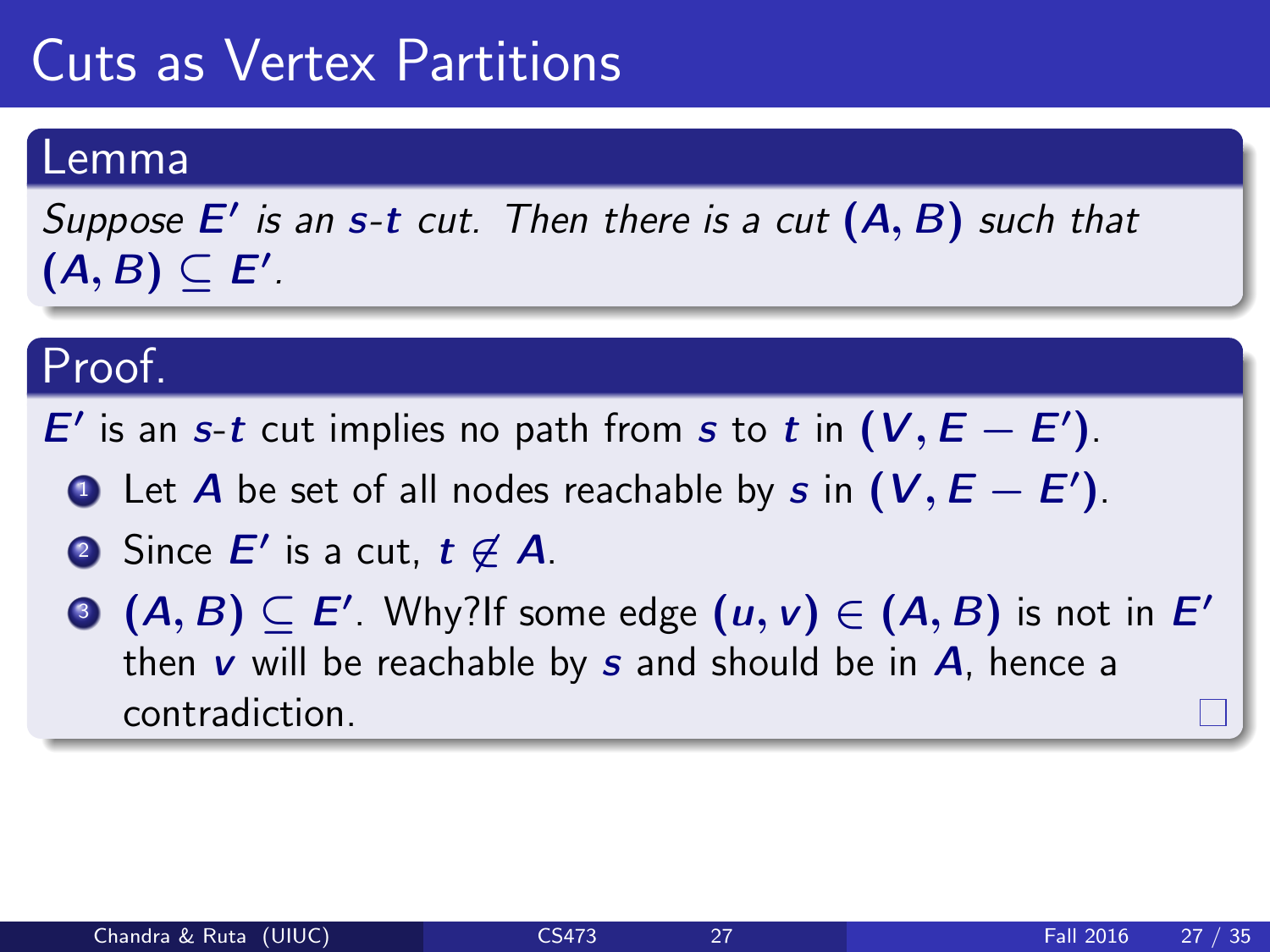#### Lemma

Suppose  $E'$  is an s-t cut. Then there is a cut  $(A, B)$  such that  $(A, B) \subseteq E'.$ 

#### Proof.

E' is an s-t cut implies no path from s to t in  $(V, E - E')$ .

- **1** Let  $A$  be set of all nodes reachable by  $s$  in  $(V, E E')$ .
- 2) Since  $E'$  is a cut,  $t \not\in A$ .
- $\mathbf{B}^{\top}\left( A,B\right) \subseteq E^{\prime}.$  Why?If some edge  $\left( u,v\right) \in\left( A,B\right)$  is not in  $E^{\prime}$ then  $v$  will be reachable by  $s$  and should be in  $A$ , hence a contradiction.

### **Corollary**

Every minimal  $s$ -t cut  $E'$  is a cut of the form  $(A, B)$ .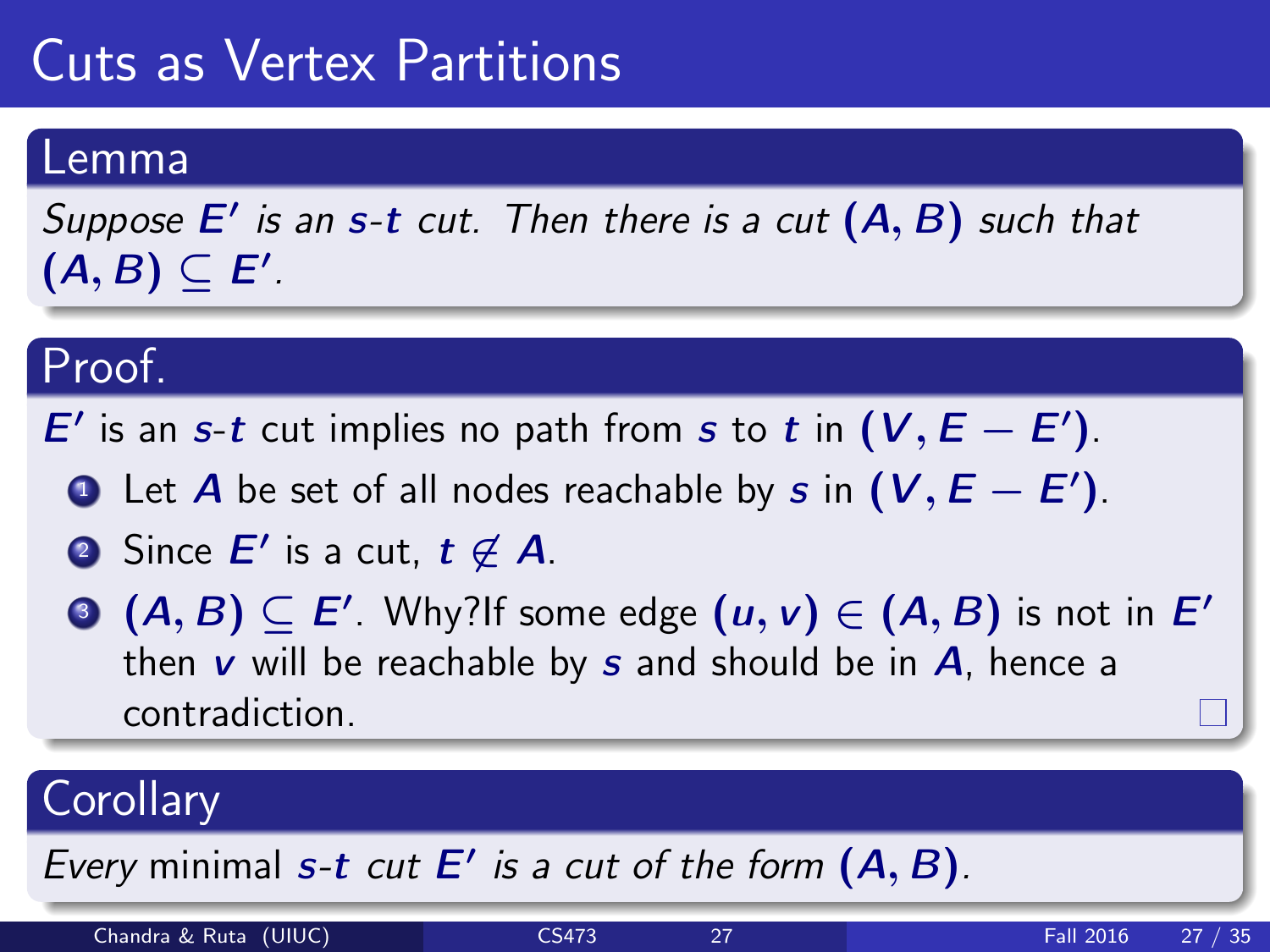Other common notation for cuts:

**Undirected graphs:**  $G = (V, E)$  and  $A \subset V$ .  $\delta_G(A)$  or  $\delta(A)$  is set of edges with one end point in  $\bm{A}$  and the other end point in  $V \setminus A$ .

Directed graphs:  $G = (V, E)$  and  $A \subset V$ .

$$
\delta_G^+(A) = \{(u,v) \in E \mid u \in A, v \in V \setminus A\}
$$

and

$$
\delta_G^-(A) = \{(u,v) \in E \mid u \in V \setminus A, v \in A\}
$$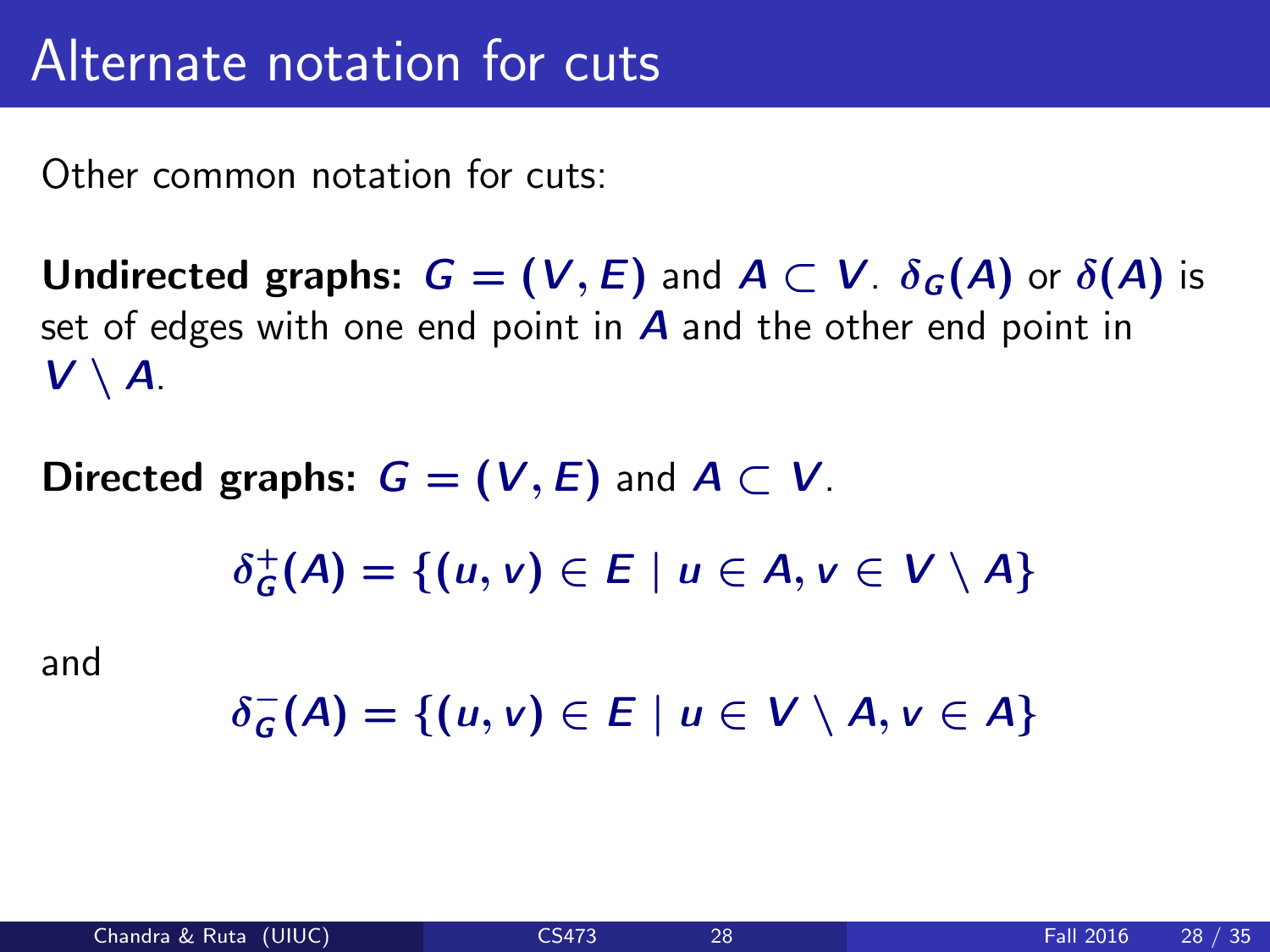# Minimum Cut

#### Definition

Given a flow network an s-t minimum cut is a cut E' of smallest capacity amongst all  $s-t$  cuts.

The minimum cut in the network flow depicted is:

- (A) 10 (B) 18 (C) 28
- (D) 30
- (E) 48.
- (F) No minimum cut, no cry.

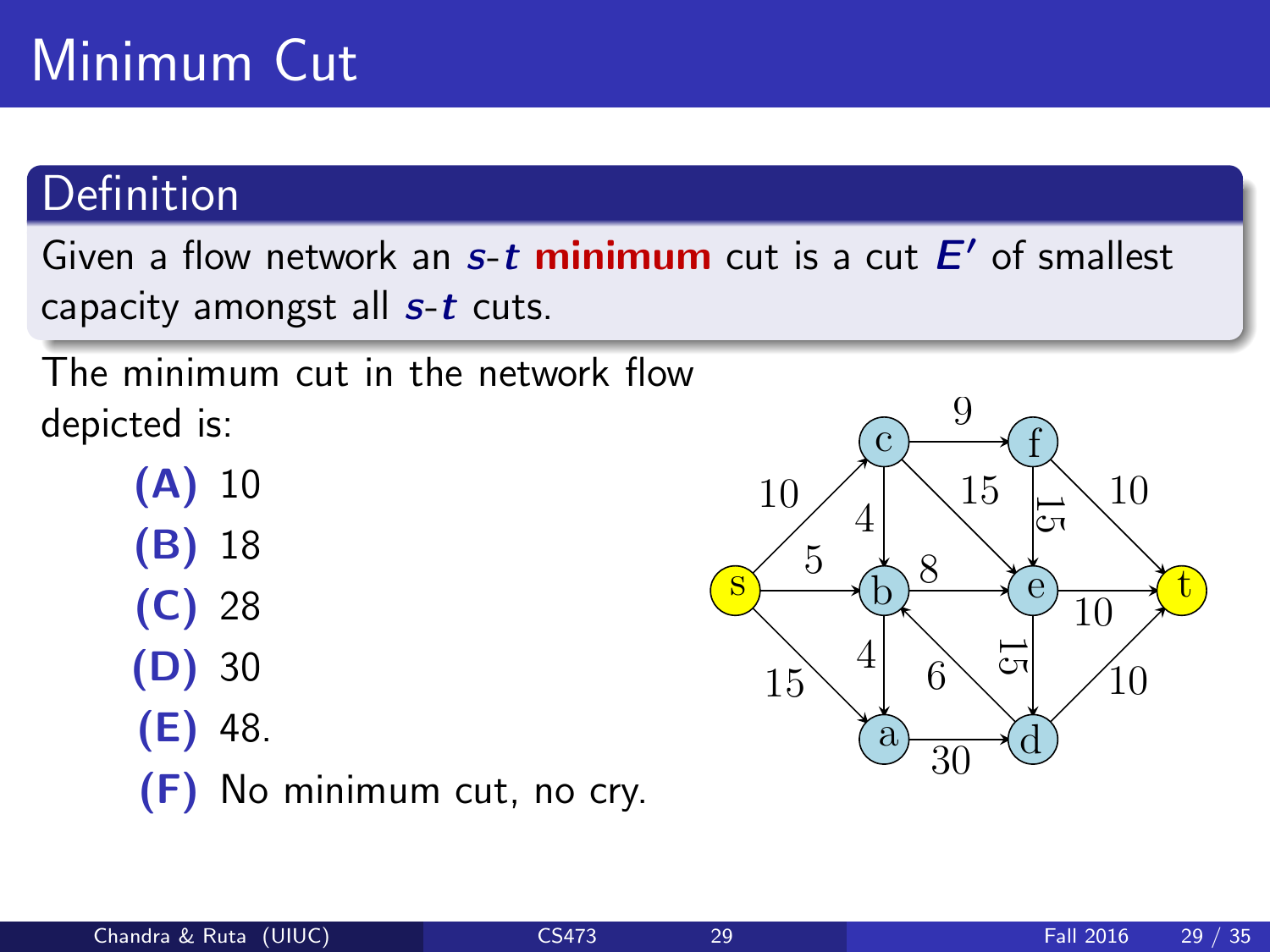# Minimum Cut

#### **Definition**

Given a flow network an s-t minimum cut is a cut E' of smallest capacity amongst all  $s-t$  cuts.

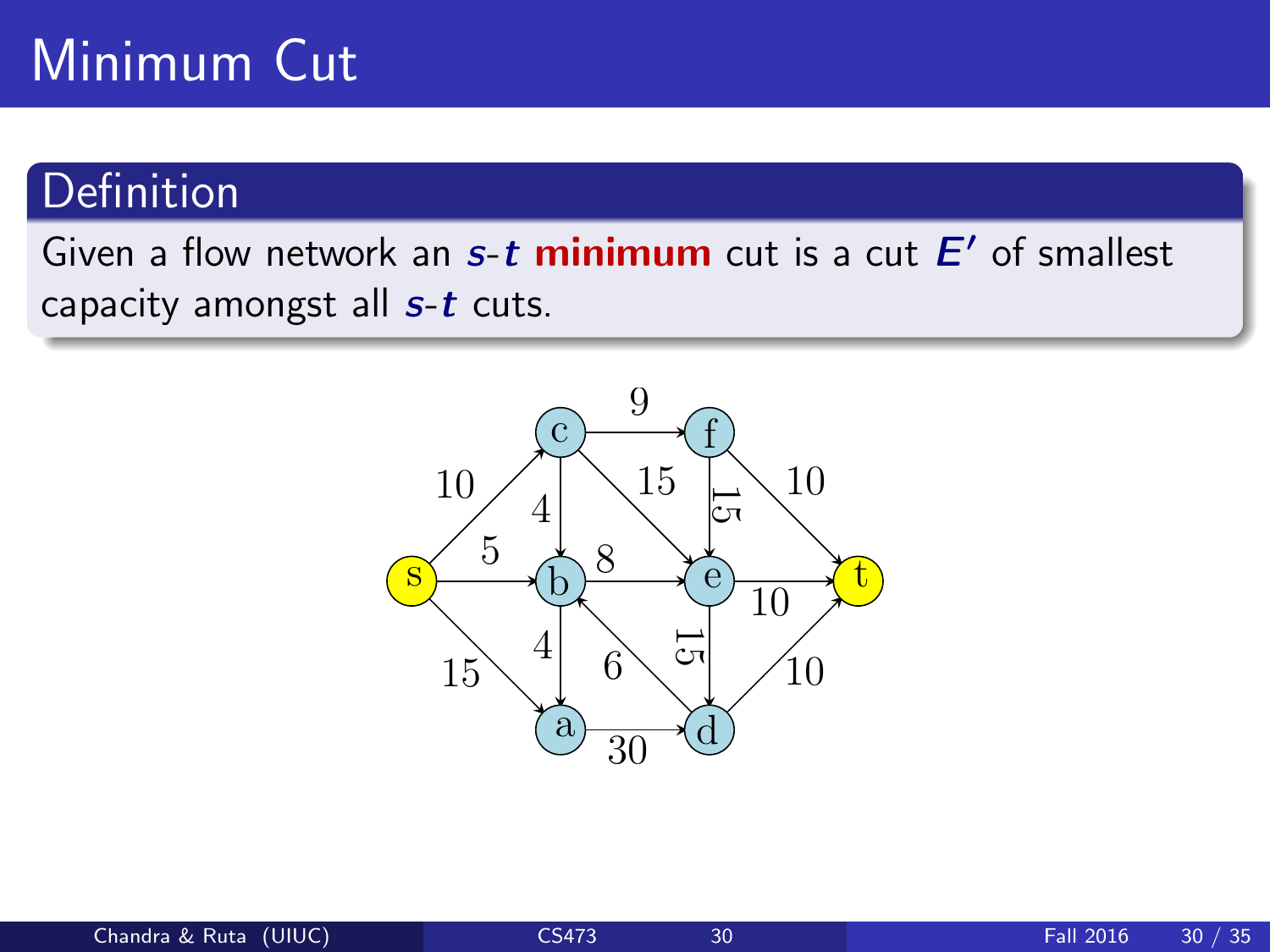# Minimum Cut

### Definition

Given a flow network an s-t minimum cut is a cut E' of smallest capacity amongst all  $s-t$  cuts.



Observation: exponential number of s-t cuts and no "easy" algorithm to find a minimum cut.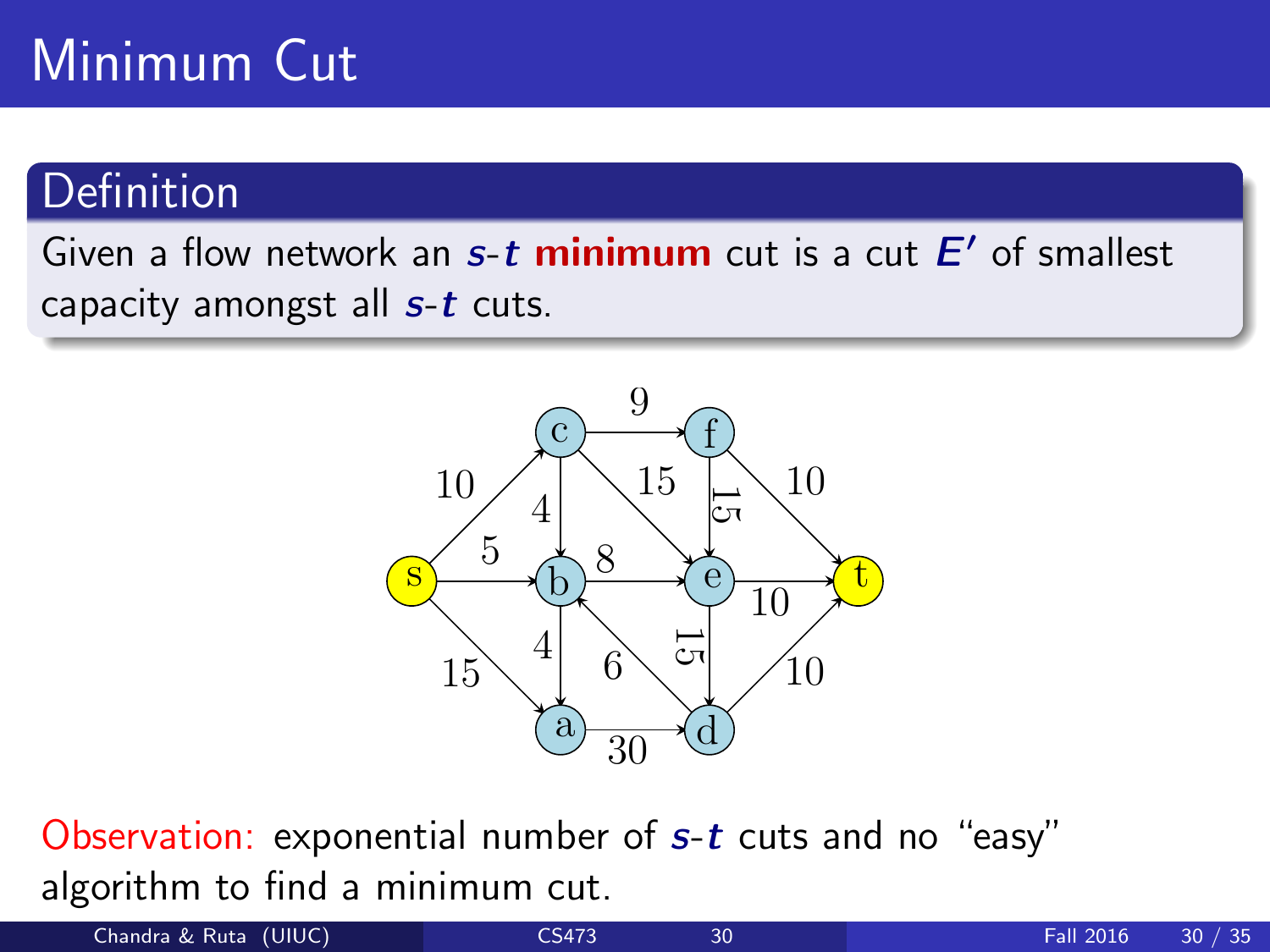# The Minimum-Cut Problem

#### Problem

Input A flow network G Goal Find the capacity of a minimum s-t cut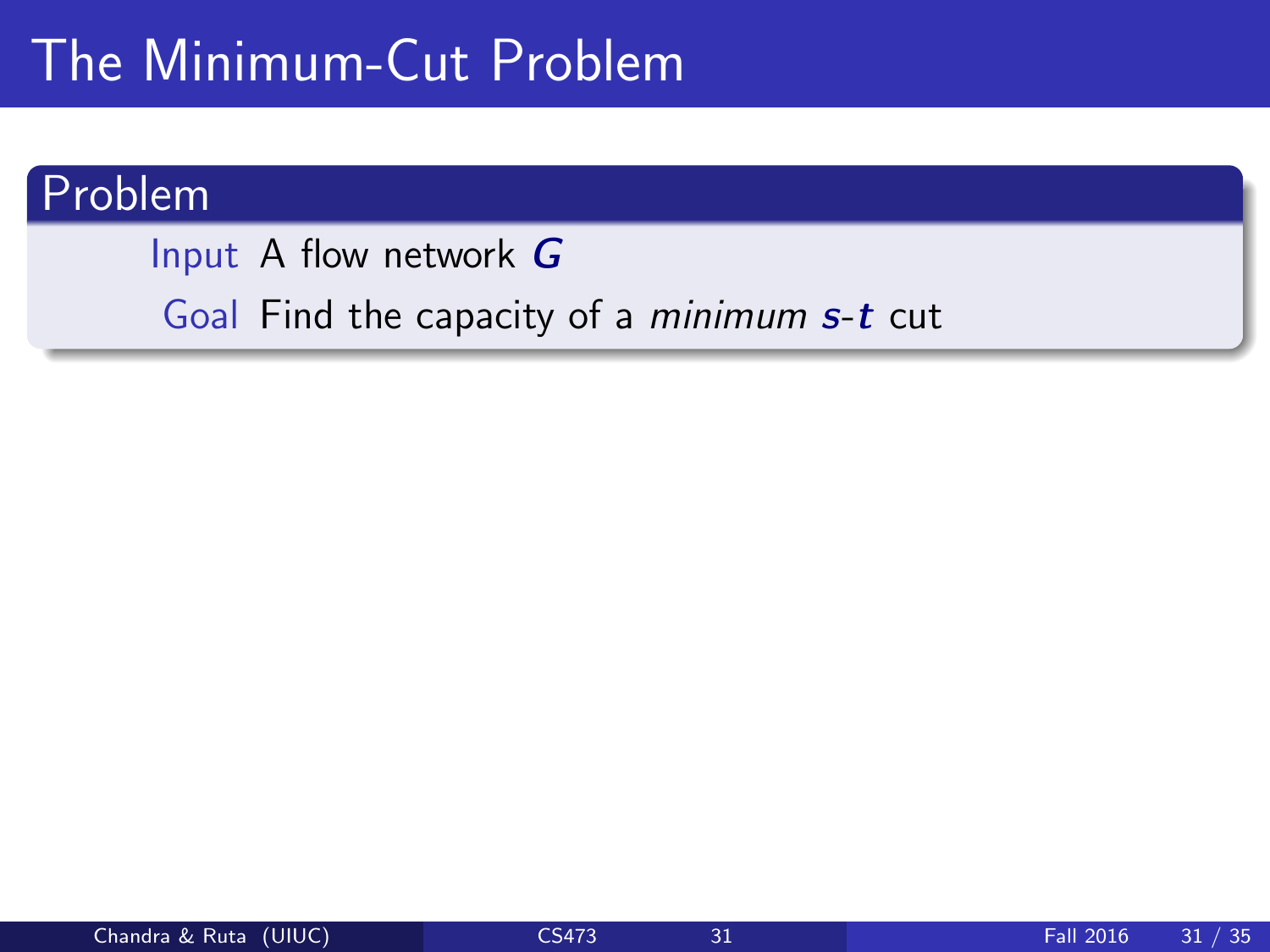#### Lemma

For any s-t cut  $E'$ , maximum s-t flow  $\leq$  capacity of  $E'$ .

#### Proof.

Formal proof easier with path based definition of flow. Suppose  $f:\mathcal{P}\rightarrow\mathbb{R}^{\ge0}$  is a max-flow.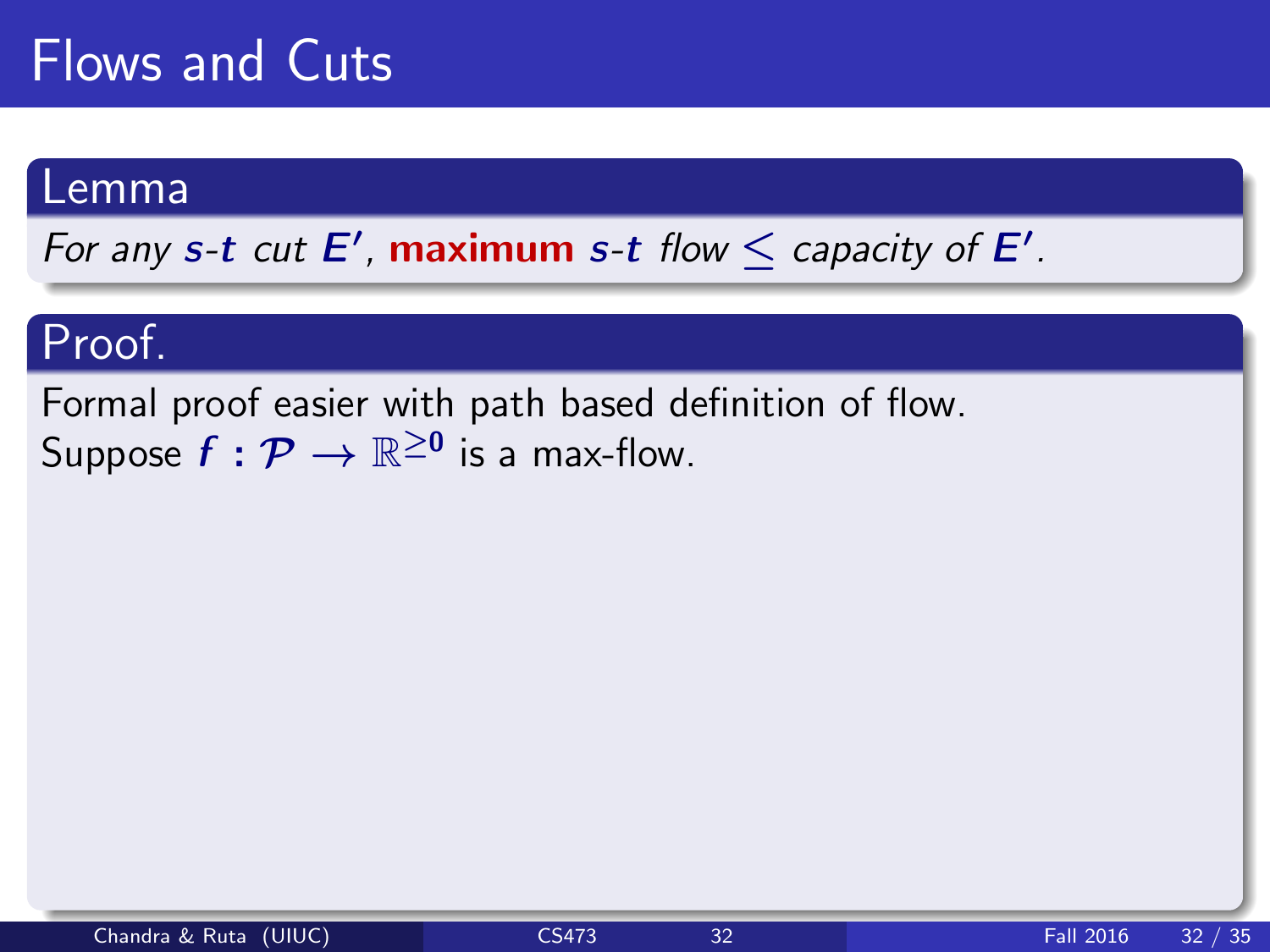#### Lemma

For any s-t cut  $E'$ , maximum s-t flow  $\leq$  capacity of  $E'$ .

#### Proof.

Formal proof easier with path based definition of flow. Suppose  $f:\mathcal{P}\rightarrow\mathbb{R}^{\ge0}$  is a max-flow.

Every path  $p \in \mathcal{P}$  contains an edge  $e \in E'$ . Why?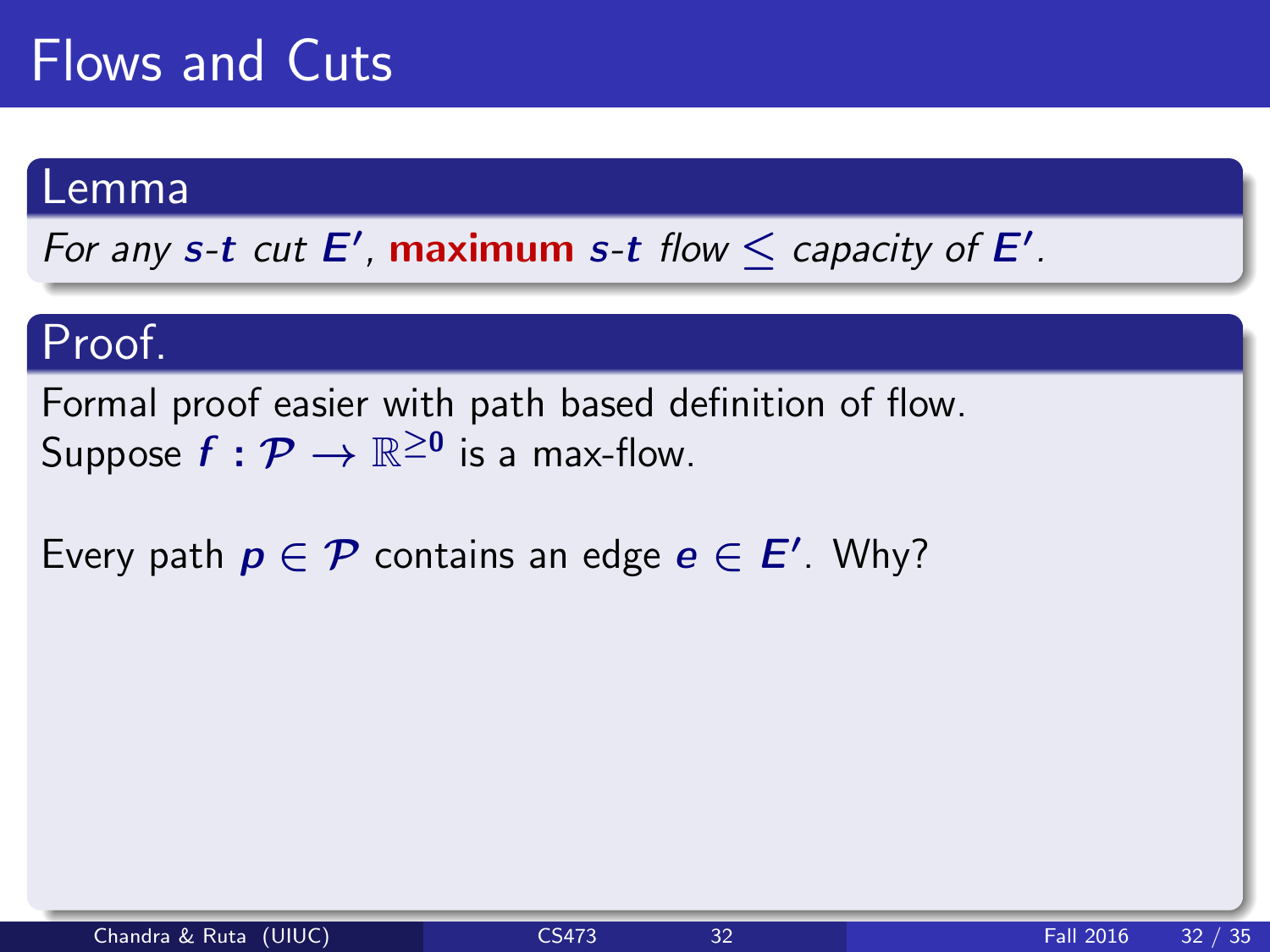#### Lemma

For any s-t cut  $E'$ , maximum s-t flow  $\leq$  capacity of  $E'$ .

#### Proof.

Formal proof easier with path based definition of flow. Suppose  $f:\mathcal{P}\rightarrow\mathbb{R}^{\ge0}$  is a max-flow.

Every path  $p \in \mathcal{P}$  contains an edge  $e \in E'$ . Why? Assign each path  $p \in \mathcal{P}$  to exactly one edge  $e \in \mathsf{E}'.$ Let  $\mathcal{P}_e$  be paths assigned to  $e \in E'$ .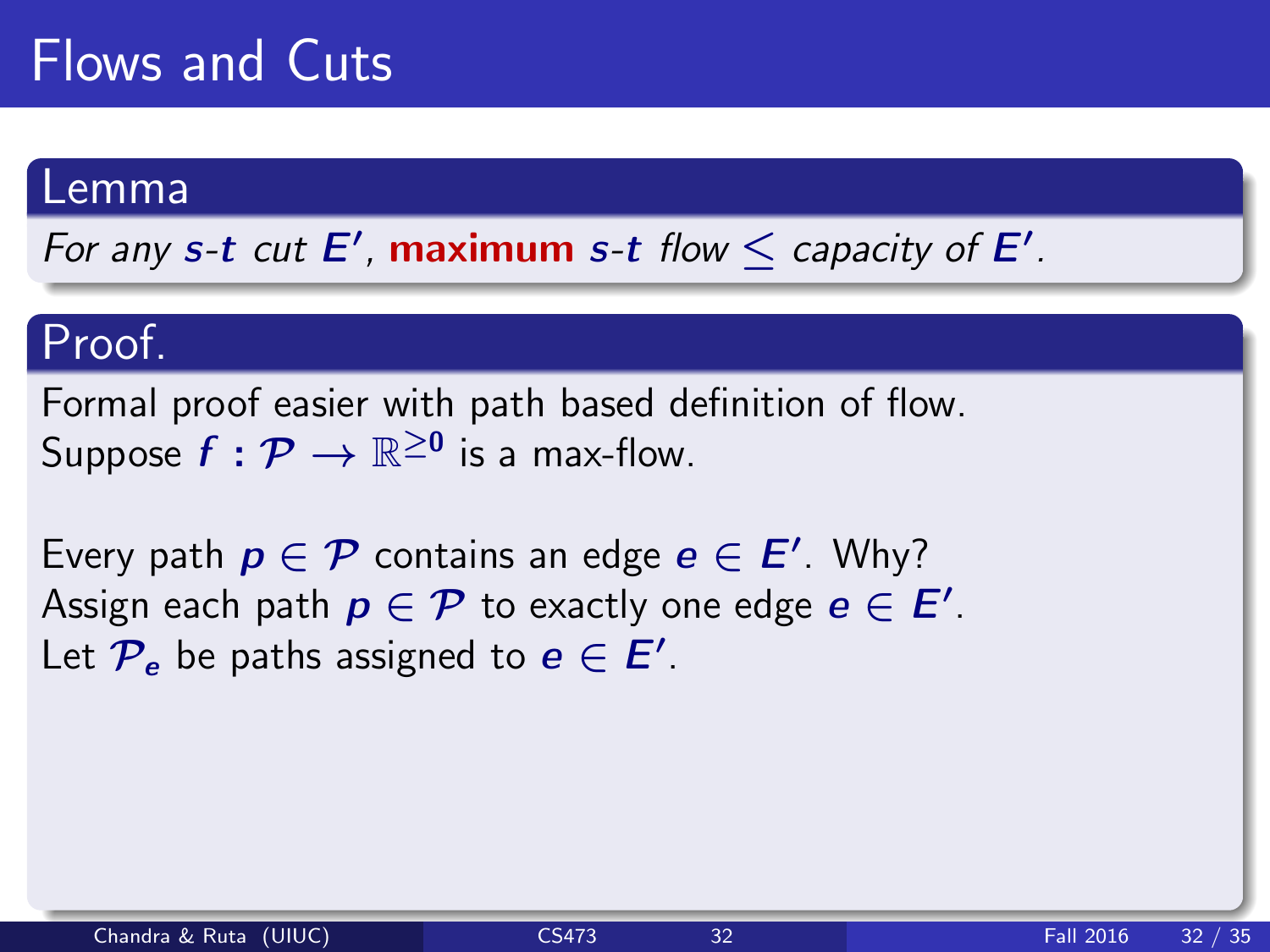#### Lemma

For any s-t cut  $E'$ , maximum s-t flow  $\leq$  capacity of  $E'$ .

#### Proof.

Formal proof easier with path based definition of flow. Suppose  $f:\mathcal{P}\rightarrow\mathbb{R}^{\ge0}$  is a max-flow.

Every path  $p \in \mathcal{P}$  contains an edge  $e \in E'$ . Why? Assign each path  $p \in \mathcal{P}$  to exactly one edge  $e \in \mathsf{E}'.$ Let  $\mathcal{P}_{e}$  be paths assigned to  $e \in E'.$  Then

$$
v(f) = \sum_{p \in \mathcal{P}} f(p) = \sum_{e \in E'} \sum_{p \in \mathcal{P}_e} f(p) \leq \sum_{e \in E'} c(e).
$$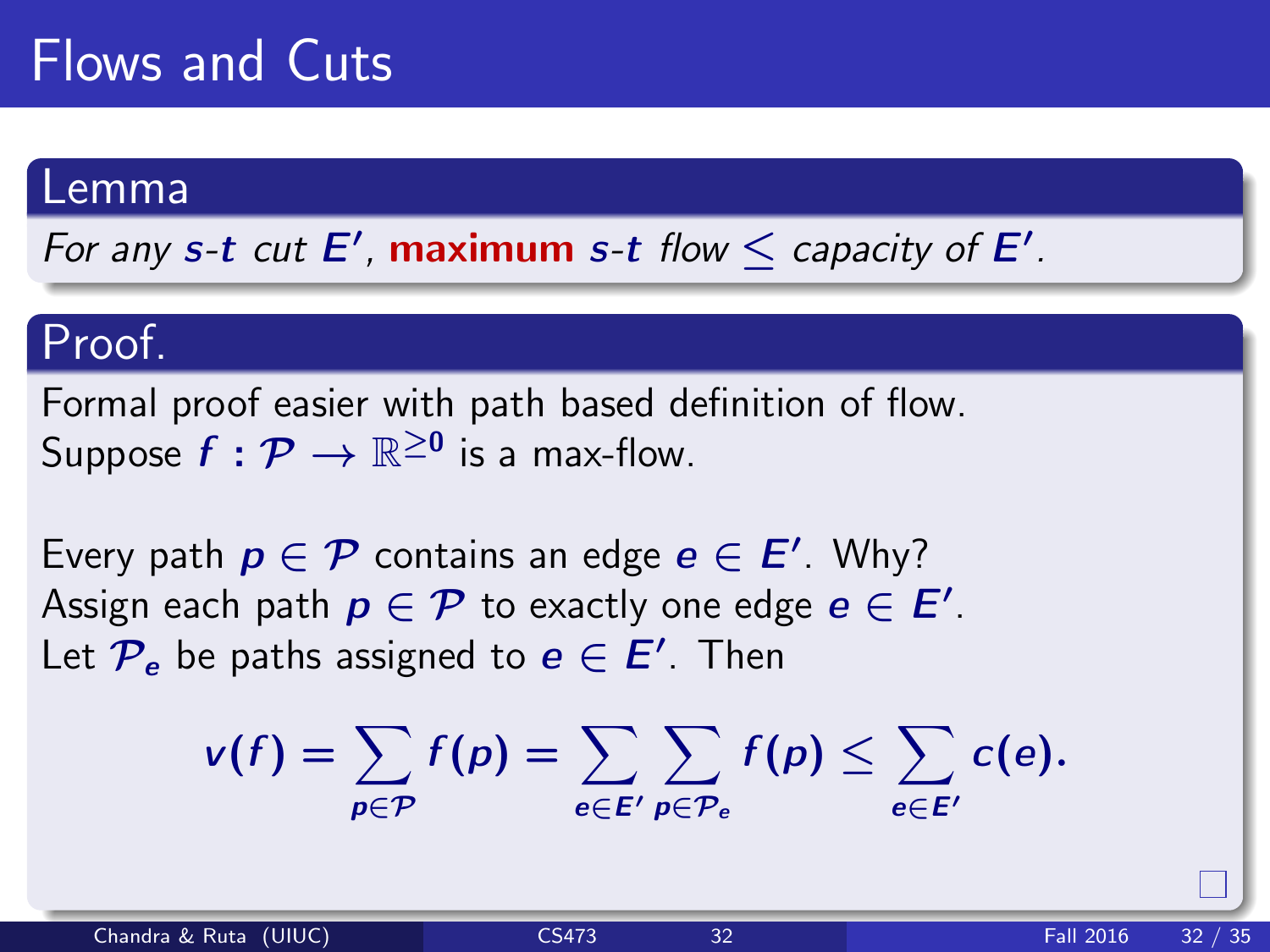#### Lemma

For any s-t cut  $E'$ , maximum s-t flow  $\leq$  capacity of  $E'$ .

#### **Corollary**

Maximum s-t flow  $\leq$  minimum s-t cut.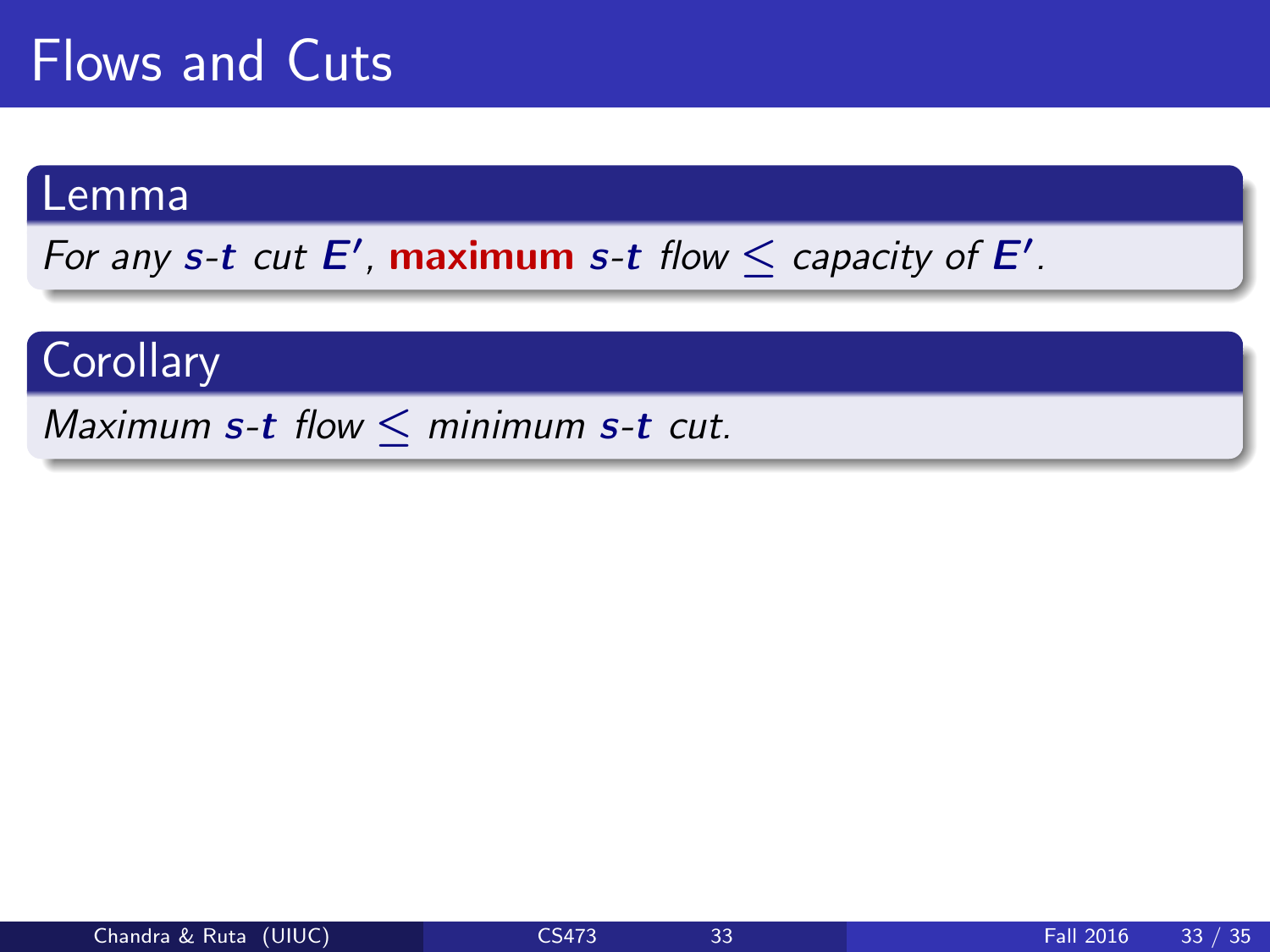# Max-Flow Min-Cut Theorem

#### Theorem

In any flow network the maximum  $s$ -t flow is equal to the minimum s-t cut.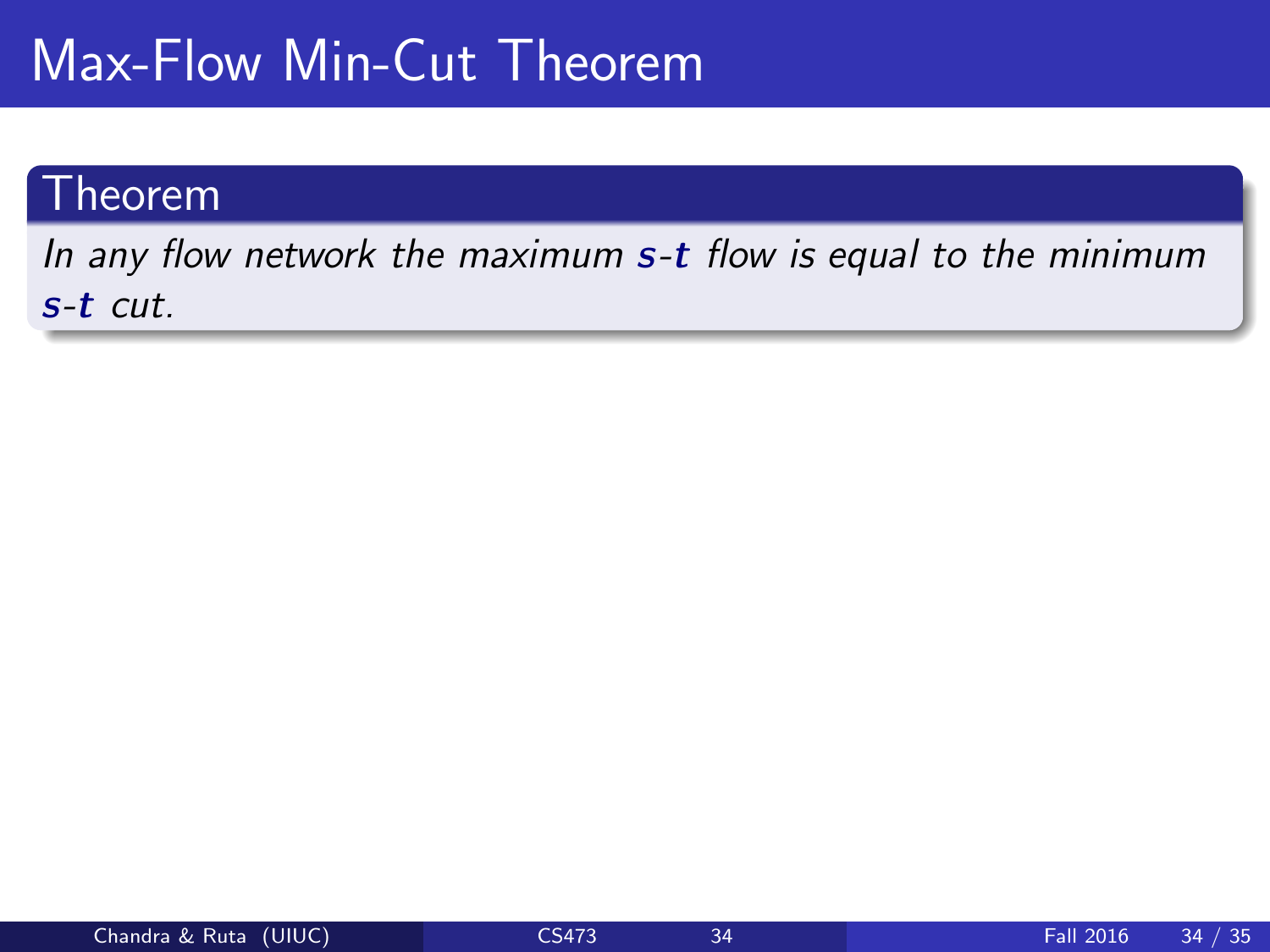# Max-Flow Min-Cut Theorem

#### Theorem

In any flow network the maximum s-t flow is equal to the minimum s-t cut.

Can compute minimum-cut from maximum flow and vice-versa!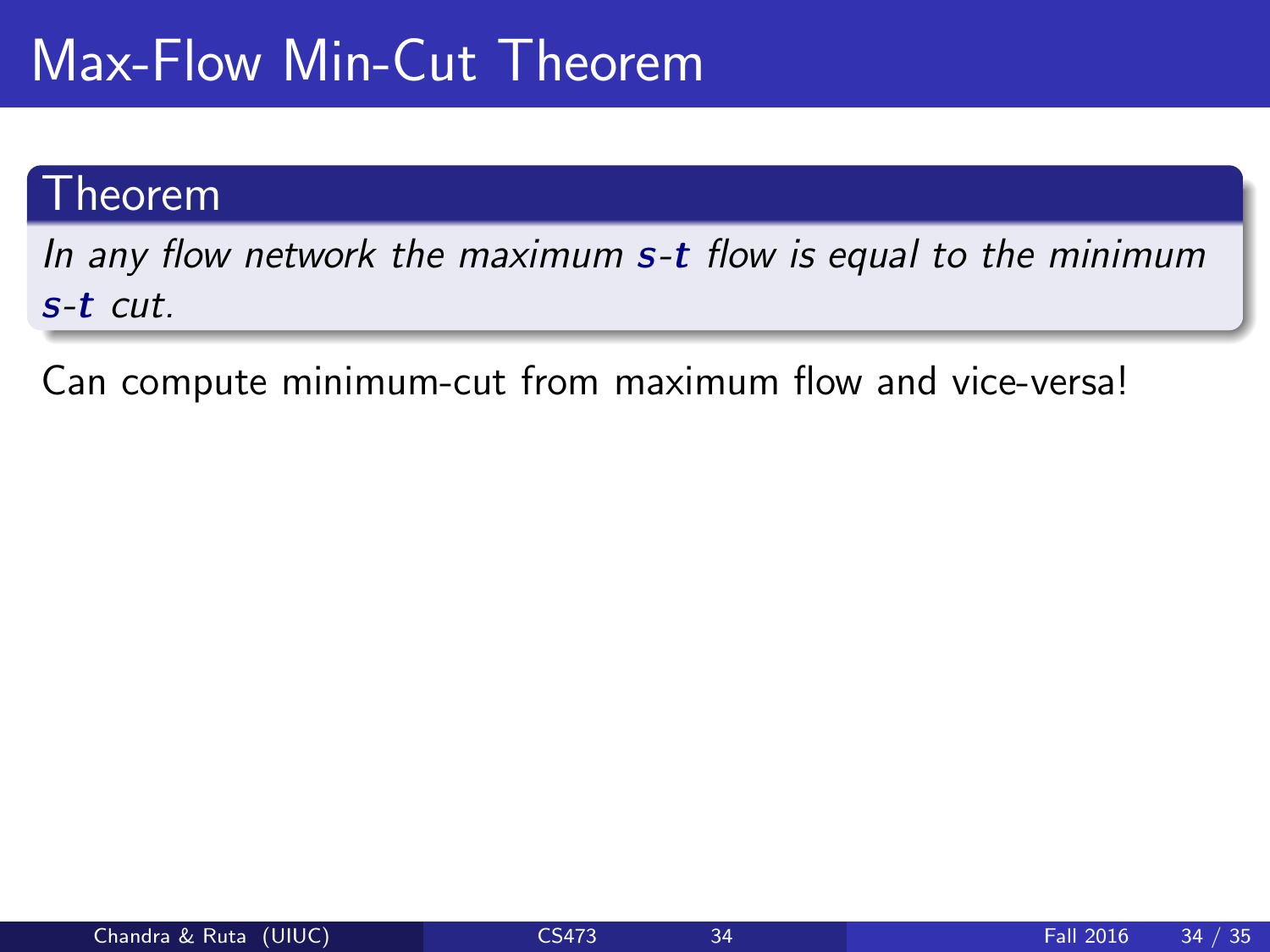# Max-Flow Min-Cut Theorem

#### Theorem

In any flow network the maximum s-t flow is equal to the minimum s-t cut.

Can compute minimum-cut from maximum flow and vice-versa! Proof coming shortly.

Many applications:

- **1** optimization
- 2 graph theory
- <sup>3</sup> combinatorics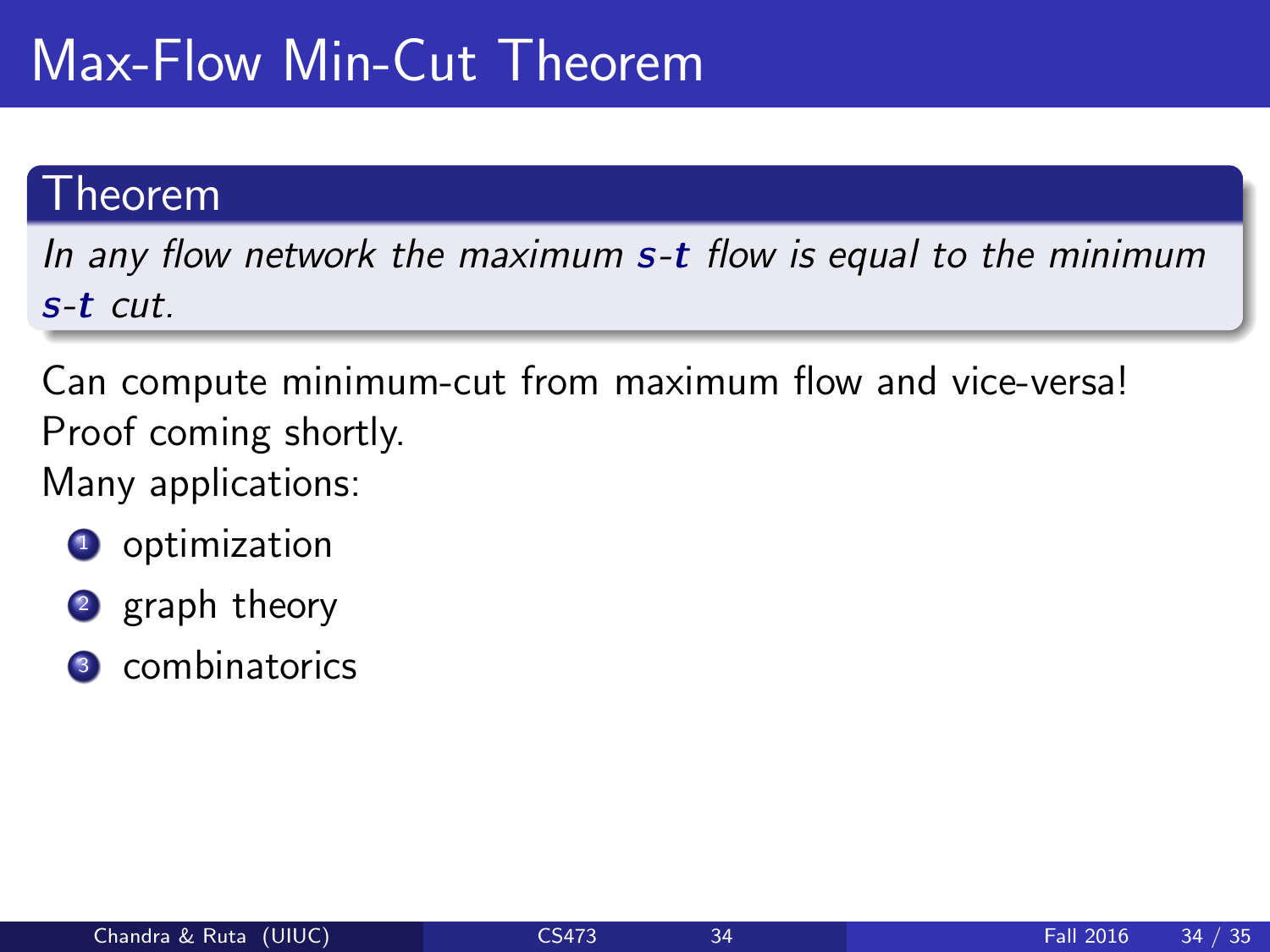### The Maximum-Flow Problem

#### Problem

Input A network  $G$  with capacity  $c$  and source  $s$  and sink  $t$ . Goal Find flow of maximum value from s to t.